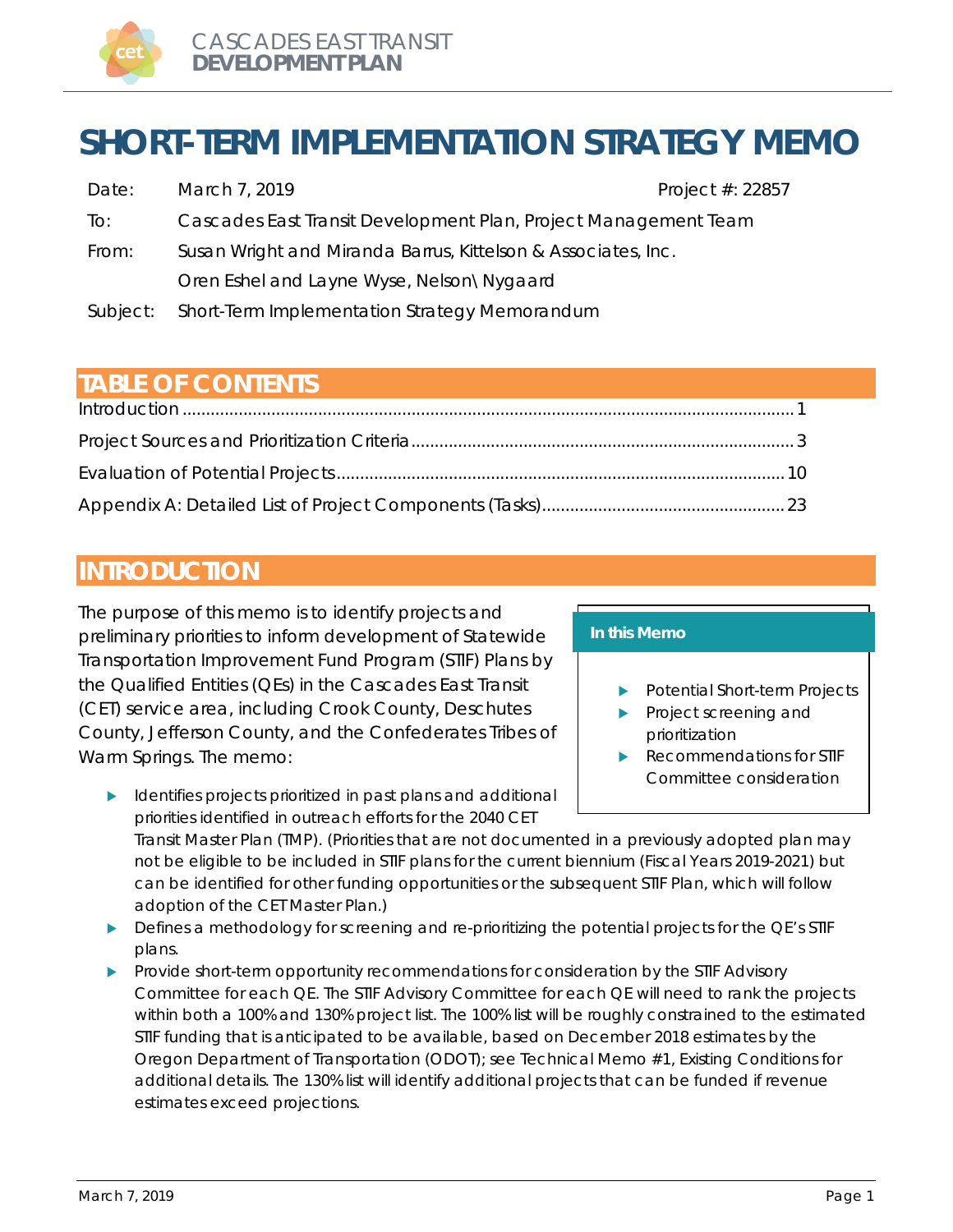#### **POTENTIAL REDUCTION IN SPECIAL TRANSPORTATION FUND (STF) REVENUE**

The new funding resources through the STIF are intended to be used to expand or improve transit service, not to maintain existing service or supplant existing funding sources. However, the State's 2019-21 Governor's Budget proposed to eliminate a \$10 million general fund appropriation for the Special Transportation Fund (STF), which provided nearly \$736,000 of CET's operating budget in FY 2017-18. In a memo dated January 4, 2019, ODOT Public Transit Division administrator Hal Gard recommended that agencies assume a 40% reduction in funding for planning purposes. [Table 1](#page-1-0) identifies the potential revenue shortfall (total of \$294,393) that would results from a 40% reduction in FY 2017/2018 STF revenue. However, as of the date of the document there has been no formal direction from ODOT that QEs will be able to use STIF funds to replace STF revenues.

| <b>System</b> | <b>Qualified Entity</b> | <b>FY 17/18 STF</b><br><b>Funding</b> | 40% Reduction |
|---------------|-------------------------|---------------------------------------|---------------|
| <b>Bend</b>   | <b>Deschutes County</b> | \$240,972                             | \$96,389      |
| Rural         | <b>Deschutes County</b> | \$193,071                             | \$77,228      |
| Rural         | <b>Crook County</b>     | \$161,940                             | \$64,776      |
| Rural         | Jefferson County        | \$140,000                             | \$56,000      |
| Total         |                         | \$735,983                             | \$294,393     |

#### <span id="page-1-0"></span>**Table 1 Potential Reduction in Special Transportation Fund Revenues**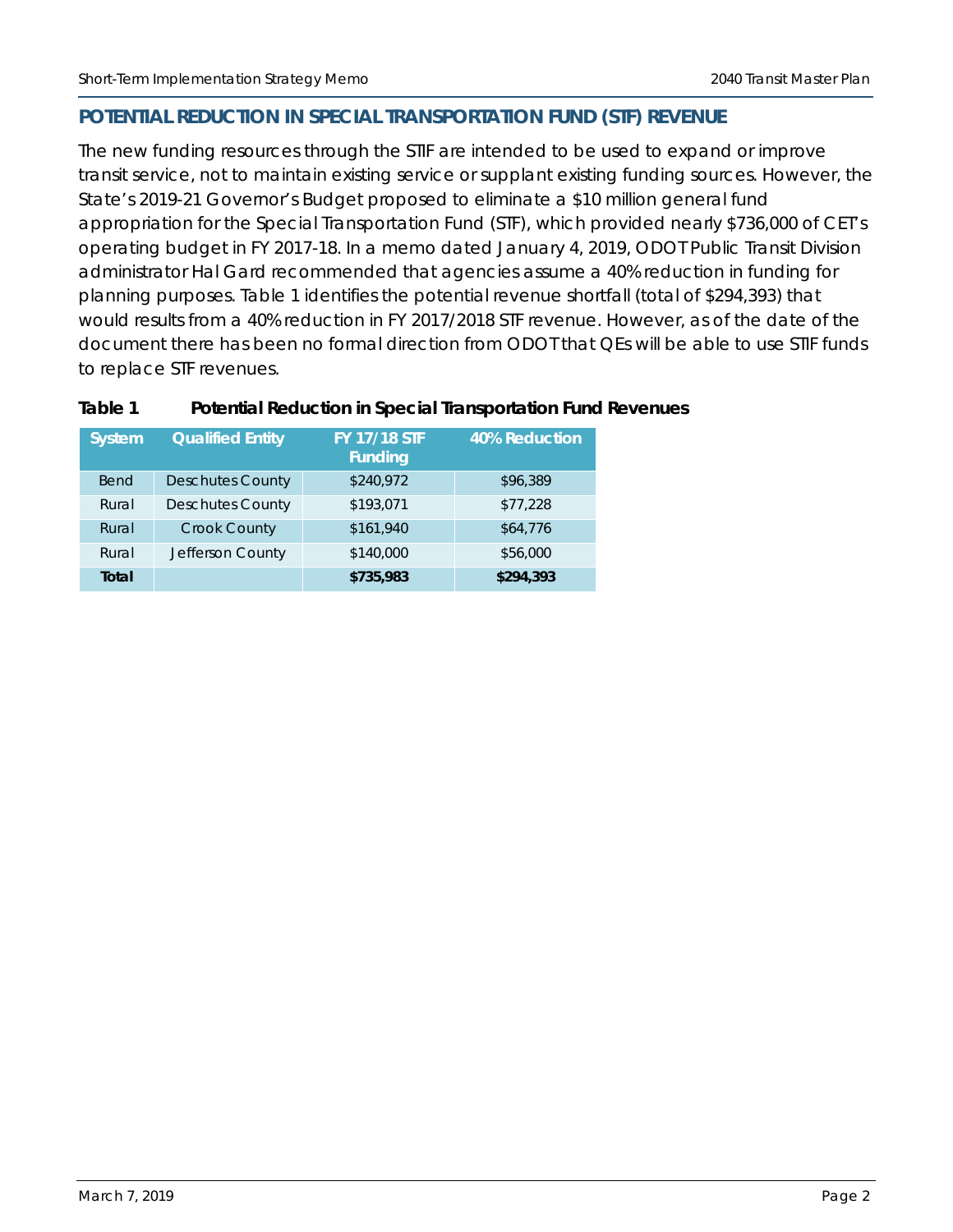## <span id="page-2-0"></span>**PROJECT SOURCES AND PRIORITIZATION CRITERIA**

#### **POTENTIAL PROJECTS**

Potential service and capital expansion/enhancement projects were identified based on the CET TDP Planning Precedents (Memo 2), which summarized existing adopted local/regional plans and other sources including:

- Central Oregon Regional Transit Master Plan (RTMP, 2013) and CET Rural Expansion Plan (2016)
- Bend MPO Public Transit Plan (PTP, 2013)
- Central Oregon Coordinated Human Services Transportation Plan (2018)
- Other local Transportation System Plans (TSPs) or Transit Plans
- Public outreach conducted for this plan
- **F** Critical operational issues identified by the project team through the CET TDP Existing Conditions Analysis (Memo 1) and/or input from CET staff

Any additional projects that are identified based on community outreach in March 2019 can be run through the same screening process.

#### **SCREENING QUESTIONS/CRITERIA**

The potential projects were assessed based on the following screening questions/criteria:

- Is the project in an adopted local/regional plan? A project MUST be in an adopted plan to be considered for STIF funding. Potential projects that are not in an adopted plan may be considered for future STIF funding, following adoption of the CET Development Plan in 2020.
- Does the project align with one or more of the seven STIF goals (see [Table 2\)](#page-2-1). QE's STIF plans must demonstrate that they help meet the STIF criteria *overall*, however an individual project does not need to meet any of the criteria.
- Does the project align with one or more draft CET goals (Memo 2; see [Table 3\)](#page-3-0).
- Does the project address a critical operational issue or need (and therefore needs to be considered for near-term implementation)?

| Criteria    | <b>Description</b>                                                                                                                               |
|-------------|--------------------------------------------------------------------------------------------------------------------------------------------------|
| Criterion 1 | Increased frequency of bus service to areas with a high percentage of Low-Income Households.                                                     |
| Criterion 2 | Expansion of bus routes and bus services to serve areas with a high percentage of Low-Income<br>Households.                                      |
| Criterion 3 | Fund the implementation of programs to reduce fares for public transportation in communities with a<br>high percentage of Low-Income Households. |
| Criterion 4 | Procurement of low or no emission buses for use in areas with 200,000 or more. [This is not relevant to<br><b>CETI</b>                           |
| Criterion 5 | The improvement in the frequency and reliability of service between communities inside and outside<br>of the Qualified Entity's service area.    |
| Criterion 6 | Coordination between Public Transportation Service Providers to reduce fragmentation in the<br>provision of transportation services.             |
| Criterion 7 | Implementation of programs to provide student transit service for students in grades 9-12.                                                       |

#### <span id="page-2-1"></span>**Table 2 STIF Goals and Criteria**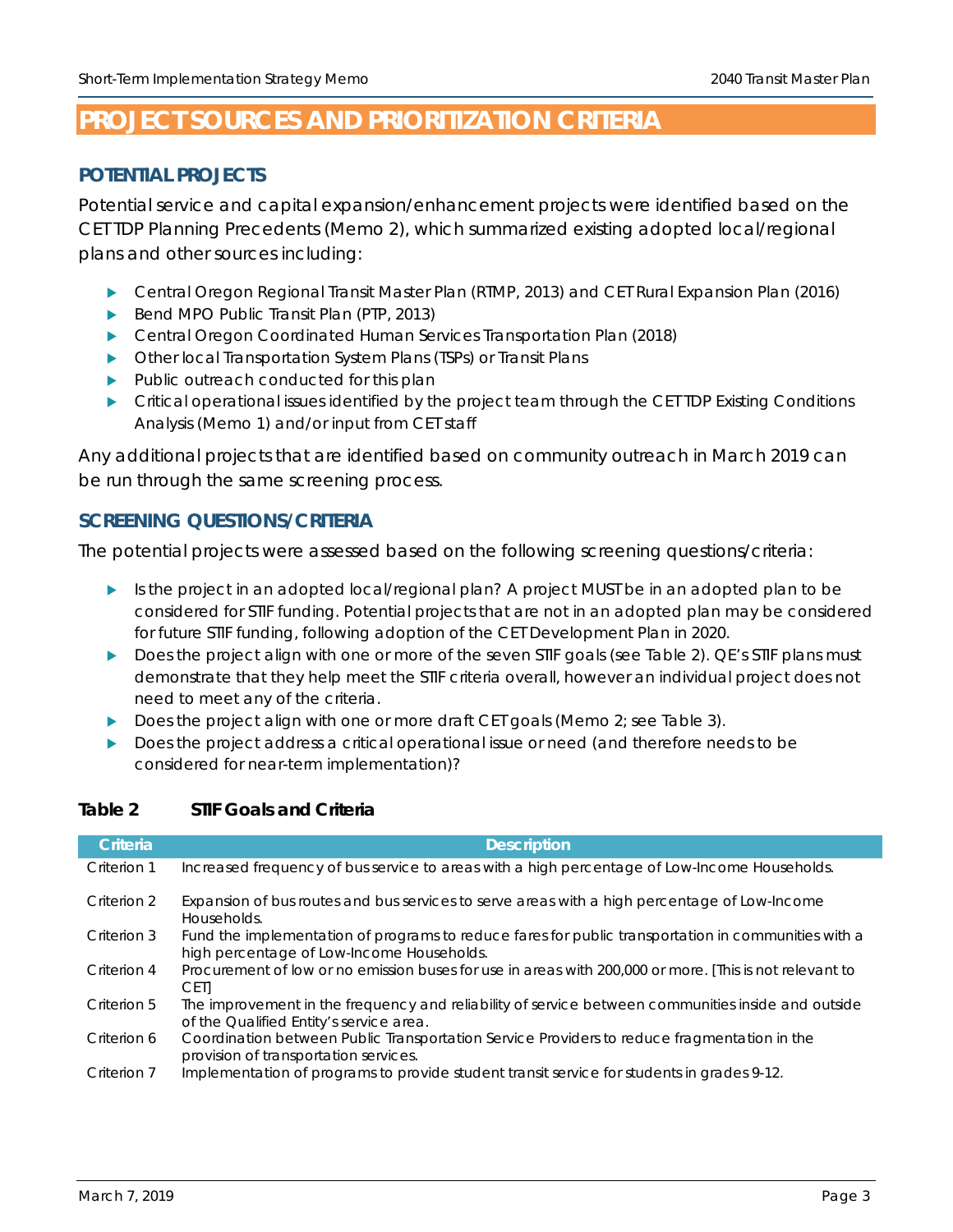#### <span id="page-3-0"></span>**Table 3 CET Goals (Draft)**

| Goal   | <b>Goal Statement</b>                                                                                                                                                               |             | Selected objectives include:                                                                                                                                                                                                                        |
|--------|-------------------------------------------------------------------------------------------------------------------------------------------------------------------------------------|-------------|-----------------------------------------------------------------------------------------------------------------------------------------------------------------------------------------------------------------------------------------------------|
| Goal 1 | Develop and maintain a public transit system that is<br>well integrated with local communities, planning<br>documents, and partner agencies                                         | ▶           | Strengthen coordination with partners<br>to improve the safety, accessibility, and<br>efficiency                                                                                                                                                    |
| Goal 2 | Provide convenient and attractive public transit<br>choices for users throughout Central Oregon both<br>within and between communities                                              | ▶<br>▶<br>▶ | Expand or provide fixed route and flex<br>route services in larger communities<br>such as Redmond and Bend as needed<br>Improve services in smaller communities<br>and rural areas<br>Maintain and/or expand Community<br><b>Connector services</b> |
| Goal 3 | Make riding easy and comfortable with improved stop<br>amenities and information about how to ride readily<br>available to residents, employees, and visitors                       | ▶<br>▶<br>▶ | Develop transit stops and amenities<br>Support Transportation Demand<br>Management programs<br>Improve service accessibility and<br>visibility                                                                                                      |
| Goal 4 | Enhance transit options to provide a time and cost<br>competitive alternative to traveling by automobile<br>and increase transit ridership while reducing<br>automobile dependency. | ▶           | Improve pedestrian and bicycle access<br>to transit                                                                                                                                                                                                 |
| Goal 5 | Evaluate emerging technologies and transit service<br>models and how they might be used to support<br>transportation options in Central Oregon                                      | ▶           | Evaluate use of emerging mobility<br>technologies and mobility hubs                                                                                                                                                                                 |

[Table 4](#page-4-0) lists the potential projects and provides the results of the screening criteria assessment. The projects are organized into four categories:

- **Systemwide.** Projects of systemwide scope and significance, including vehicle replacement, capital technology projects, and programs.
- **Bend Local System**. Projects specific to fixed-route and demand-response service or capital infrastructure in Bend.
- **Community Connector**. Projects related to the regional system connecting communities in Central Oregon.
- **Local Service Outside of Bend**. Projects related to enhancing local service and facilities in communities including Redmond, Prineville, Madras, La Pine, Sisters, and Warm Springs.

The assessment also considered whether a potential project that is in an adopted plan is adequately defined to include in an application for STIF funds and of reasonable scope for CET to implement in the near-term, considered to be the FY 2019-2021. Alternatively, a project could be considered for the short-term, considered to be FY 2022-2023. The table includes the following recommended time frames and information:

- **Near-term (FY 2019-2021):** Project is in an adopted plan (or could be considered an exception to this requirement for STIF funding), is reasonably well defined (e.g., operating and/or capital cost estimate), and general operating characteristics for a service project.
- **Short-term (FY 2022-2023):** Project is either not in an adopted plan (and therefore not eligible for STIF funding until after TDP adoption) or was judged to require additional definition before being submitted for funding.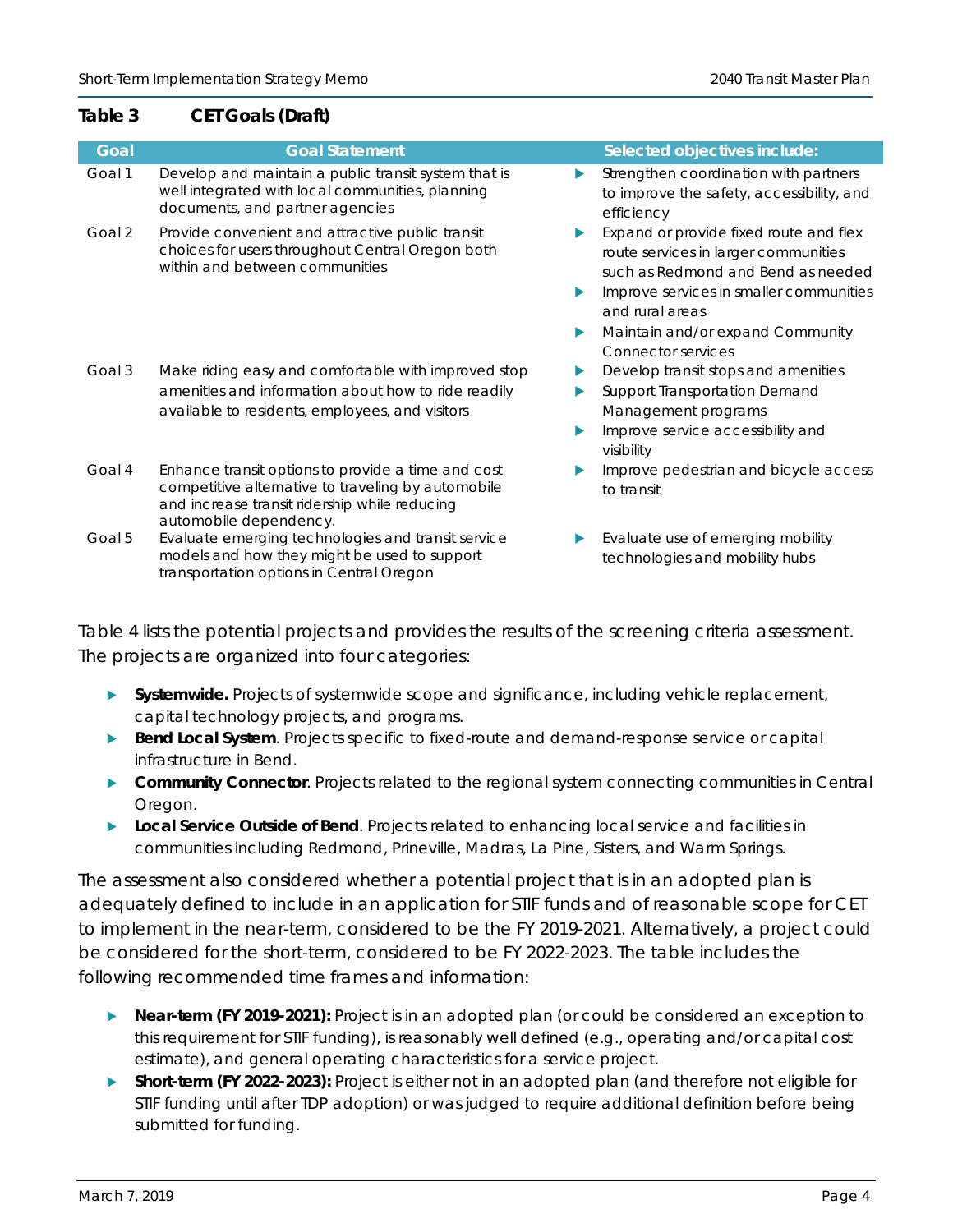#### **Table 4 Potential Projects and Screening Criteria Assessment**

<span id="page-4-0"></span>

| Proj<br>ID     | <b>Potential Short-Term</b><br>Project | <b>Project Description</b>                                                                                                                                                                       | Primary<br>Project<br><b>Type</b> | Qualified<br>Entity(ies)                             | In Local, Adopted<br>Plan <sup>1</sup>                                                                                          | <b>Aligns</b><br>with STIF<br>Criteria <sup>2</sup> | with CET<br><b>Goals</b> | <b>Critical</b><br><b>Issue</b> | Aligns Addresses Recommended<br><b>Time Frame</b> |
|----------------|----------------------------------------|--------------------------------------------------------------------------------------------------------------------------------------------------------------------------------------------------|-----------------------------------|------------------------------------------------------|---------------------------------------------------------------------------------------------------------------------------------|-----------------------------------------------------|--------------------------|---------------------------------|---------------------------------------------------|
|                | Systemwide                             |                                                                                                                                                                                                  |                                   |                                                      |                                                                                                                                 |                                                     |                          |                                 |                                                   |
| $\overline{1}$ | Maintain service -<br>STF contingency  | Contingency funds to replace a<br>potential reduction of 40% of STF<br>funds due to statewide budget<br>cuts.                                                                                    | Service                           | Crook,<br>Deschutes,<br>and<br>Jefferson<br>Counties | <b>No</b>                                                                                                                       | <b>No</b>                                           | Yes                      | Yes                             | Near-Term $3$                                     |
| $\overline{2}$ | Vehicle<br>Replacement                 | Replace aging vehicles. Includes<br>acquiring low-floor vehicles<br>prioritized for routes with high<br>levels of wheelchair boardings.<br>Assumes 20% matching funds for<br>anticipated grants. | Capital                           | Various                                              | Regional TMP (2013);<br>Bend PTP (2013): 9-<br>18, 9-22, 9-23<br>[Actions 1.2, 2.5];<br>Warm Springs Transit<br>Plan (2014): 18 | <b>No</b>                                           | Yes                      | Yes                             | Near-Term                                         |
| 3              | On-Demand<br>Dispatch<br>Technology    | Procure dispatch system,<br>including capabilities to support<br>on-demand scheduling and<br>mobile device capabilities;<br>currently demand-response<br>scheduling is done manually.            | Capital                           | Various                                              | Bend PTP (2013): 9-<br>27 (Actions 3.7, 3.6)                                                                                    | <b>No</b>                                           | Yes                      | Yes                             | Near-Term                                         |
| $\overline{4}$ | Real-Time<br>Information<br>Technology | Provide real-time signage at<br>secondary hubs (North Bend, La<br>Pine, Madras).                                                                                                                 | Capital                           | <b>Deschutes</b><br>County                           | Bend PTP (2013): 9-<br>23, 9-27 (Actions 2.5,<br>2.6, 3.7, 3.6                                                                  | <b>No</b>                                           | Yes                      | <b>No</b>                       | Near-Term                                         |
| 25             | Fare Programs                          | Create low-income fare subsidy<br>and/or student fare pass<br>programs.                                                                                                                          | Programs                          | <b>TBD</b>                                           | <b>No</b>                                                                                                                       | Yes                                                 | Yes                      | <b>No</b>                       | Short-Term                                        |
| 26             | <b>TNC Subsidy Pilot</b><br>Program    | Develop pilot program to<br>subsidize evening TNC trips; could<br>be limited (e.g., transit riders with<br>passes).                                                                              | Programs                          | <b>TBD</b>                                           | <b>No</b>                                                                                                                       | <b>No</b>                                           | <b>Yes</b>               | <b>No</b>                       | Short-Term                                        |
| 27             | Vanpool Program                        | Promote vanpools to dispersed<br>employment sites.                                                                                                                                               | Programs                          | <b>TBD</b>                                           | Bend PTP (2013): 9-<br>26 (Action 3.4)                                                                                          | <b>No</b>                                           | Yes                      | <b>No</b>                       | Short-Term                                        |
| 28             | Marketing and<br>Promotion             | Provides funds to conduct<br>outreach and promotion related<br>to new services or major service<br>changes.                                                                                      | Programs                          | Various                                              | Bend PTP (2013): 7-<br>25, 8-18, 9-18, 9-26 to<br>9-27 (Actions 3.6 to<br>3.10)                                                 | Yes                                                 | Yes                      | <b>No</b>                       | Near-Term                                         |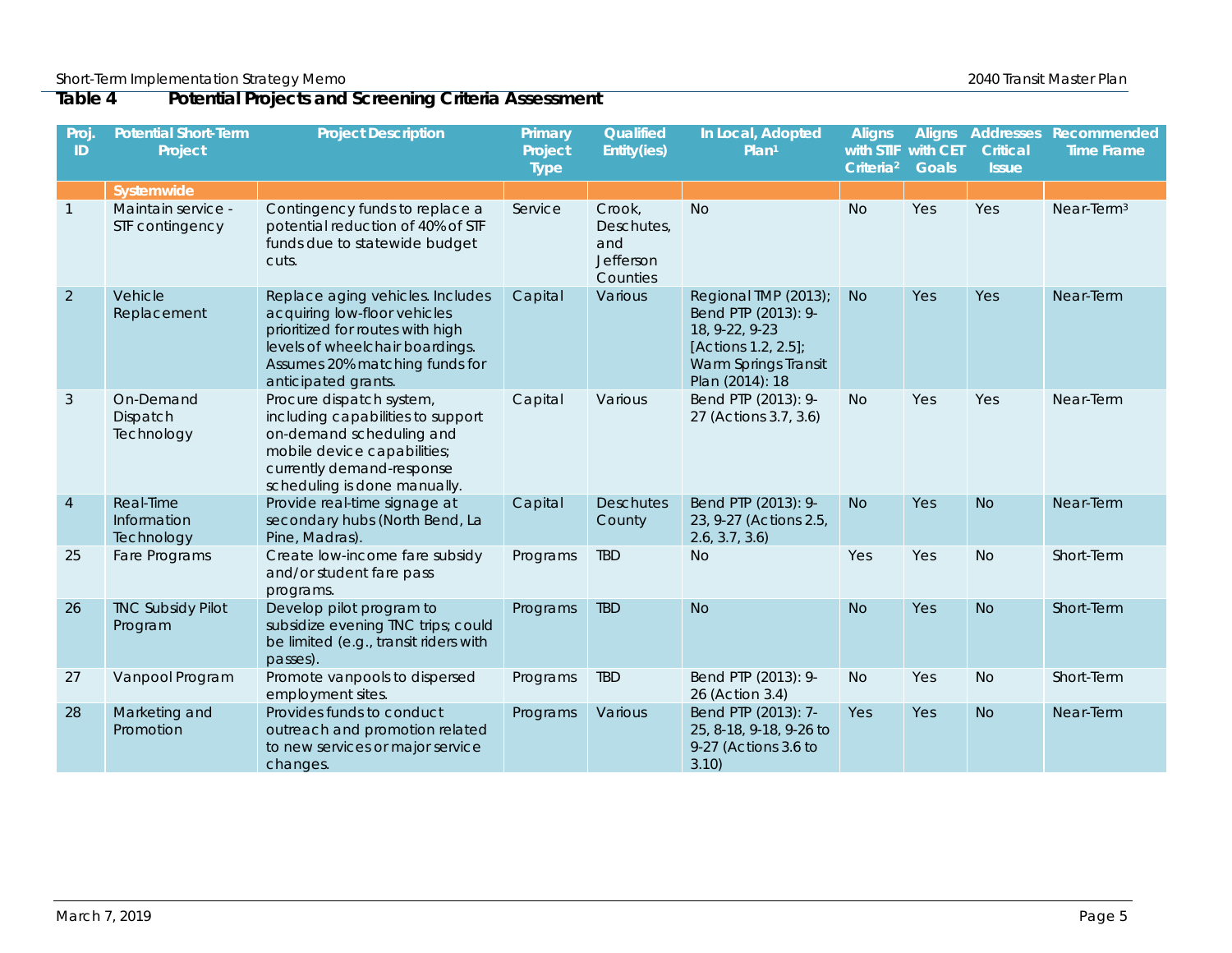Short-Term Implementation Strategy Memo **2016** New Short-Term Implementation Strategy Memo

| Proj<br>ID     | <b>Potential Short-Term</b><br>Project                                  | <b>Project Description</b>                                                                                                                                                                                                                                           | Primary<br>Project<br><b>Type</b> | Qualified<br>Entity(ies)   | In Local, Adopted<br>Plan <sup>1</sup>                         | <b>Aligns</b><br>with STIF with CET<br>Criteria <sup>2</sup> | <b>Goals</b> | Critical<br><b>Issue</b> | Aligns Addresses Recommended<br><b>Time Frame</b> |
|----------------|-------------------------------------------------------------------------|----------------------------------------------------------------------------------------------------------------------------------------------------------------------------------------------------------------------------------------------------------------------|-----------------------------------|----------------------------|----------------------------------------------------------------|--------------------------------------------------------------|--------------|--------------------------|---------------------------------------------------|
|                | <b>Bend Local System</b>                                                |                                                                                                                                                                                                                                                                      |                                   |                            |                                                                |                                                              |              |                          |                                                   |
| $\sqrt{5}$     | Hawthorne Station<br>Access, Safety, and<br>Operational<br>Improvements | Work with partners to design and<br>implement station, pedestrian<br>access, and transit operational<br>improvements at Hawthorne<br>Station.                                                                                                                        | Capital                           | <b>Deschutes</b><br>County | Bend PTP (2013): 8-<br>12, 9-24 (Action 2.8)                   | Yes                                                          | Yes          | <b>No</b>                | Near-Term                                         |
| 6              | 3rd Street Speed &<br>Reliability and<br>Access<br>Improvements         | Work with partners to plan and<br>implement speed and reliability<br>improvements on 3rd Street.                                                                                                                                                                     | Capital                           | <b>Deschutes</b><br>County | Bend PTP (2013): 8-<br>13, 9-23 to 9-24<br>(Actions 2.6, 2.12) | Yes                                                          | Yes          | <b>No</b>                | Near-Term                                         |
| $\overline{7}$ | Transit-supportive<br>capital<br>improvements<br>program                | Develop and fund a program to<br>make ongoing transit-supportive<br>capital improvements including<br>bus stop amenities and<br>accessibility and<br>bicycle/pedestrian<br>access/crossings.                                                                         | Capital                           | <b>Deschutes</b><br>County | Bend PTP (2013): 8-9<br>to 8-14, 9-23 (Action<br>2.6, 2.7)     | Yes                                                          | Yes          | <b>No</b>                | Near-Term                                         |
| $\, 8$         | <b>Bend Early Evening</b><br>Service Hours                              | Expand early evening weekday<br>service in Bend until 8 pm (fixed-<br>route and ADA).                                                                                                                                                                                | Service                           | Deschutes<br>County        | Bend PTP (2013): 7-<br>28                                      | Yes                                                          | Yes          | <b>No</b>                | Near-Term                                         |
| $\mathsf{q}$   | <b>Bend Primary Transit</b><br>Network Frequency                        | Provide up to 15-20 minute peak<br>hour service on select routes.<br>Assume additional peak buses for<br>Routes 1, 4, 7, and a short route<br>to downtown Bend. Route 3<br>could be included but was not<br>identified among the top priorities<br>through outreach. | Service                           | <b>Deschutes</b><br>County | Bend PTP (2013): 7-<br>31                                      | <b>Yes</b>                                                   | <b>Yes</b>   | <b>No</b>                | Near-Term                                         |
| 10             | <b>Bend Service</b><br>Coverage -<br>Northeast                          | Create new local route serving<br>northeast Bend (e.g., Route 8).                                                                                                                                                                                                    | Service                           | <b>Deschutes</b><br>County | Bend PTP (2013): 7-<br>32                                      | Yes                                                          | Yes          | <b>No</b>                | Near-Term                                         |
| 11             | <b>Bend Service</b><br>Coverage -<br>Southeast                          | Create new local route or route<br>extension serving southeast Bend.                                                                                                                                                                                                 | Service                           | <b>Deschutes</b><br>County | Bend PTP (2013): 7-<br>32                                      | Yes                                                          | <b>Yes</b>   | <b>No</b>                | Near-Term                                         |
| 12             | <b>Bend Saturday</b><br>Service Hours                                   | Extend Saturday service hours in<br>Bend to 7am - 7pm (fixed-route<br>and ADA).                                                                                                                                                                                      | Service                           | <b>Deschutes</b><br>County | Bend PTP (2013): 7-<br>32                                      | Yes                                                          | Yes          | <b>No</b>                | Near-Term                                         |
| 13             | <b>Bend Saturday</b><br>Frequency                                       | Provide 30-minute headway<br>Saturday service on select routes.                                                                                                                                                                                                      | Service                           | <b>Deschutes</b><br>County | Bend PTP (2013): 7-<br>31                                      | <b>Yes</b>                                                   | <b>Yes</b>   | <b>No</b>                | Near-Term                                         |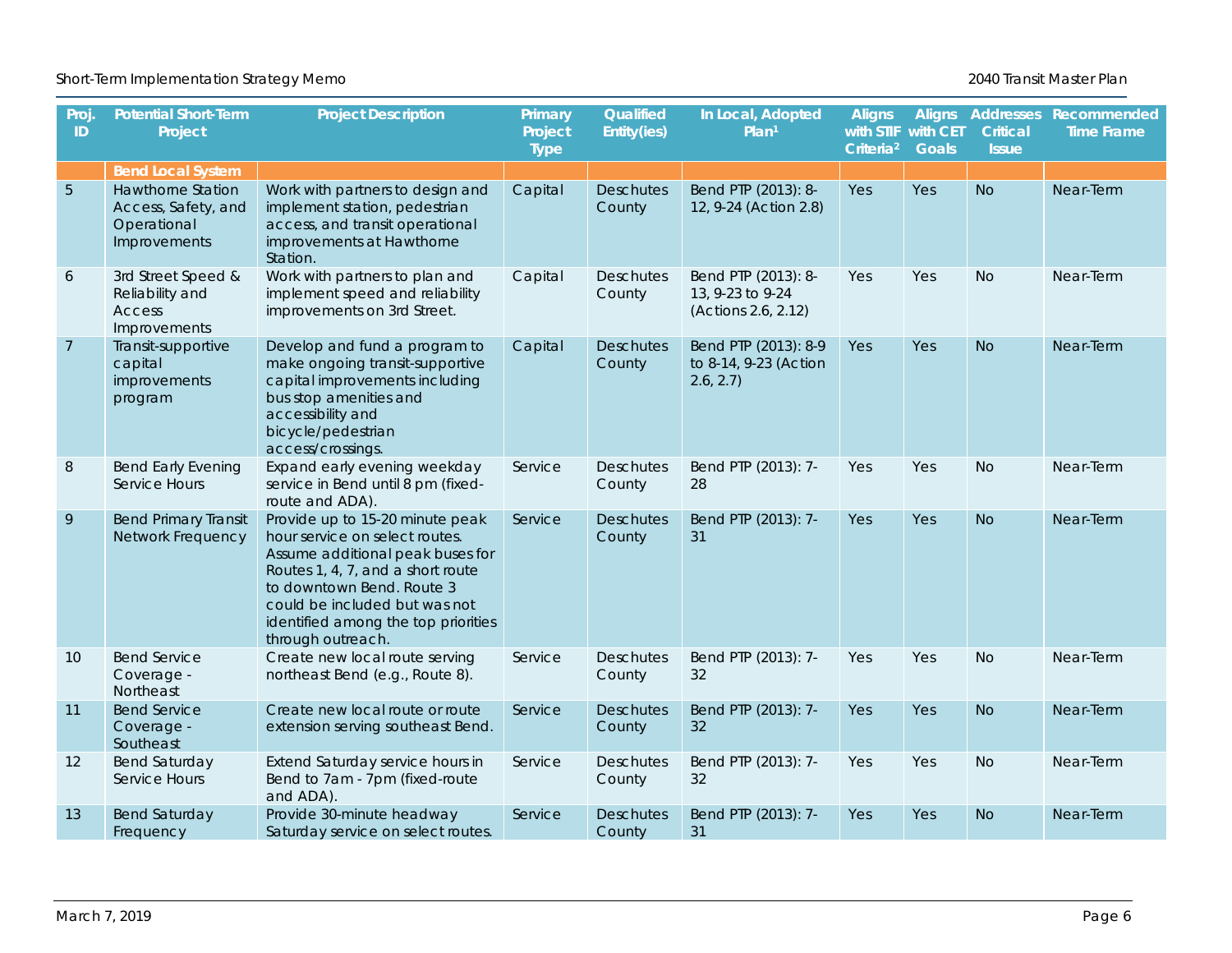#### Short-Term Implementation Strategy Memo **2016** New Short-Term Implementation Strategy Memo

| Proj<br>ID | <b>Potential Short-Term</b><br>Project                                      | <b>Project Description</b>                                                                                                                                                                                                                                                                     | Primary<br>Project<br><b>Type</b> | Qualified<br>Entity(ies)                   | In Local, Adopted<br>Plan <sup>1</sup>           | <b>Aligns</b><br>with STIF with CET<br>Criteria <sup>2</sup> | <b>Goals</b> | <b>Critical</b><br><b>Issue</b> | Aligns Addresses Recommended<br><b>Time Frame</b> |
|------------|-----------------------------------------------------------------------------|------------------------------------------------------------------------------------------------------------------------------------------------------------------------------------------------------------------------------------------------------------------------------------------------|-----------------------------------|--------------------------------------------|--------------------------------------------------|--------------------------------------------------------------|--------------|---------------------------------|---------------------------------------------------|
| 14         | <b>Bend Limited</b><br><b>Sunday Service</b>                                | Provide limited Sunday service in<br>Bend                                                                                                                                                                                                                                                      | Service                           | <b>Deschutes</b><br>County                 | Bend PTP (2013): 7-<br>31                        | Yes                                                          | Yes          | <b>No</b>                       | Near-Term                                         |
|            | Community<br>Connector                                                      |                                                                                                                                                                                                                                                                                                |                                   |                                            |                                                  |                                                              |              |                                 |                                                   |
| 15.1       | <b>Government Camp</b><br><b>Intercity Service</b>                          | Introduce Government Camp<br>service on weekdays (assumes 2<br>daily round trips and matching<br>funds for 1 new bus).                                                                                                                                                                         | Service                           | Warm<br>Springs /<br><b>TBD</b>            | Coordinated Plan<br>(2018): Service Plan -<br>43 | <b>No</b>                                                    | Yes          | <b>No</b>                       | Near-Term                                         |
| 15.2       |                                                                             | Provide Government Camp<br>service on Saturdays. (assumes 2<br>daily round trips).                                                                                                                                                                                                             | Service                           | Warm<br>Springs /<br><b>TBD</b>            | Coordinated Plan<br>(2018): Service Plan -<br>43 | <b>No</b>                                                    | Yes          | <b>No</b>                       | Near-Term                                         |
| 16.1       | Community<br>Connector<br>Weekday<br>Frequency /<br><b>Additional Trips</b> | Add 3 midday trips on Route 24<br>(Redmond-Bend).                                                                                                                                                                                                                                              | Service                           | <b>Deschutes</b><br>County                 | Regional TMP (2013):<br>Service Plan - 39        | Yes                                                          | Yes          | <b>No</b>                       | Near-Term                                         |
| 16.2       |                                                                             | Add 1 morning, midday, or<br>afternoon trip on Route 26<br>(Prineville-Redmond). Note: A<br>midday trip was previously<br>added, and retracted in 2018<br>due to low ridership.                                                                                                                | Service                           | Crook/Des<br>chutes<br>Counties            | Regional TMP (2013):<br>Service Plan - 39        | Yes                                                          | Yes          | <b>No</b>                       | Near-Term                                         |
| 16.3       |                                                                             | Add 1 morning and 2 midday or<br>other additional trips (3 total) on<br>Route 22 (Madras-Redmond).                                                                                                                                                                                             | Service                           | Jefferson/<br><b>Deschutes</b><br>Counties | Regional TMP (2013):<br>Service Plan - 39        | Yes                                                          | Yes          | <b>No</b>                       | Near-Term                                         |
| 16.4       |                                                                             | Add 1 morning, midday, or<br>afternoon trip on Route 29<br>(Sisters-Bend).                                                                                                                                                                                                                     | Service                           | <b>Deschutes</b><br>County                 | Regional TMP (2013):<br>Service Plan - 39        | Yes                                                          | Yes          |                                 | Near-Term                                         |
| 16.5       |                                                                             | Add 1 morning, midday, or<br>afternoon trip on Route 30 (La<br>Pine-Bend).                                                                                                                                                                                                                     | Service                           | <b>Deschutes</b><br>County                 | Regional TMP (2013):<br>Service Plan - 39        | Yes                                                          | Yes          | <b>No</b>                       | Near-Term                                         |
| 16.6       |                                                                             | Through-route Route 26 to Bend<br>during peak periods (as interline<br>with Route 24 which provides a<br>one-seat ride and also increases<br>Route 24 peak frequency).<br>Includes service to Redmond<br>COCC and Airport. An additional<br>bus is required (cost assumed in<br>Project 16.1). | Service                           | Crook/Des<br>chutes<br>Counties            | Regional TMP (2013):<br>Service Plan - 39        | Yes                                                          | Yes          | <b>No</b>                       | Near-Term                                         |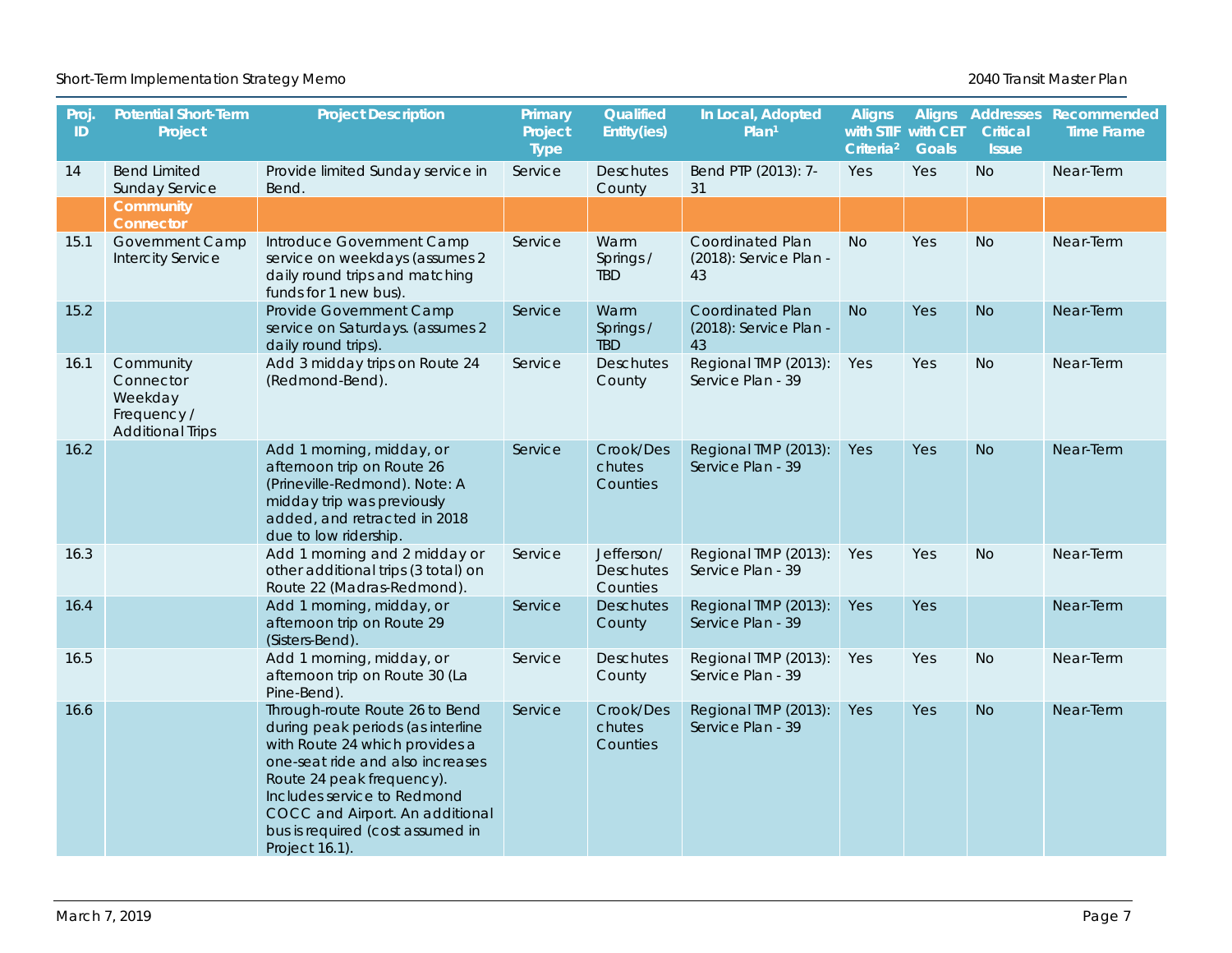| Proj<br>ID | <b>Potential Short-Term</b><br>Project                      | <b>Project Description</b>                                                                                                                                                          | Primary<br>Project<br><b>Type</b> | Qualified<br>Entity(ies)                   | In Local, Adopted<br>Plan <sup>1</sup>         | <b>Aligns</b><br>with STIF with CET<br>Criteria <sup>2</sup> | <b>Goals</b> | Critical<br><b>Issue</b> | Aligns Addresses Recommended<br><b>Time Frame</b> |
|------------|-------------------------------------------------------------|-------------------------------------------------------------------------------------------------------------------------------------------------------------------------------------|-----------------------------------|--------------------------------------------|------------------------------------------------|--------------------------------------------------------------|--------------|--------------------------|---------------------------------------------------|
| 17.1       | Community<br><b>Connector Evening</b><br>Trips              | Add one additional later evening<br>weekday trip on Route 24<br>(Redmond-Bend).                                                                                                     | Service                           | <b>Deschutes</b><br>County                 | Regional TMP (2013):<br>Service Plan - 39      | Yes                                                          | Yes          | <b>No</b>                | Near-Term                                         |
| 17.2       |                                                             | Add one additional later evening<br>weekday trip on Route 26<br>(Prineville-Bend).                                                                                                  | Service                           | Crook/Des<br>chutes<br>Counties            | Regional TMP (2013):<br>Service Plan - 39      | Yes                                                          | <b>Yes</b>   | <b>No</b>                | Near-Term                                         |
| 17.3       |                                                             | Add one additional later evening<br>weekday trip on Route 22<br>(Madras-Redmond).                                                                                                   | Service                           | Jefferson/<br><b>Deschutes</b><br>Counties | Regional TMP (2013):<br>Service Plan - 39      | Yes                                                          | Yes          | <b>No</b>                | Near-Term                                         |
| 18.1       | Community<br>Connector<br>Saturday Service                  | Introduce five Saturday round<br>trips on Route 24 (Redmond-<br>Bend).                                                                                                              | Service                           | <b>Deschutes</b><br>County                 | Regional TMP (2013):<br>Service Plan - 39      | Yes                                                          | Yes          | <b>No</b>                | Near-Term                                         |
| 18.2       |                                                             | Introduce three Saturday round<br>trips on Route 26 (Prineville-Bend).                                                                                                              | Service                           | Crook/Des<br>chutes<br>Counties            | Regional TMP (2013):<br>Service Plan - 39      | Yes                                                          | Yes          | <b>No</b>                | Near-Term                                         |
| 18.3       |                                                             | Introduce three Saturday round<br>trips on Route 22 (Madras-<br>Redmond).                                                                                                           | Service                           | Jefferson/<br><b>Deschutes</b><br>Counties | Regional TMP (2013):<br>Service Plan - 39      | Yes                                                          | Yes          | <b>No</b>                | Near-Term                                         |
| 18.4       |                                                             | Introduce three Saturday round<br>trips on Route 29 (Sisters-Bend).                                                                                                                 | Service                           | Deschutes<br>County                        | Regional TMP (2013):<br>Service Plan - 39      | Yes                                                          | Yes          | <b>No</b>                | Near-Term                                         |
| 18.5       |                                                             | Introduce three Saturday round<br>trips on Route 30 (La Pine-Bend).                                                                                                                 | Service                           | <b>Deschutes</b><br>County                 | Regional TMP (2013):<br>Service Plan - 39      | Yes                                                          | Yes          | <b>No</b>                | Near-Term                                         |
| 18.6       |                                                             | Introduce three Saturday round<br>trips on Route 20 (Warm Springs-<br>Madras).                                                                                                      | Service                           | Jefferson<br>County /<br>Warm<br>Springs   | Warm Springs Transit<br>Plan (2014): 11-13     | Yes                                                          | Yes          | <b>No</b>                | Near-Term                                         |
|            | <b>Local (Small Cities)</b>                                 |                                                                                                                                                                                     |                                   |                                            |                                                |                                                              |              |                          |                                                   |
| 19         | Redmond Fixed-<br>Route - Weekday                           | Implement fixed-route service in<br>Redmond (assumes 4 routes with<br>ADA Paratransit, converting<br>Redmond Dial-A-Ride service<br>hours into fixed-route and ADA<br>Paratransit). | Service                           | Deschutes<br>County                        | Regional TMP (2013):<br>Service Plan - 52, 68  | Yes                                                          | Yes          | <b>No</b>                | Near-Term                                         |
| 20         | <b>Redmond Fixed-</b><br>Route - Saturday                   | Operate Redmond fixed-route<br>and ADA service on Saturdays.                                                                                                                        | Service                           | <b>Deschutes</b><br>County                 | Regional TMP (2013):<br>Service Plan - 52, 68  | Yes                                                          | <b>Yes</b>   | <b>No</b>                | Near-Term                                         |
| 21.1       | Small City Local<br>Service<br>Enhancements -<br>Prineville | Add local circulating service in<br>Prineville (may use Community<br>Connector vehicle). Could<br>include connection to Juniper<br>Canyon.                                          | Service                           | Crook<br>County                            | Not in existing plan:<br>Service Plan - 80, 86 | Yes                                                          | Yes          | <b>No</b>                | Near-Term                                         |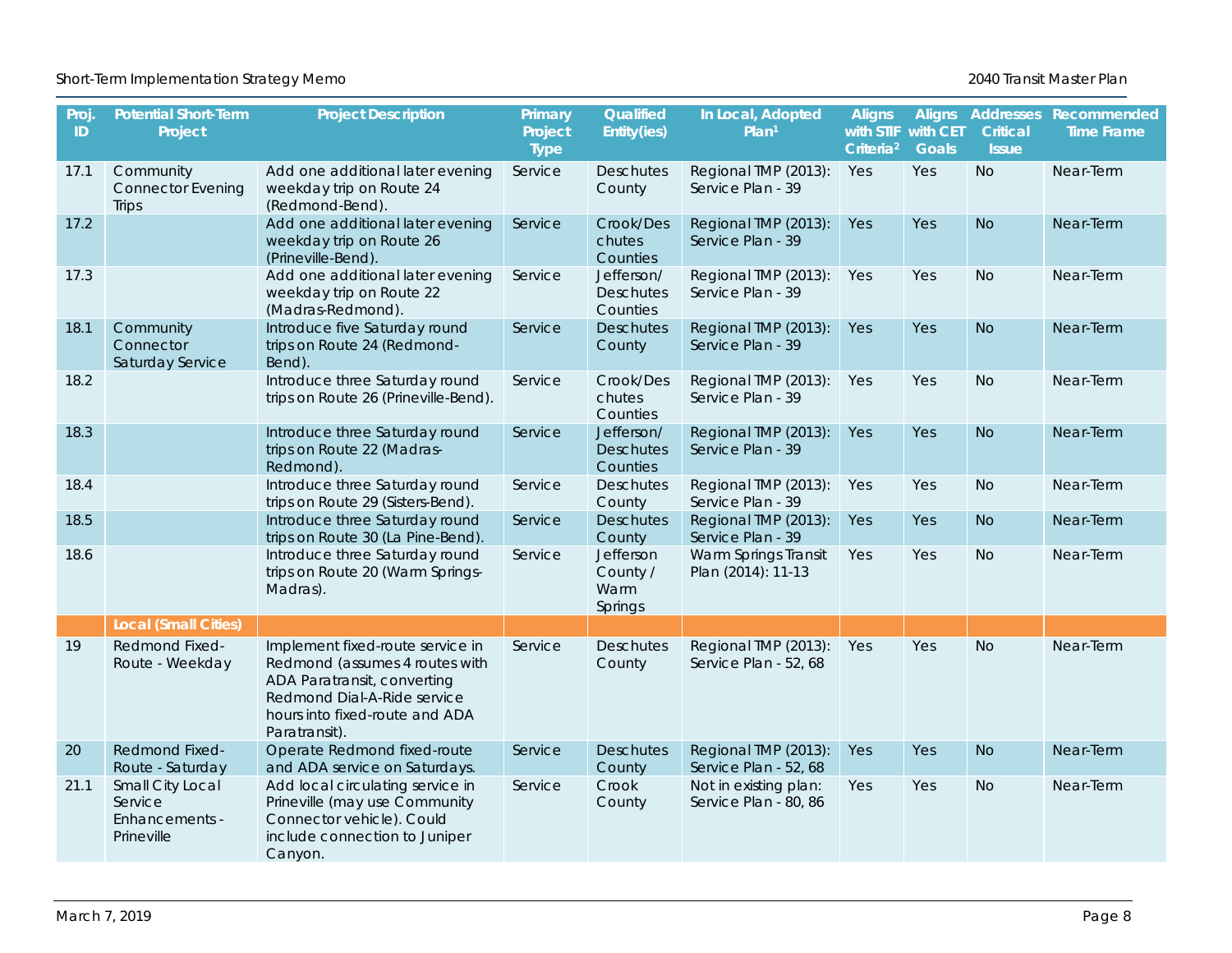Short-Term Implementation Strategy Memo **2016** New Short-Term Implementation Strategy Memo

| Proj.<br>ID | <b>Potential Short-Term</b><br>Project                              | <b>Project Description</b>                                                                                         | Primary<br>Project<br><b>Type</b> | Qualified<br>Entity(ies)   | In Local, Adopted<br>Plan <sup>1</sup>         | <b>Aligns</b><br><b>with STIF</b><br>Criteria <sup>2</sup> | <b>Aligns</b><br>with CET<br><b>Goals</b> | <b>Addresses</b><br><b>Critical</b><br><b>Issue</b> | Recommended<br><b>Time Frame</b> |
|-------------|---------------------------------------------------------------------|--------------------------------------------------------------------------------------------------------------------|-----------------------------------|----------------------------|------------------------------------------------|------------------------------------------------------------|-------------------------------------------|-----------------------------------------------------|----------------------------------|
| 21.2        | Small City Local<br>Service<br>Enhancements -<br><b>Madras</b>      | Add additional local circulating<br>service in Madras (may use<br>Community Connector or Dial-A-<br>Ride vehicle). | Service                           | <b>Jefferson</b><br>County | Not in existing plan:<br>Service Plan - 72, 76 | <b>Yes</b>                                                 | Yes                                       | <b>No</b>                                           | Near-Term                        |
| 21.3        | Small City Local<br>Service<br>Enhancements -<br><b>Sisters</b>     | Add local circulating service in<br>Sisters (may use Community<br>Connector vehicle).                              | Service                           | <b>Deschutes</b><br>County | Regional TMP (2013):<br>Service Plan - 39      | Yes                                                        | Yes                                       | <b>No</b>                                           | Near-Term                        |
| 21.4        | Small City Local<br>Service<br>Enhancements - La<br>Pine            | Add local circulating service in La<br>Pine (may use Community<br><b>Connector or Dial-A-Ride</b><br>vehicle).     | Service                           | <b>Deschutes</b><br>County | Regional TMP (2013):<br>Service Plan - 39      | Yes                                                        | <b>Yes</b>                                | <b>No</b>                                           | Near-Term                        |
| 22          | Warm Springs<br><b>Transit Center</b>                               | Plan for transit center in<br>downtown Warm Springs.                                                               | Capital                           | Warm<br><b>Springs</b>     | Warm Springs Transit<br>Plan (2014): 18        | Yes                                                        | Yes                                       | <b>No</b>                                           | Near-Term                        |
| 23          | Develop Warm<br>Springs stop for<br>Central Oregon<br><b>Breeze</b> | Develop formal scheduled stop<br>for Central Oregon Breeze<br>service.                                             | Planning                          | Warm<br>Springs            | Warm Springs Transit<br>Plan (2014): 15        | Yes                                                        | Yes                                       | <b>No</b>                                           | Near-Term                        |
| 24          | Marketing/Mobility<br>Management                                    | Designate a marketing and<br>onsite mobility management<br>coordinator position.                                   | Programs                          | Warm<br><b>Springs</b>     | Warm Springs Transit<br>Plan (2014): 15        | Yes                                                        | Yes                                       | <b>No</b>                                           | Near-Term                        |

Notes: 1. A project must be in an adopted plan to be considered for STIF funding in the Near-Term (FY 2019-2021). Bend PTP: Bend MPO Public Transit Plan. Regional TMP: Central Oregon Regional Transit Master Plan. 2. An individual project is still eligible for STIF funding even if it does not meet any of the STIF criteria. 3. This project would maintain existing service and could not be submitted in STIF applications under current rules/guidance.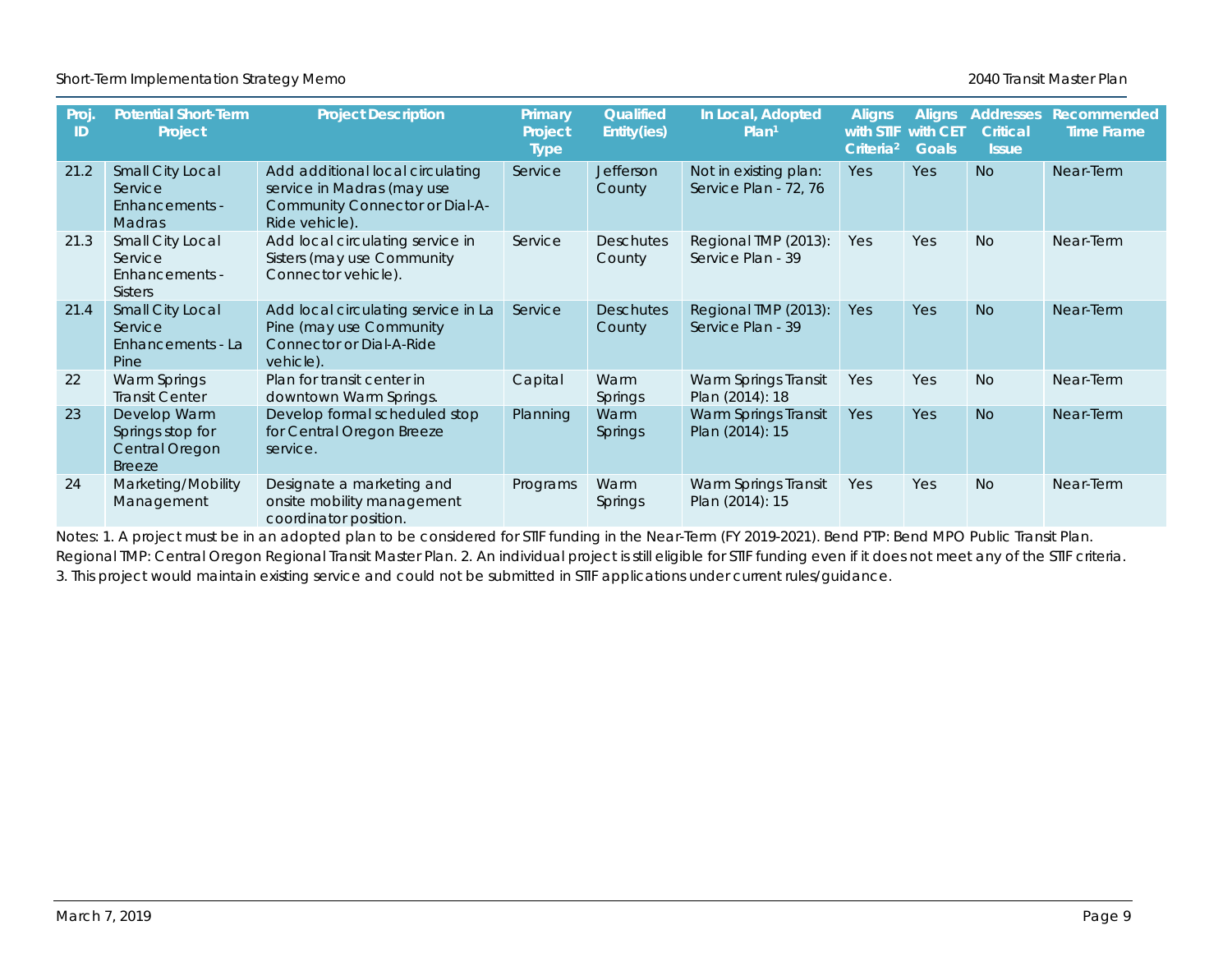## <span id="page-9-0"></span>**EVALUATION OF POTENTIAL PROJECTS**

#### **PRIORITIZATION APPROACH**

Projects that met the screening criteria were then evaluated and prioritized using the following qualitative as well as simple quantitative measures related to the STIF Plan criteria that will need to be included in the STIF plan prepared for each qualified entity:

- Priorities for the specific or general type of improvement based on recent outreach for the TDP, as well as from past planning processes (e.g., Bend Transit Plan and Central Oregon Coordinated Human Services Transportation Plan). The project team developed an initial qualitative assessment of public input for use in prioritizing projects for short-term implementation. The next section describes this assessment.
- Number of people, high percentage of low-income (200% of federal poverty level) households, and jobs served within  $\frac{1}{2}$  mile of bus stops; these were scored from 1-5 based on quantiles and an average score was calculated. Data was obtained from the Remix planning tool or the American Community Survey.
	- **High-percentage of low-income households is defined based on communities or Census tracts** with a share of low-income households that exceeds the statewide average (34%).
- Presence of high schools (grades 9-12) within 1/2 mile of bus stops (simplified version of STIF plan measures, such as the number of students served).
- Provides connections between QEs or other transit services or agencies.

These criteria and the approach used to apply them are described in further detail in the following sections.

### **PUBLIC INPUT FOR SHORT-TERM IMPLEMENTATION**

**[Table 5](#page-10-0)** is a summary of the feedback received from the public during the first TDP open house. The public's needs and priorities regarding current CET services helped inform the selection process and prioritization for short-term projects. The table includes relevant questions asked of the public that relate to the potential list of projects that was developed based on alreadyestablished planning documents in Central Oregon. The table identifies the public's priorities for each category as Low, Medium, and High based on the percentage of participants that selected each potential improvement

The table shows the overall priorities of participants (237), as well as the priorities for Crook County participants (19), Deschutes County participants (121), Jefferson County participants (14), and those participants who did not specify their location of residency (83). It's important to understand that participants were able to select more than one option under all questions. Therefore, low, medium, and high priorities for specific services are relative to the results of individual questions. It's also important to understand that not all participants answered all questions. For example, services relating directly to Crook County received higher attention by Crook County participants than services relating directly to Bend. However, priorities were still assigned within these questions for all participants.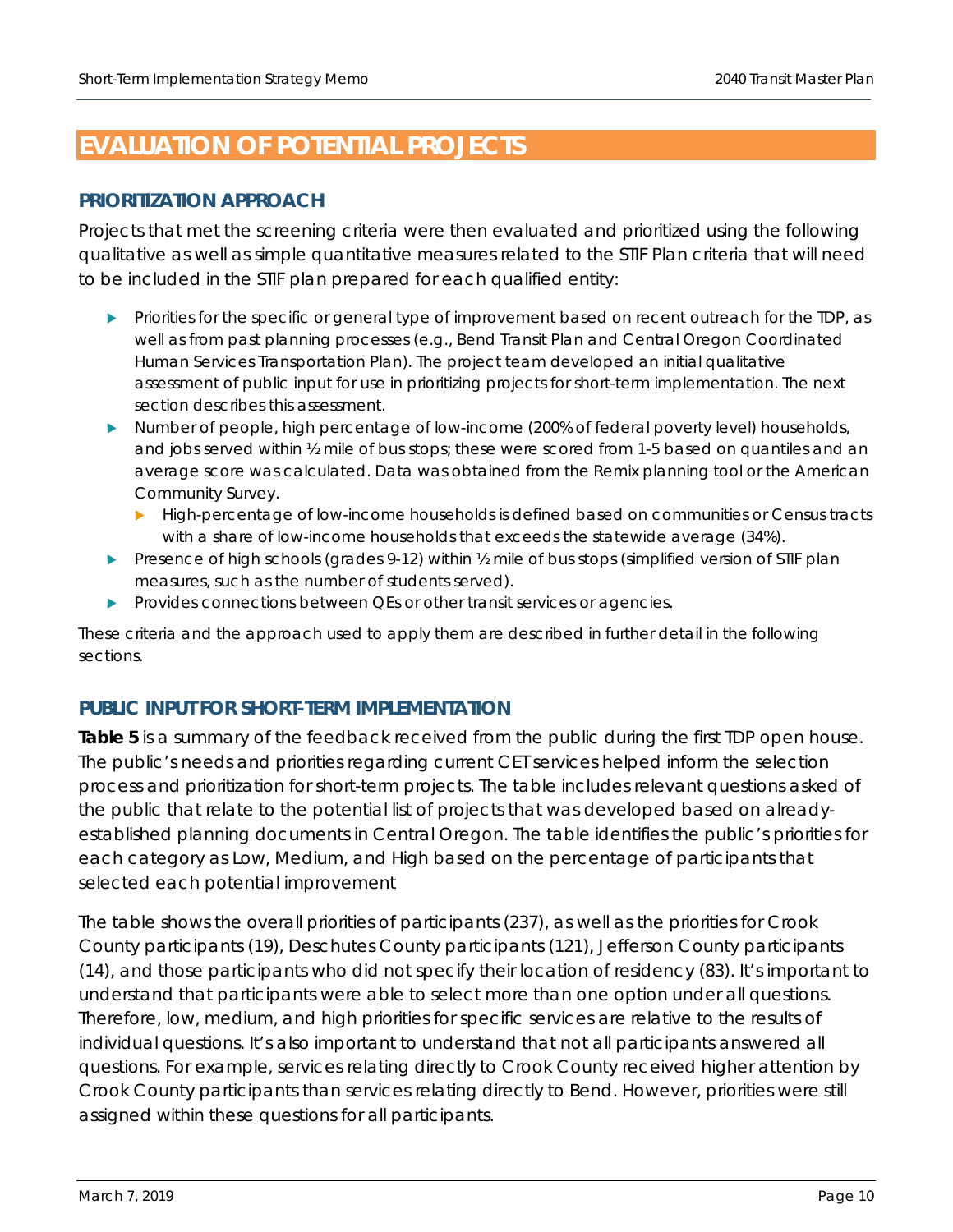### <span id="page-10-0"></span>**Table 5: Public Priorities to Inform Short-Term Project Selection**

|                                                                 | <b>Overall</b>    |                | <b>Assessment of Relative Priority by Geography</b> |                  |                    |
|-----------------------------------------------------------------|-------------------|----------------|-----------------------------------------------------|------------------|--------------------|
| <b>Service Priorities and Needs</b>                             | <b>Assessment</b> | Crook          | <b>Deschutes</b>                                    | <b>Jefferson</b> | <b>Unspecified</b> |
|                                                                 | (237)             | County<br>(19) | County<br>(121)                                     | County<br>(14)   | County<br>(83)     |
| <b>Bend Service Priorities</b>                                  |                   |                |                                                     |                  |                    |
| More frequent routes                                            | High              | High           | High                                                | Medium           | High               |
| <b>Additional service routes</b>                                | <b>Medium</b>     | Low            | High                                                | Low              | Low                |
| <b>Additional service days</b>                                  | Low               | Medium         | Low                                                 | Medium           | Low                |
| <b>Extended weekday hours</b>                                   | <b>Medium</b>     | High           | Medium                                              | High             | Medium             |
| <b>Extended Saturday hours</b>                                  | Low               | Medium         | Low                                                 | High             | High               |
| <b>Community Connector/Other Rural Local Service Priorities</b> |                   |                |                                                     |                  |                    |
| More frequent routes                                            | High              | Low            | High                                                | Low              | High               |
| <b>Additional service days</b>                                  | <b>Medium</b>     | Medium         | Medium                                              | Low              | Medium             |
| <b>Extended hours</b>                                           | Medium            | Medium         | High                                                | High             | Low                |
| <b>Rural Local City Circulators</b>                             | High              | High           | High                                                | Medium           | High               |
| <b>Rider Experience Priorities</b>                              |                   |                |                                                     |                  |                    |
| <b>Access to transit</b>                                        | Low               | Medium         | Low                                                 | Medium           | Low                |
| Shelters & bus stops                                            | Medium            | Medium         | Medium                                              | High             | Medium             |
| Technology                                                      | <b>Medium</b>     | High           | Medium                                              | Medium           | Low                |
| <b>Customer service/reliability</b>                             | Medium            | High           | Low                                                 | High             | High               |
| <b>Coverage Needs</b>                                           |                   |                |                                                     |                  |                    |
| Better service in Bend                                          | High              | Low            | High                                                | Low              | Medium             |
| <b>More Community Connector service</b>                         | High              | Medium         | <b>Medium</b>                                       | Medium           | High               |
| <b>Expanded local services</b>                                  | Medium            | High           | Medium                                              | High             | Low                |
| More connections outside Central Oregon                         | Low               | Low            | Low                                                 | Medium           | Low                |
| Bend Service Needs   Service Frequency                          |                   |                |                                                     |                  |                    |
| South 3rd Street                                                | High              | Low            | High                                                | Low              | High               |
| <b>Brookswood</b>                                               | Low               | Low            | Medium                                              | Low              | Low                |
| <b>Newport Ave</b>                                              | <b>Medium</b>     | High           | Low                                                 | Low              | High               |
| North 3rd Street                                                | High              | Low            | High                                                | Medium           | High               |
| <b>Wells Acres</b>                                              | <b>Medium</b>     | Medium         | Medium                                              | Low              | Medium             |
| <b>Reed Market</b>                                              | Medium            | Medium         | Medium                                              | High             | Medium             |
| <b>Greenwood Ave</b>                                            | High              | High           | High                                                | High             | High               |
| Colorado                                                        | Low               | High           | Low                                                 | Medium           | Low                |
| Galveston/14th                                                  | Low               | Low            | Low                                                 | Medium           | Low                |
| <b>Bend Service Needs</b><br><b>New Service</b>                 |                   |                |                                                     |                  |                    |
| <b>Northwest Bend</b>                                           | Low               | Medium         | Low                                                 | Medium           | Low                |
| <b>Northeast Bend</b>                                           | High              | High           | High                                                | Low              | High               |
| <b>Southwest Bend</b>                                           | Low               | Low            | Medium                                              | Low              | Low                |
| <b>Southeast Bend</b>                                           | High              | Medium         | High                                                | Low              | Low                |
| <b>Downtown Core</b>                                            | Medium            | Medium         | Medium                                              | Medium           | High               |
| Century/14th Street corridor                                    | Low               | Low            | Low                                                 | Low              | Low                |
| 3rd Street corridor                                             | Medium            | Medium         | Medium                                              | Low              | High               |
| OSU-Cascades area                                               | Medium            | Low            | Medium                                              | Medium           | Medium             |
| St. Charles area                                                | High              | High           | High                                                | High             | High               |
| Community Connector Needs   Service Frequency                   |                   |                |                                                     |                  |                    |
| <b>Warm Springs-Madras</b>                                      | Low               | Low            | Low                                                 | High             | Medium             |
| Madras-Redmond                                                  | Medium            | Medium         | Medium                                              | High             | Medium             |
| Redmond-Bend                                                    | High              | Medium         | High                                                | Medium           | High               |
| Prineville-Redmond<br><b>Sisters-Redmond</b>                    | Medium<br>Low     | High           | Medium                                              | Medium           | High               |
| Sisters-Bend                                                    | Low               | Medium<br>Low  | Low<br>Low                                          | Medium<br>Low    | Low<br>Low         |
| Bend-La Pine                                                    | Medium            | Low            | High                                                | Low              | High               |
|                                                                 |                   |                |                                                     |                  |                    |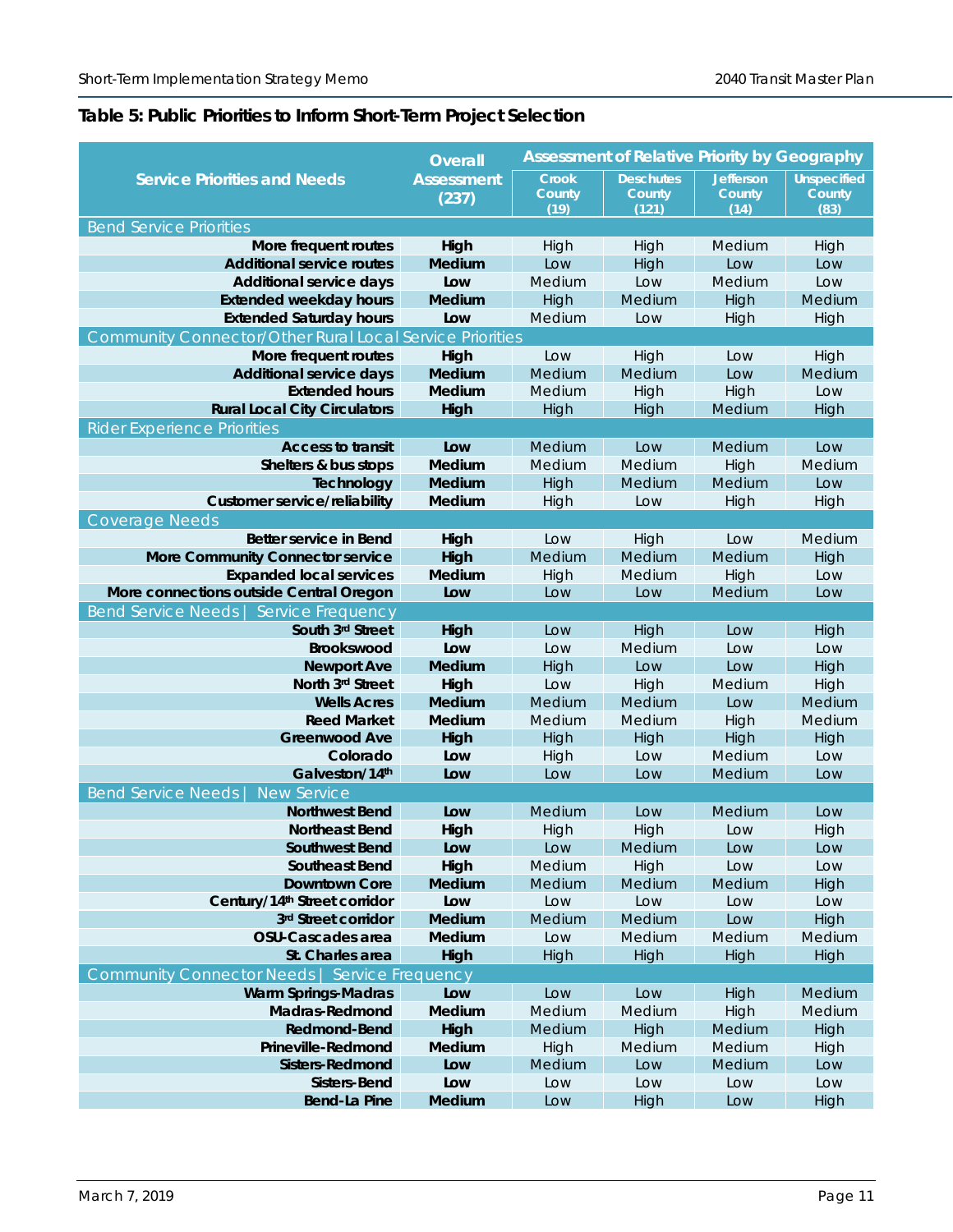|                                                                | <b>Assessment of Relative Priority by Geography</b><br><b>Overall</b> |               |                  |                  |                    |  |
|----------------------------------------------------------------|-----------------------------------------------------------------------|---------------|------------------|------------------|--------------------|--|
| <b>Service Priorities and Needs</b>                            | <b>Assessment</b>                                                     | <b>Crook</b>  | <b>Deschutes</b> | <b>Jefferson</b> | <b>Unspecified</b> |  |
|                                                                | (237)                                                                 | County        | County           | County           | County             |  |
|                                                                |                                                                       | (19)          | (121)            | (14)             | (83)               |  |
| Community Connector Needs   Saturday Service                   |                                                                       |               |                  |                  |                    |  |
| <b>Warm Springs-Madras</b>                                     | Medium                                                                | Medium        | Low              | High             | Low                |  |
| Madras-Redmond                                                 | Medium                                                                | Medium        | Medium           | High             | Low                |  |
| <b>Redmond-Bend</b>                                            | High                                                                  | High          | High             | Medium           | High               |  |
| Prineville-Redmond                                             | <b>Medium</b>                                                         | High          | Medium           | Medium           | Medium             |  |
| Sisters-Redmond                                                | Low                                                                   | Medium        | Low              | Medium           | Low                |  |
| Sisters-Bend                                                   | Low                                                                   | Low           | Medium           | Low              | Medium             |  |
| <b>Bend-La Pine</b>                                            | <b>Medium</b>                                                         | Medium        | High             | Low              | High               |  |
| New Fixed-Route/Deviated Route<br><b>Local Service Needs</b>   |                                                                       |               |                  |                  |                    |  |
| Culver                                                         | Low                                                                   | Low           | Low              | Medium           | Low                |  |
| La Pine                                                        | Medium                                                                | Medium        | High             | Low              | Medium             |  |
| <b>Madras</b>                                                  | <b>Medium</b>                                                         | Medium        | Medium           | High             | Medium             |  |
| <b>Metolius</b><br><b>Prineville</b>                           | Low                                                                   | Low           | Low<br>Medium    | Medium<br>Low    | Low                |  |
| Redmond                                                        | High                                                                  | High          |                  | Medium           | High               |  |
|                                                                | High<br>Low                                                           | High          | High             | Low              | High<br>Medium     |  |
| <b>Sisters</b>                                                 | Medium                                                                | Medium        | Medium           |                  |                    |  |
| <b>Warm Springs</b>                                            |                                                                       | Low           | Medium           | High             | Low                |  |
| Local Service Needs<br>More Dial-a-Ride Service<br><b>Bend</b> |                                                                       |               |                  |                  |                    |  |
| Culver                                                         | High<br>Low                                                           | Medium<br>Low | High<br>Low      | Low<br>Medium    | High<br>Low        |  |
| La Pine                                                        | <b>Medium</b>                                                         | Low           | High             | Low              | Medium             |  |
| <b>Madras</b>                                                  | <b>Medium</b>                                                         | Medium        | Medium           | High             | Low                |  |
| <b>Metolius</b>                                                | Low                                                                   | Low           | Low              | Medium           | Low                |  |
| <b>Prineville</b>                                              | High                                                                  | High          | Medium           | Low              | High               |  |
| Redmond                                                        | High                                                                  | High          | High             | Medium           | High               |  |
| <b>Sisters</b>                                                 | Low                                                                   | Medium        | Low              | Low              | Low                |  |
| <b>Warm Springs</b>                                            | <b>Medium</b>                                                         | Low           | Low              | High             | Medium             |  |
| Information & Technology Needs   Information Sharing           |                                                                       |               |                  |                  |                    |  |
| Wifi on buses                                                  | Low                                                                   | Medium        | Low              | Low              | Low                |  |
| Real-time arrival displays on shelters                         | High                                                                  | Medium        | High             | Medium           | High               |  |
| One app for fare payment and trip planning                     | <b>Medium</b>                                                         | High          | Medium           | Medium           | Medium             |  |
| Real-time arrival displays on buses                            | Low                                                                   | Low           | Low              | High             | Medium             |  |
| Configure fare payments to allow credit                        |                                                                       |               |                  |                  |                    |  |
| cards on buses                                                 | High                                                                  | High          | Medium           | High             | Medium             |  |
| Information & Technology Needs   Physical Improvements         |                                                                       |               |                  |                  |                    |  |
| Better signage                                                 | High                                                                  | High          | Medium           | Medium           | Medium             |  |
| <b>Visitor kiosks</b>                                          | Low                                                                   | Low           | Low              | Low              | High               |  |
| <b>Better maps</b>                                             | High                                                                  | Medium        | High             | High             | Low                |  |

### **NEAR-TERM PROJECT LIST (FY 2019-2021)**

#### **COST ASSUMPTIONS**

The following unit cost assumptions were used in estimating service operating costs, based on projections for CET's fiscal department. An average cost for FY 2020 and FY 2021 was used since most new service is anticipated to be launched in those years. Memo #1 (Existing Conditions) identified a set of peer transit agencies. The bottom row of the table provides the median operating cost per hour for these agencies, escalated for inflation using the same assumptions as for CET costs.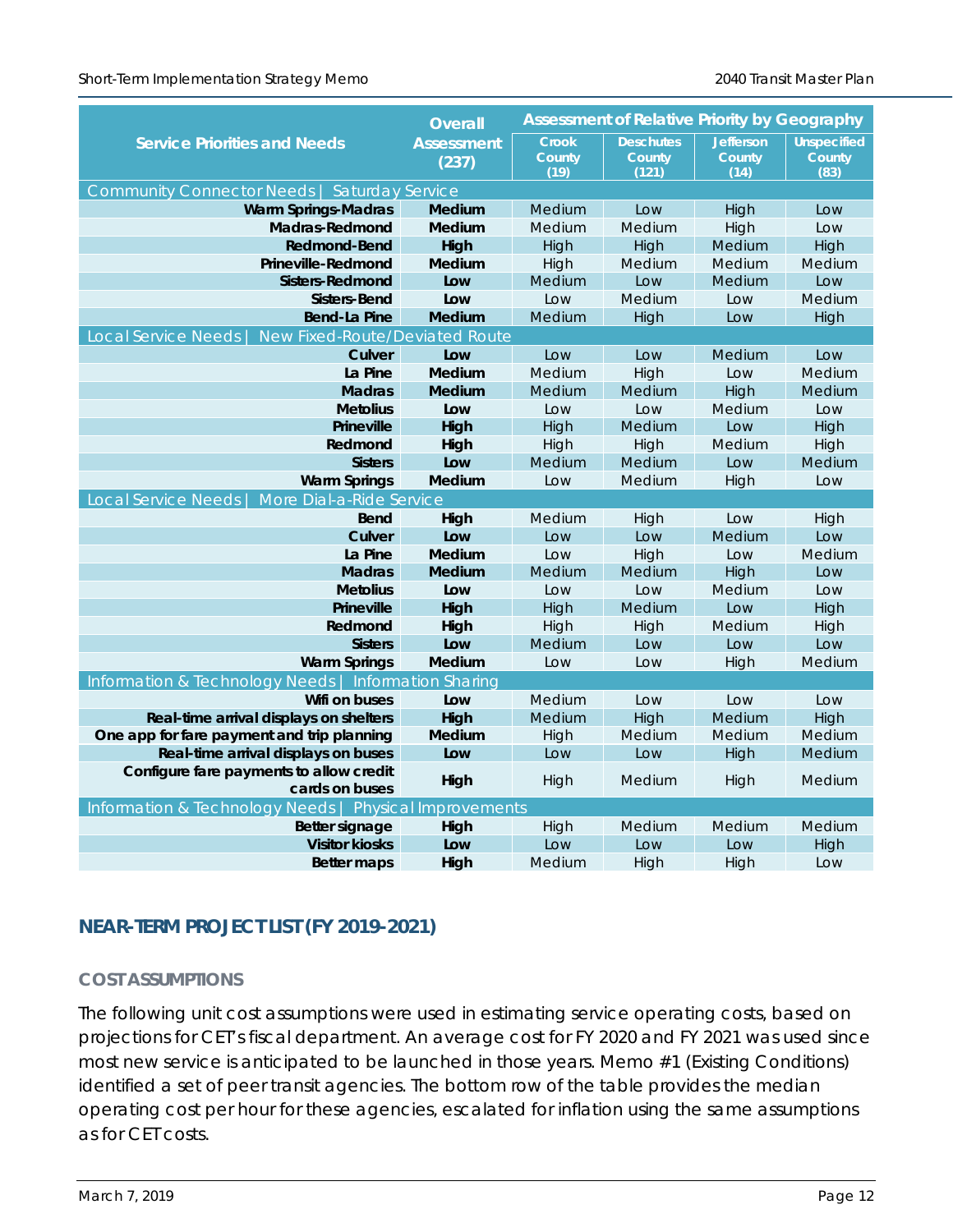| Service Type | 2019     | 2020     | 2021     | 2020/2021<br>Avg | <b>Notes</b>                                                                                                                                        |
|--------------|----------|----------|----------|------------------|-----------------------------------------------------------------------------------------------------------------------------------------------------|
| <b>Bend</b>  | \$85.00  | \$88.40  | \$91.94  | \$90.17          | Three year average is \$85 per hour for combined Bend<br>FR and DAR service, FY 2015-2017                                                           |
| Rural        | \$100.00 | \$104.00 | \$108.16 | \$106.08         | Three year average for combined Rural Local Bus and<br>Community Connector, FY 2015-2017, is \$90 but<br>doesn't include wage increases in FY 2018. |
| Peer Median  | \$92.37  | \$96.06  | \$99.91  | \$97.98          | Median cost of \$85.40 for peer agencies identified in<br>Memo #1, FY 2017, escalated by the 4% annual                                              |

#### **Table 6 Unit Cost Assumptions for Operating Costs**

Note: Includes annual assumed cost increase of 4%

#### **PRIORITIZATION APPROACH AND RECOMMENDATIONS**

The projects described above were evaluated based on the evaluation criteria including public outreach results. In general, the preliminary priority was assigned consistent with on public input, while taking into account:

- **Existing transit performance trends (e.g., ridership) based on understanding of existing conditions** from Memo 1 analysis.
- System level considerations. For example, Saturday Community Connector service between Redmond and Madras would lack utility without also implementing service between Redmond and Bend. Similarly, local service in Redmond would also be needed to provide access to Saturday service between Redmond and Bend.

The project team developed an initial qualitative assessment of proposed priority (Low, Low-Medium, Medium, Medium-High, High) and made a preliminary assignment of projects to one of three tiers:

- ▶ Near-Term 100%: up to 100% of each QEs STIF allocation
- ▶ Near-Term 130%: up to 130% of each QEs STIF allocation, to be implemented if funds exceed projections (this may exceed 130%)
- Short-Term Unconstrained list of short-term projects that will be considered for the CET Master Plan and that can be considered for subsequent STIF Plans

The assessment is intended to inform review by the advisory committees for each QE, who will rank projects and assign them to tiers.

[Table 10](#page-19-0) provides the project list including evaluation results, costs, and proposed priority and tier. The table is organized into the same general categories used in the initial screening assessment (Systemwide, Bend Local System, Community Connector, and Local Service outside of Bend) and similar projects are grouped. Additional vehicles or other capital facilities that are required to support specific service enhancements are included as an associated cost for service project.

The following describes the general principles and thinking behind the near-term implementation projects and preliminary priorities identified by the project team.

#### **SYSTEMWIDE NEEDS**

 **Existing service should be maintained before enhancements are considered.** Therefore, filling the potential gap in STF funds due to statewide budget cuts is considering a high priority.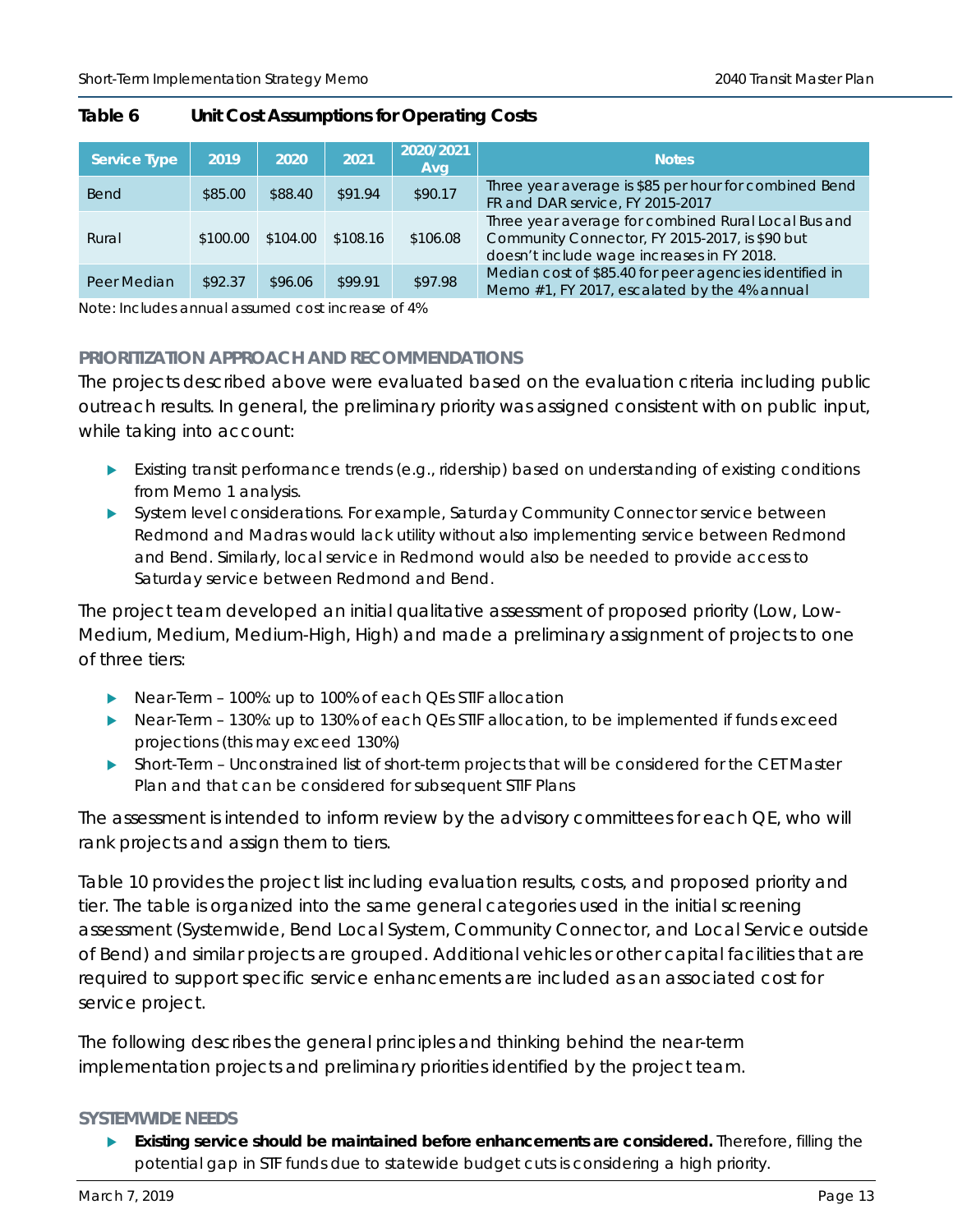**Fleet replacement, or replacing end-of-life vehicles,** is critical to ensure that transit is a reliable, comfortable, and dignified transportation option. Therefore, providing local matching funds for vehicle replacement is also considered a high priority. The Bend MPO Transit Master Plan (2013) developed mid-term estimates for fleet replacement needs, identifying total costs of \$1.03 million for fixed-route and \$283,000 for FY 2019-2021. The project team and CET have also been developing updated fleet replacement estimates based on the current fleet inventory and ODOT standards for end-of-life vehicles, shown in [Table 7.](#page-14-0) Vehicles are often fund in part through discretionary grants. A 20% local match contribution is assumed.

As identified in the Existing Conditions memo, 11 capital vehicles in CET's fleet are currently eligible for replacement.

- $\blacktriangleright$  Bend Dial-A-Ride (4)
	- Three 25-30' light-duty transit buses
	- ▶ One small bus/specialized van
- Community Connector (2)
	- $\triangleright$  One 25-35' light-duty transit bus
	- ▶ One 30' medium-duty transit bus
- Rural Dial-A-Ride (6)
	- $\blacktriangleright$  Five 25-30' light-duty transit buses

Twenty-four additional vehicles have outlived their useful life (in years), 11 of which have also outlived their useful life in mileage.Seventeen more vehicles will outlive their useful life (in years) over the next four years. The following list details the number of fleet vehicles elidgible for replacement between 2019 and 2023 according to their remaining useful life (in years), totaling 41 vehicles.

- $\blacktriangleright$  Bend Fixed-Route (5)
	- Three 25-30' light-duty transit buses
	- $\blacktriangleright$  Two 30' heavy-duty transit buses
- Bend Dial-A-Ride (18)
	- $\blacktriangleright$  Five 25-36' light-duty transit buses
	- $\blacktriangleright$  Two 30' medium-duty transit buses
	- $\blacktriangleright$  Six 30' heavy-duty transit buses
	- $\blacktriangleright$  Five small buses/specialized vans
- Community Connector (3)
	- $\blacktriangleright$  Two 30' medium-duty transit buses
	- ▶ One 30' heavy-duty transit bus
- Rural Dial-A-Ride (15)
	- ▶ Twelve 25-30' light-duty transit buses
	- **In** Three small buses/specialized vans

The following values are used to estimate the average annual vehicle replacement costs based on replacement eligibility and needs over the next five years. Note that CET intends to use lowfloor heavy-duty transit buses for all fixed-route services.

- Fixed-route vehicle replacement cost: \$500,000/bus
- Dial-a-ride vehicle replacement cost: \$70,000/bus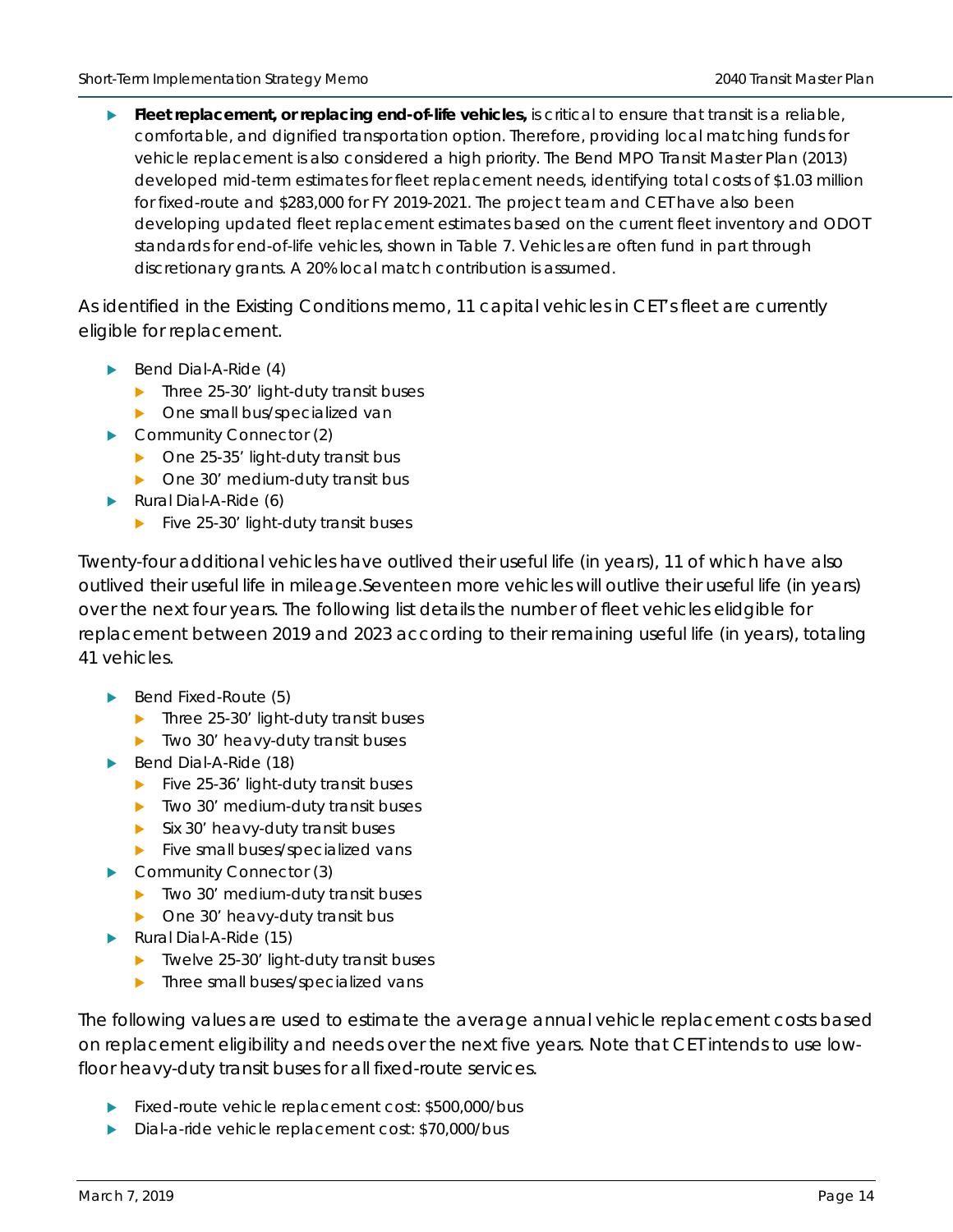Using these values, [Table 7](#page-14-0) summarizes the number of vehicles eligible or needing to be replaced each year by service type. The table also includes the average annual cost of vehicle replacement according to replacement needs as these replacements will need to be spread out over the five-year period.

#### <span id="page-14-0"></span>**Table 7 Fleet Replacement Estimates**

| Year                                                  | 2019           | 2020  | 2021            | 2022 | 2023   |
|-------------------------------------------------------|----------------|-------|-----------------|------|--------|
| <b>Bend Fixed-Route</b><br>(\$500K/bus)               |                |       | 5               |      |        |
| <b>Bend Dial-A-Ride</b><br>(\$70K/bus)                | 15             | 1     | 6               |      |        |
| <b>Community Connector</b><br>(\$500K/bus)            | $\overline{4}$ |       |                 |      |        |
| <b>Rural Dial-A-Ride</b><br>(\$70K/bus)               | 16             |       | $\overline{4}$  |      |        |
| <b>Cost per Year</b>                                  | \$4.2M         | \$70k | \$3.2M          |      | \$500k |
| <b>Average Annual Cost</b><br>over Five Years         |                |       | \$1.6M          |      |        |
| <b>Annual Average Cash</b><br>Match per Year (10-20%) |                |       | \$160K - \$320K |      |        |

#### **BEND LOCAL SYSTEM**

- **Capital improvements** identified in the Bend Transit Plan, including:
	- $\blacktriangleright$  Technology enhancements including a new dispatch system that supports on-demand scheduling and mobile devices
	- **Pedestrian safety enhancements at Hawthorne Station**
	- **Transit speed, reliability, and access improvement on Third Street**
	- **Funding a program of ongoing transit stop and access improvements**
- **Service improvements** including:
	- $\blacktriangleright$  Early evening hours
	- Increased frequency on the primary transit network (key north-south and east-west routes that have the highest ridership)
	- Adding service coverage in northeast Bend and southeast Bend (new or extended routes)
	- Extending Saturday service hours and/or increasing service frequency
	- **Limited Sunday service**

#### **COMMUNITY CONNECTOR SYSTEM**

- **Government Camp** service was included based on the Central Oregon Coordinated Plan and is a high priority for the Confederated Tribe of Warm Springs, which may have additional funding sources available. However, this item would require additional definition, contributions from partners, and coordination with other transit planning projects that are exploring enhanced transit connections in the Mt. Hood area.
- **Community Connector** enhancements, including:
	- ▶ Additional midday and peak frequency between Redmond and Bend (Route 24) is identified as a high priority. A concept identified in the 2016 Rural Expansion Study was to through-route Route 26 between Prineville and Bend, which would also increase frequency on Route 24.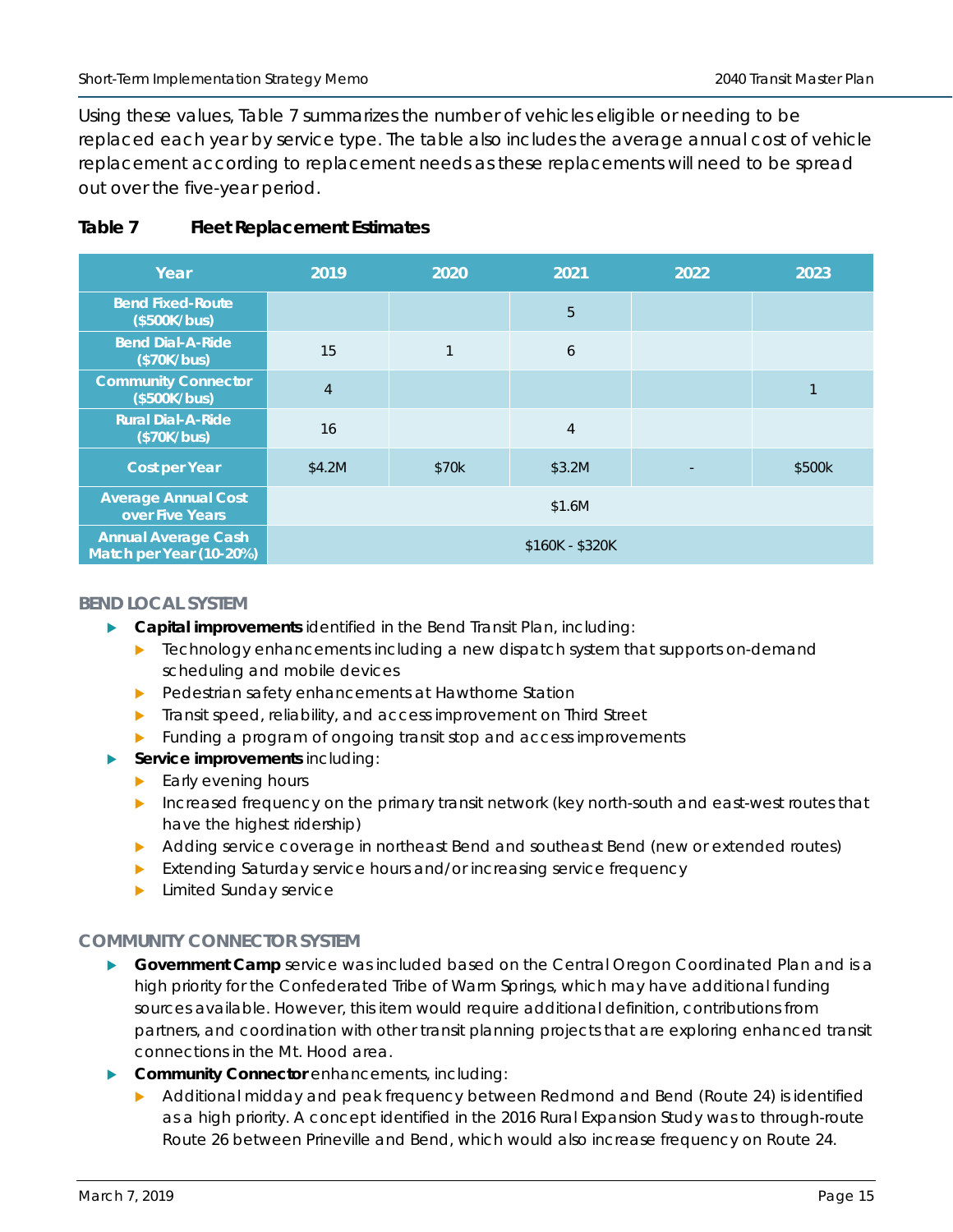- Additional midday or evening trips on certain routes. It should be noted that CET has tried some options in the past and had to cut back service due to low ridership demand; this will need to be explored at local Technical Advisory Committee meetings.
- Introducing Community Connector service on Saturdays

#### **LOCAL SERVICE OUTSIDE OF BEND:**

- **Introducing fixed-route service in Redmond.** Various concepts were provided in the RTMP; the three and four route options are included as separate options, along with buses and stop facilities. The level of demand-response service that would be provided needs to be confirmed, i.e., in addition to required ADA Paratransit.
- **Adding flex-route service** in Prineville, Madras, La Pine, and Sisters, in some cases as part of the Community Connector route (similar to the Route 20 flex-route in Madras).
- **Enhancements identified in the Warm Springs Transit Plan**, including a transit center and a stop for the Central Oregon Breeze.

### **SUMMARY OF COSTS BY YEAR, QUALIFIED ENTITY, AND TIER**

The project team made preliminary assumptions in developing cost assumptions for each qualified entity:

- Allocating costs between FY 2019, FY 2020, and FY 2021 funding years. In general, only capital or other one-time costs were assigned to FY 2019, which includes only a partial year of funding, because it will be too late to start service within the current fiscal year.
- Assigning an initial tier for each project between 100%, 130%, and beyond 130% project lists based on the evaluation criteria and the STIF funds expected to be available for the applicable QE(s) that the project would serve.
- Costs for routes that serve multiple QEs, such as Route 22 between Jefferson and Deschutes Counties or Route 26 between Crook and Deschutes Counties, are not currently allocated to any QE, until QEs determine a funding split. This will be incorporated into the cost allocation assumptions.

#### **These assumptions will be refined in consultation with local advisory committees to identify the final projects for the 100% and 130% lists consistent with projected revenues.**

[Table 8](#page-17-0) summarizes project costs by year and QE for FY 2019, which represents only partial year of STIF revenues. Cost include both annual operating costs and one-time (e.g., capital) costs. Costs for projects that serve multiple QEs are listed in a separate column.

[Table 9](#page-17-1) summarizes project costs for FY 2021, which is representative of funding levels in both FY 2020 and FY 2021 (FY 2021 includes a small increase).

These tables can be summarized as follows for each QE:

#### **Deschutes County**:

- **FY 2019**: The \$1.3 M cost for the 100% project list slightly exceed estimated revenues for FY 2019 (by 2% or \$25,000).
- **FY 2020/FY 2021:** The \$2.5M cost for the 100% project list is at 76% of the projection for FY 2021, leaving less than \$1,000,000 still to be allocated. There are over \$1.7 million in enhancements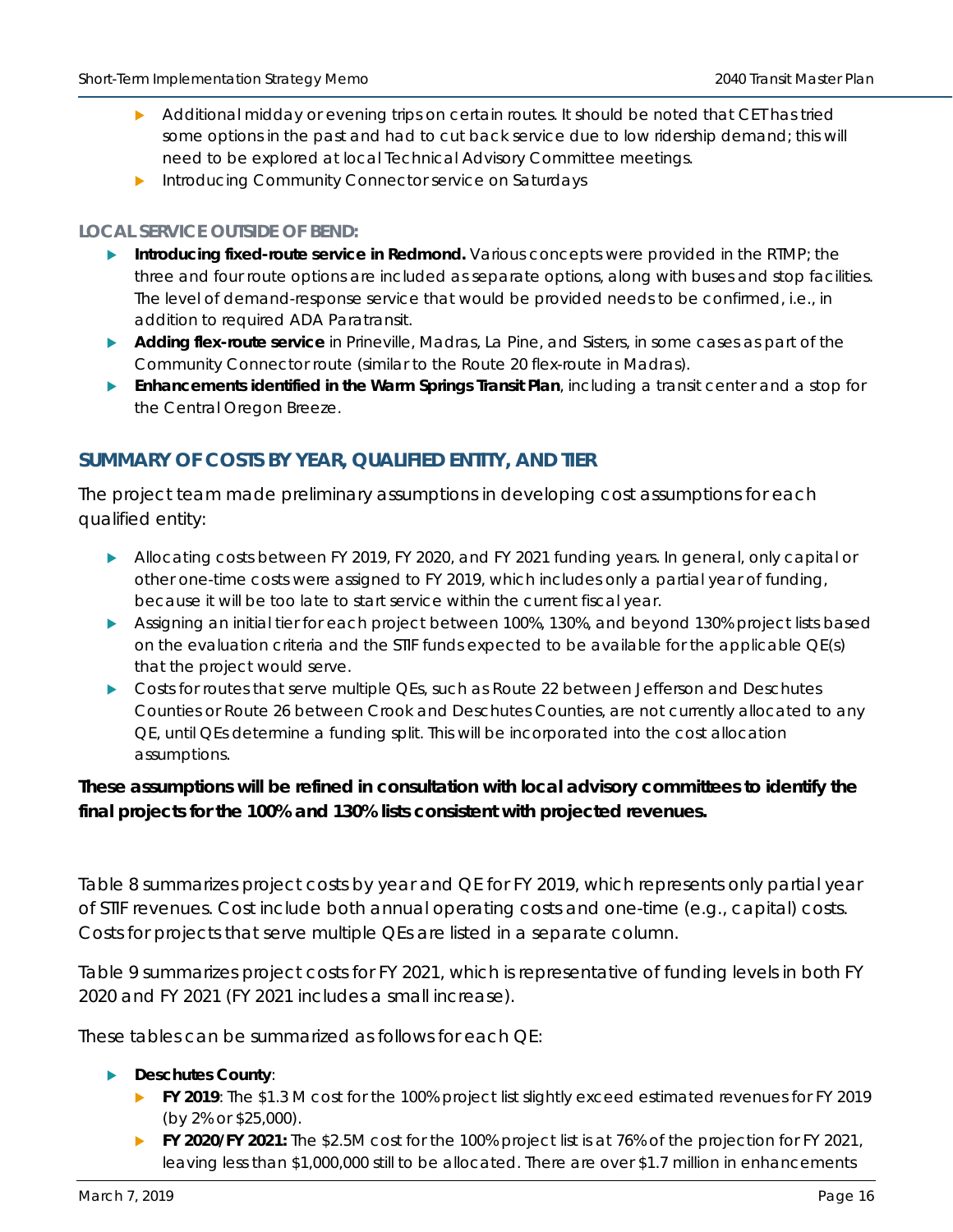on the 130% list (plus potential sharing in cross-county service costs) that could be assigned to the 100% list.

- **Crook County**:
	- **FY 2019**: The \$65,000 cost for the 100% project list accounts for nearly80% of estimated revenues for FY 2019.
	- **FY 2020/FY 2021:** The \$323,000 in cost for the 100% project list exceeds the projection for FY 2021 by nearly \$50,000, not including costs for routes that serve multiple QEs.
- **Jefferson County:** 
	- **FY 2019**: The \$75,000 in cost for the 100% project list accounts for 84% of estimated revenues for FY 2019.
	- **FY 2020/FY 2021:** The \$319,000 in cost for the 100% project list exceeds the projection for FY 2021 by over \$80,000, not including costs for routes that serve multiple QEs.
- Warm Springs:
	- **FY 2019**: The over \$50,000 in costs for the 100% project list accounts for 108% of estimated revenues for FY 2019.
	- **FY 2020/FY 2021:** The \$255,000 in cost for the 100% project list accounts for over 250% of estimated revenues for FY 2021. This is in part because 100% of the Government Camp service cost is currently attributed to STIF, but additional funding sources/partners would be required.
- **Cross-County Services:** Potential enhancements for Route 26, which serves both Deschutes and Crook Counties, and Route 22, which serves both Deschutes and Jefferson Counties each comprise an additional \$166,000 in potential costs in FY 2021 that would need to be split by the QEs in some way.

FY 2020 and FY 2021 costs currently include a project to fill a total potential gap in STF funds of \$294,393, split evenly between the two years (and assigned to each QE based on their prior funding amounts).Based on current STIF rules this would not actually be possible; the intent is to allow each QE's advisory committee to identify whether STIF funds *should* be allocated this way *if* it is permissible to do. CET would remove these projects prior to submitting STIF plans based on final guidance from ODOT. These funds would be available if the state budget fully funds the STF.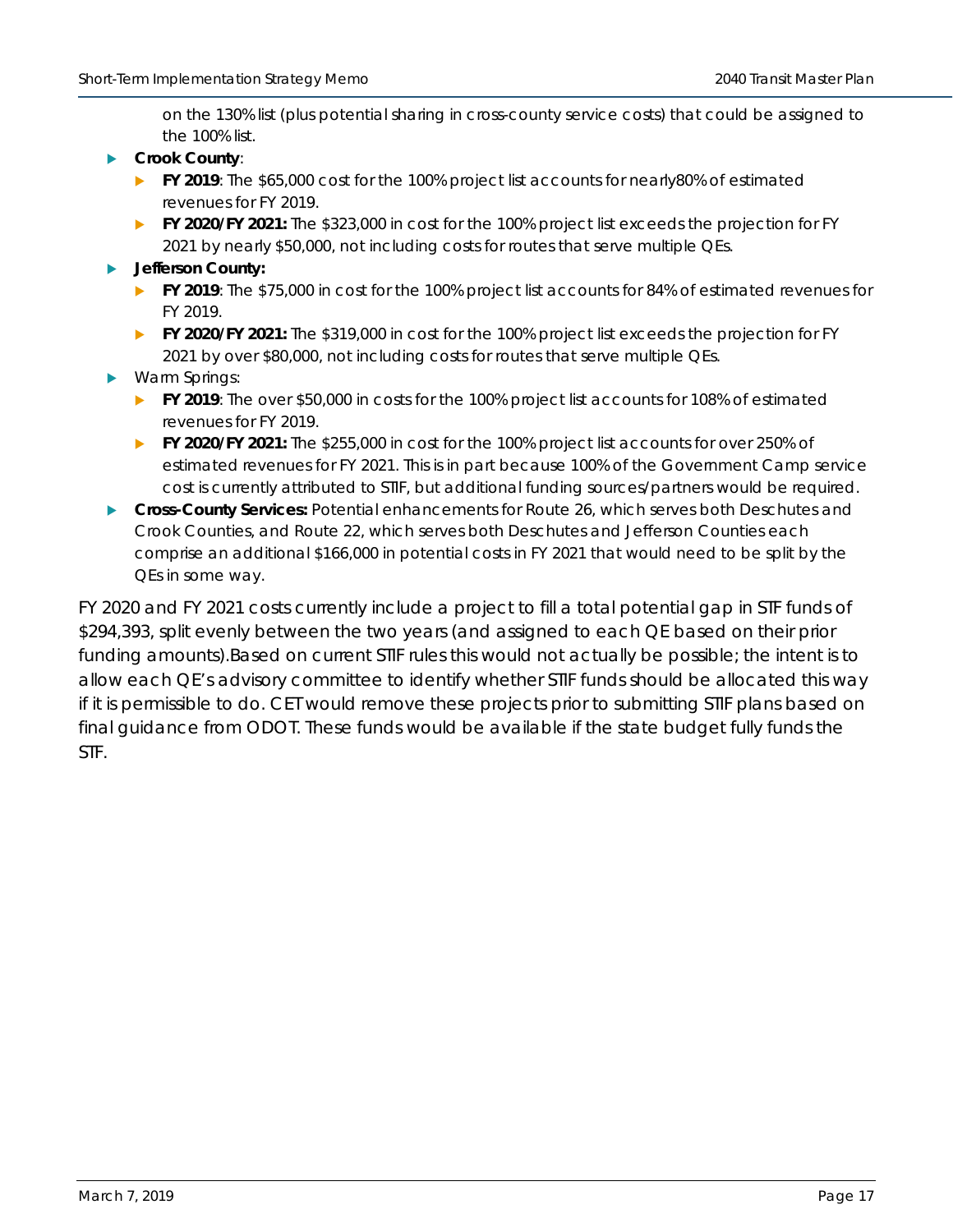### <span id="page-17-0"></span>**Table 8 Project Cost Summary – FY 2019**

|                                                       |                            |                        |                                                | <b>FY 2019</b>                    |                                                    |                        |              |
|-------------------------------------------------------|----------------------------|------------------------|------------------------------------------------|-----------------------------------|----------------------------------------------------|------------------------|--------------|
| <b>STIF Project Total Costs</b>                       | <b>Deschutes</b><br>County | <b>Crook</b><br>County | Crook /<br><b>Deschutes</b><br><b>Counties</b> | <b>Jefferson</b><br><b>County</b> | Jefferson /<br><b>Deschutes</b><br><b>Counties</b> | Warm<br><b>Springs</b> | <b>Total</b> |
| <b>Project Cost Estimates</b>                         |                            |                        |                                                |                                   |                                                    |                        |              |
| 100% List                                             | \$1,324,613                | \$64,993               | \$0                                            | \$74,993                          | \$0                                                | \$54,196               | \$1,518,796  |
| 130% List                                             | \$640,000                  | \$0                    | \$0                                            | \$0                               | \$0                                                | \$0                    | \$640,000    |
| <b>Additional Projects</b>                            | \$0                        | \$0                    | \$0                                            | \$0                               | \$0                                                | \$0                    | \$0          |
| Total                                                 | \$1,964,613                | \$64,993               | \$0                                            | \$74,993                          | \$0                                                | \$54,196               | \$2,158,796  |
| <b>Comparison to STIF Estimates</b>                   |                            |                        |                                                |                                   |                                                    |                        |              |
| <b>Total Estimate</b>                                 | \$1,300,000                | \$83,000               |                                                | \$89,000                          |                                                    | \$50,000               | \$1,522,000  |
| "100% List" Cost % of Estimated<br>Revenue            | 102%                       | 78%                    |                                                | 84%                               |                                                    | 108%                   |              |
| <b>Difference</b>                                     | $-$ \$24,613               | \$18,007               |                                                | \$14,007                          |                                                    | $-$ \$4,196            |              |
| 130% of Estimate                                      | \$1,690,000                | \$107,900              |                                                | \$115,700                         |                                                    | \$65,000               | \$1,978,600  |
| "100+130% List" Cost % of 130%<br>of Revenue Estimate | 116%                       | 60%                    |                                                | 65%                               |                                                    | 83%                    |              |
| <b>Difference</b>                                     | $-$ \$274,613              | \$42,907               |                                                | \$40,707                          |                                                    | \$10,804               |              |

### <span id="page-17-1"></span>**Table 9 Project Cost Summary – FY 2021**

|                                                                                                   |                            |                        |                                                | <b>FY 2020</b>             |                                                    |                        |              |
|---------------------------------------------------------------------------------------------------|----------------------------|------------------------|------------------------------------------------|----------------------------|----------------------------------------------------|------------------------|--------------|
| <b>STIF Project Total Costs</b>                                                                   | <b>Deschutes</b><br>County | <b>Crook</b><br>County | Crook /<br><b>Deschutes</b><br><b>Counties</b> | <b>Jefferson</b><br>County | Jefferson /<br><b>Deschutes</b><br><b>Counties</b> | Warm<br><b>Springs</b> | <b>Total</b> |
| <b>Project Cost Estimates</b>                                                                     |                            |                        |                                                |                            |                                                    |                        |              |
| 100% List                                                                                         | \$2,575,594                | \$323,461              | \$166,420                                      | \$319,073                  | \$166,420                                          | \$254,347              | \$3,805,315  |
| 130% List                                                                                         | \$1,760,950                | \$0                    | \$0                                            | \$0                        | \$0                                                | \$0                    | \$1,760,950  |
| <b>Additional Projects</b>                                                                        | \$33,920                   | \$0                    | \$0                                            | \$0                        | \$0                                                | \$0                    | \$33,920     |
| Total                                                                                             | \$4,336,544                | \$323,461              | \$166,420                                      | \$319,073                  | \$166,420                                          | \$254,347              | \$5,566,265  |
| <b>Comparison to STIF Estimates</b>                                                               |                            |                        |                                                |                            |                                                    |                        |              |
| <b>Total Estimate</b>                                                                             | \$3,400,000                | \$222,000              |                                                | \$237,000                  |                                                    | \$100,000              | \$3,959,000  |
| "100% List" Cost % of Est.<br>Revenue                                                             | 76%                        | 146%                   |                                                | 135%                       |                                                    | 254%                   |              |
| <b>Difference</b>                                                                                 | \$824,406                  | $-$101,461$            |                                                | $-$ \$82,073               |                                                    | $-$154,347$            |              |
| 130% of Estimate                                                                                  | \$4,420,000                | \$288,600              |                                                | \$308,100                  |                                                    | \$130,000              | \$5,146,700  |
| "100+130% List" Cost % of 130%<br>of Revenue Estimate                                             | 98%                        | 112%                   |                                                | 104%                       |                                                    | 196%                   |              |
| <b>Difference</b>                                                                                 | \$83,456                   | $-$ \$34,861           |                                                | $-$10,973$                 |                                                    | $-$124,347$            |              |
| Comparison with shared projects <sup>1</sup>                                                      |                            |                        |                                                |                            |                                                    |                        |              |
| Shared connections on 100% List                                                                   | \$166,420                  | \$83,210               |                                                | \$83,210                   |                                                    |                        | \$332,840    |
| Total with shared connections                                                                     | \$2,742,014                | \$406,671              |                                                | \$402,283                  |                                                    |                        | \$3,550,968  |
| 100% List Cost with shared<br>connections, % of Est. Revenue                                      | 81%                        | 183%                   |                                                | 170%                       |                                                    |                        |              |
| <b>Difference</b>                                                                                 | \$657,986                  | $-$184,671$            |                                                | $-$165,283$                |                                                    |                        |              |
| Shared connections on 130% List                                                                   | \$0                        | \$0                    |                                                | \$0                        |                                                    |                        | \$0          |
| Total with shared connections<br>100+130% List Cost with shared<br>connections, % of Est. Revenue | \$4,336,544<br>98%         | \$323,461<br>112%      |                                                | \$319,073<br>104%          |                                                    |                        | \$4,979,078  |
| <b>Difference</b>                                                                                 | \$83,456                   | $-$ \$34,861           |                                                | $-$10,973$                 |                                                    |                        |              |
|                                                                                                   |                            |                        |                                                |                            |                                                    |                        |              |

Notes: 1. Comparison with shared projects tentatively assumes a 50% split between QEs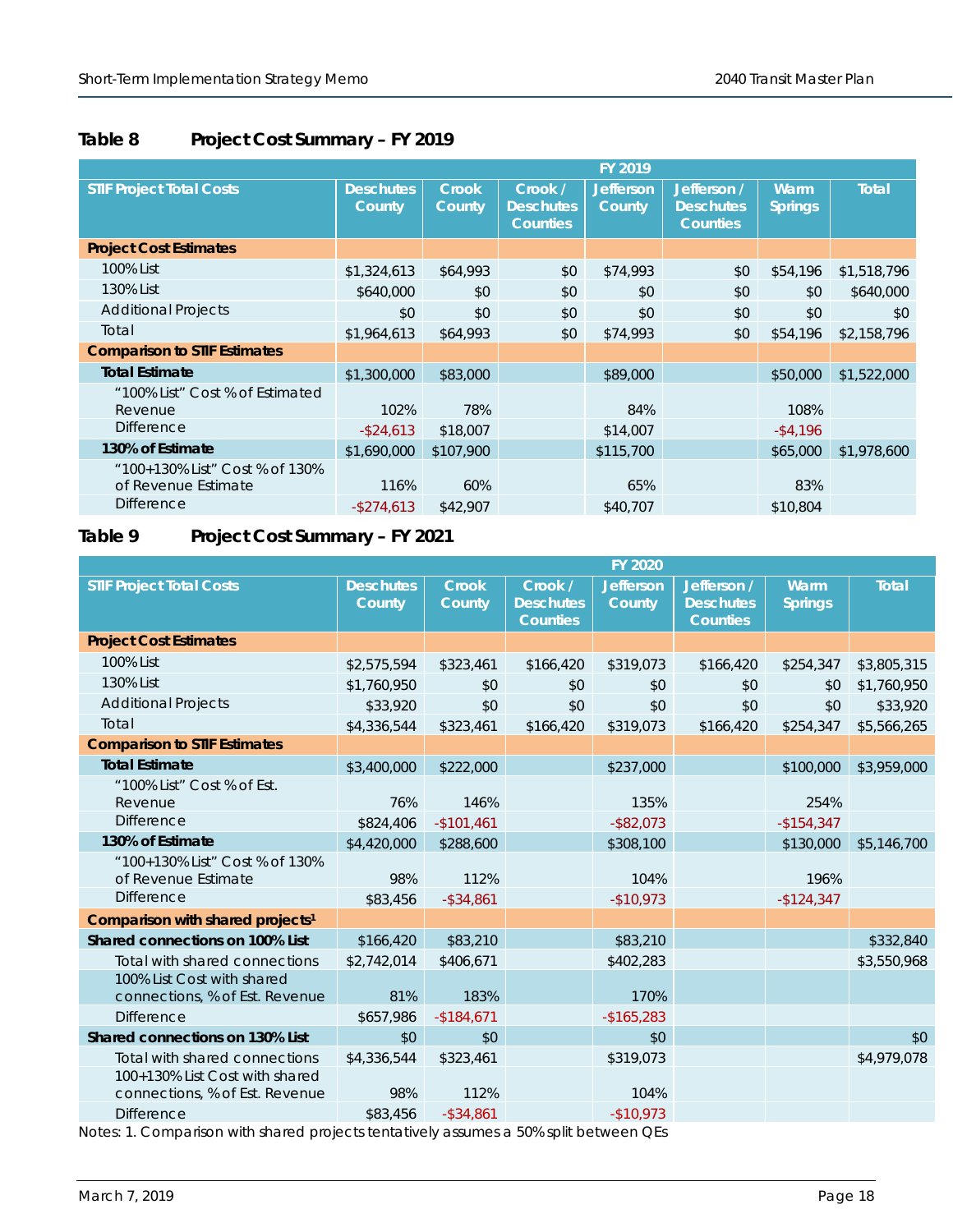#### **ADDITIONAL SHORT-TERM PROJECTS (BEYOND FY 2019-2021)**

Enhancements not identified in a previously adopted plan are not eligible for funding through the STIF until they are adopted in the TDP (anticipated in early to mid 2020). Some enhancements also require further definition and development in order to be ready to implement. These opportunities will be considered in the overall TDP phasing plan. They include:

- Service to Government Camp Weekday and Saturday; the qualified entity(ies) willing to fund this service (in addition to Warm Springs) would need to be determined, if it is to be funded through STIF funds. This project is specifically identified as a short-term opportunity in the event it is not able to be launched in the near-term time frame.
- ▶ Community Connector Saturday Service to Warm Springs (Route 20)
- Fare Programs
- Ride-Hailing Services (e.g., Uber, Lyft, Taxis) Subsidy Pilot Program
- **Vanpool Programs**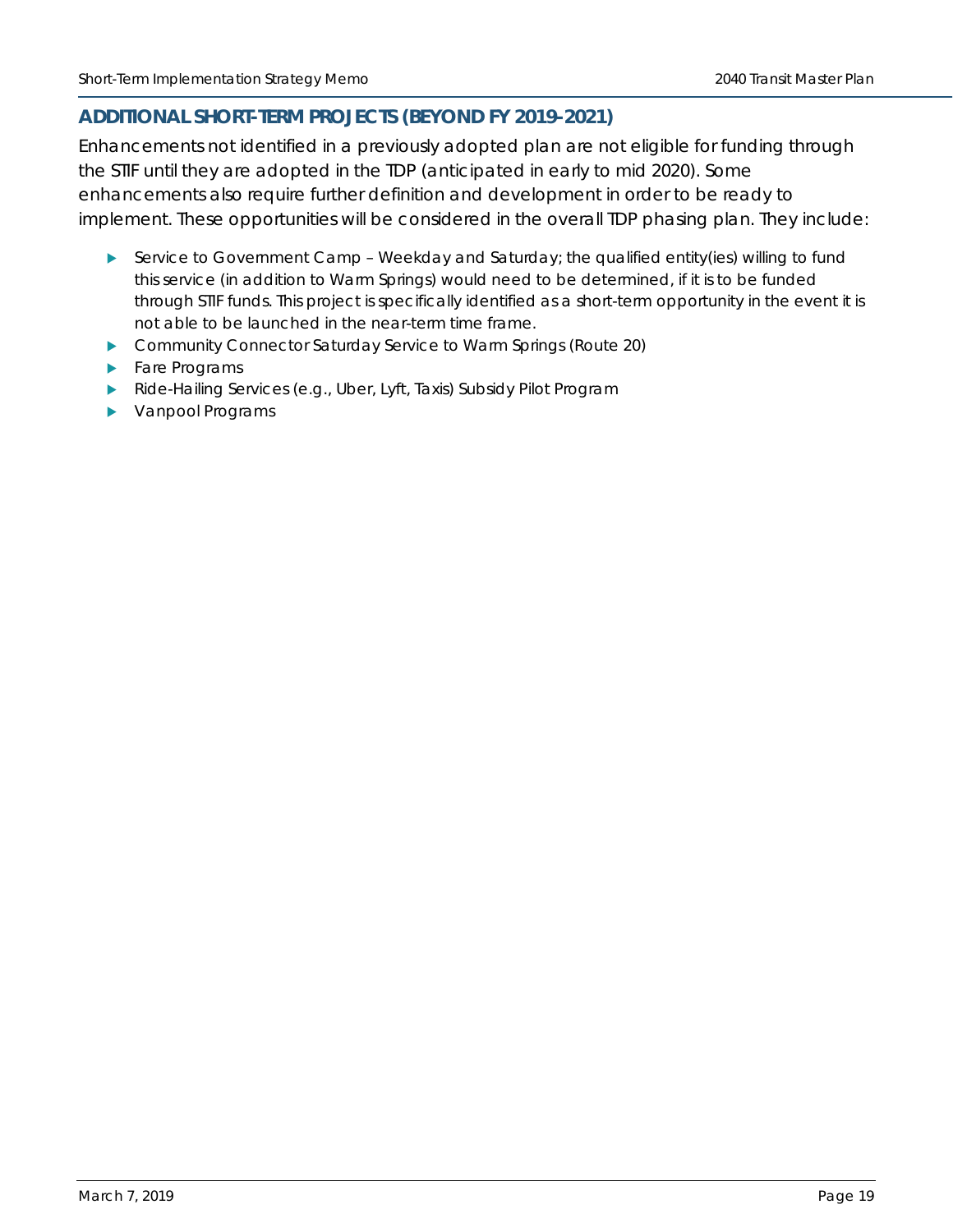### **NEAR- AND SHORT-TERM PROJECT LIST**

## <span id="page-19-0"></span>**Table 10 Near-and Short-Term Project Recommendations**

|            |                                                                                    | <b>Project Description</b>        |                              |                             |                                         |                                                      |                                      |                                                | Near-Term Prioritization Criteria for FY 2019-2021 Projects |                          |                |                         |                |                                        |                             | Cost                          | <b>Project Team</b><br>Recommendation |                      | <b>Advisory</b> | Committee   |
|------------|------------------------------------------------------------------------------------|-----------------------------------|------------------------------|-----------------------------|-----------------------------------------|------------------------------------------------------|--------------------------------------|------------------------------------------------|-------------------------------------------------------------|--------------------------|----------------|-------------------------|----------------|----------------------------------------|-----------------------------|-------------------------------|---------------------------------------|----------------------|-----------------|-------------|
| Proj<br>ID | Potential Short-Tem<br>Project                                                     | Primary<br>Project<br><b>Type</b> | <b>Qualified Entity(ies)</b> | Public<br>Input<br>Priority | Population<br>within 1/2<br><b>Mile</b> | High % of<br>Low-Income<br>Pop. within<br>$1/2$ Mile | Jobs<br>within<br>1/2<br><b>Mile</b> | Serves<br>Grade<br>$9 - 12$<br><b>Students</b> | Connects<br>QEs/Other<br><b>Agencies</b>                    | Public<br>Input<br>Score | Pop<br>Score   | Low-<br>Income<br>Score | Jobs<br>Score  | Avg Pop,<br>Low-Income<br>& Jobs Score | Cost -<br>Ongoing<br>Annual | Cost -<br>One-Time<br>Capital | Proposed<br>Priority                  | <b>Proposed Tier</b> |                 | Tier   Rank |
|            | Systemwide                                                                         |                                   |                              |                             |                                         |                                                      |                                      |                                                |                                                             |                          |                |                         |                |                                        |                             |                               |                                       |                      |                 |             |
|            | Maintain service - STF<br>contingency <sup>1</sup>                                 | Service                           | <b>Deschutes County</b>      | Unknown                     | 131,606                                 | 64,487                                               | 53,000                               | Yes                                            | No                                                          | $\overline{0}$           | -5.            | 5 <sup>1</sup>          | $5^{\circ}$    | 5.0                                    | \$294,393                   | \$0                           | High                                  | Near-Term 100%       |                 |             |
| -2         | Vehicle Replacement                                                                | Capital                           | Various                      | Unknown                     |                                         |                                                      |                                      |                                                |                                                             | $\overline{0}$           |                |                         |                |                                        | \$0                         | \$421,000                     | High                                  | Near-Term 100%       |                 |             |
| - 3        | On-Demand Dispatch<br>Technology                                                   | Capital                           | Various                      | Medium                      |                                         |                                                      |                                      |                                                |                                                             | $\mathcal{S}$            |                |                         |                |                                        | \$0                         | \$200,000                     | <b>Medium</b><br>High                 | Near-Term 100%       |                 |             |
|            | Real-Time Information<br>Technology                                                | Capital                           | <b>Deschutes County</b>      | High                        |                                         |                                                      |                                      |                                                |                                                             | 5 <sup>5</sup>           |                |                         |                |                                        | \$0                         | \$30,000                      | <b>Medium</b><br>High                 | Near-Term 100%       |                 |             |
| 25         | Fare Programs                                                                      | Programs                          | <b>TBD</b>                   | Medium-<br>High             |                                         |                                                      |                                      | Yes                                            |                                                             | $\overline{4}$           |                |                         |                |                                        | \$0                         | \$0                           | Medium                                | Short-Term           |                 |             |
| 26         | <b>Ride-Hailing Services</b><br>(e.g., Uber, Lyft, Taxis)<br>Subsidy Pilot Program | Programs   TBD                    |                              | Unknown                     |                                         |                                                      |                                      |                                                |                                                             | $\overline{0}$           |                |                         |                |                                        | \$0                         | \$0                           | Low-<br>Medium                        | Short-Term           |                 |             |
| 27         | Vanpool Program                                                                    | Programs                          | <b>TBD</b>                   | Unknown                     |                                         |                                                      |                                      |                                                |                                                             | $\overline{0}$           |                |                         |                |                                        | \$0                         | \$0                           | Low-<br>Medium                        | Short-Term           |                 |             |
| 28         | Marketing and<br>Promotion                                                         | Programs                          | Various                      | Unknown                     |                                         |                                                      |                                      |                                                |                                                             |                          |                |                         |                |                                        | \$0                         | \$139,866                     | <b>Medium</b><br>High                 | Near-Term 100%       |                 |             |
|            | <b>Bend Local System</b>                                                           |                                   |                              |                             |                                         |                                                      |                                      |                                                |                                                             |                          |                |                         |                |                                        |                             |                               |                                       |                      |                 |             |
| -5         | <b>Hawthorne Station</b><br>Access, Safety, and<br>Operational<br>Improvements     | Capital                           | <b>Deschutes County</b>      | Low-<br>Medium              |                                         |                                                      |                                      |                                                |                                                             | 2                        |                |                         |                |                                        | \$0                         | \$50,000                      | Low-<br>Medium                        | Near-Term 130%       |                 |             |
|            | 3rd Street Speed &<br>Reliability and Access<br>Improvements                       | Capital                           | <b>Deschutes County</b>      | Medium                      |                                         |                                                      |                                      |                                                |                                                             | $\overline{3}$           |                |                         |                |                                        | \$0                         | \$150,000                     | Medium                                | Near-Term 130%       |                 |             |
|            | Transit-supportive<br>capital improvements<br>program                              | Capital                           | <b>Deschutes County</b>      | Medium-<br>High             |                                         |                                                      |                                      |                                                |                                                             |                          |                |                         |                |                                        | \$0                         | \$100,000                     | Medium-<br>High                       | Near-Term 100%       |                 |             |
|            | <b>Bend Early Evening</b><br>Service Hours                                         | Service                           | <b>Deschutes County</b>      | Medium                      | 53,997                                  | 19,169                                               | 36,191                               | Yes                                            | No                                                          | $\mathbf{3}$             | -5.            | 5 <sup>1</sup>          | $5^{\circ}$    | 5.0                                    | \$45,900                    | \$0                           | <b>Medium</b><br>High                 | Near-Term 100%       |                 |             |
|            | <b>Bend Primary Transit</b><br>Network Frequency                                   | Service                           | <b>Deschutes County</b>      | <b>High</b>                 | 28,811                                  | 11,121                                               | $27,748$ Yes                         |                                                | No                                                          | 5 <sup>1</sup>           | -5             | 5.                      | $5^{\circ}$    | 5.0                                    | \$1,032,500                 | \$440,000                     | Medium-<br>High                       | Near-Term 130%       |                 |             |
| 10         | <b>Bend Service Coverage</b><br>- Northeast                                        | Service                           | <b>Deschutes County</b>      | Medium-<br><b>High</b>      | 6,169                                   | 2,801                                                | 7,377 Yes                            |                                                | No                                                          |                          | $\overline{4}$ | 3                       |                | 3.7                                    | \$486,250                   | \$600,000                     | Medium-<br>High                       | Near-Term 100%       |                 |             |
| 11         | <b>Bend Service Coverage</b><br>- Southeast                                        | Service                           | <b>Deschutes County</b>      | Medium-<br>High             | 10,568                                  | 4,608                                                | 10,026 Yes                           |                                                | No                                                          |                          |                |                         |                | 4.0                                    | \$387,500                   | \$510,000                     | Medium                                | Near-Term 100%       |                 |             |
| 12         | Bend Saturday Service<br>Hours                                                     | Service                           | <b>Deschutes County</b>      | Low                         | 53,997                                  |                                                      | $19,169$ 36,191   No                 |                                                | No                                                          | $\overline{1}$           | -5.            | 5 <sup>1</sup>          | $5^{\circ}$    | 5.0                                    | \$161,540                   | \$0                           | Low                                   | Near-Term 130%       |                 |             |
| 13         | Bend Saturday<br>Frequency                                                         | Service                           | <b>Deschutes County</b>      | Low                         | 53,997                                  |                                                      | $19,169$ 36,191   No                 |                                                | <b>No</b>                                                   |                          | 5 <sup>°</sup> | 5 <sup>1</sup>          | 5 <sup>5</sup> | 5.0                                    | \$200,000                   | \$0                           | Low                                   | Near-Term 130%       |                 |             |
| 14         | Bend Limited Sunday<br>Service                                                     | Service                           | <b>Deschutes County</b>      | Low                         | 53,997                                  |                                                      | $19,169$ 36,191 No                   |                                                | <b>No</b>                                                   | $\mathbf{1}$             | 5 <sup>°</sup> | 5 <sup>1</sup>          | 5 <sub>o</sub> | 5.0                                    | \$366,910                   | \$0                           | Low                                   | Near-Term 130%       |                 |             |
|            | <b>Community Connector System</b>                                                  |                                   |                              |                             |                                         |                                                      |                                      |                                                |                                                             |                          |                |                         |                |                                        |                             |                               |                                       |                      |                 |             |
|            | 15.1 Government Camp<br>Intercity Service -<br>Weekday                             | Service                           | Warm Springs / TBD           | Unknown                     | 2,359                                   | 1,366                                                | 727   No                             |                                                | <b>Yes</b>                                                  | $\overline{0}$           | -1             | $\overline{2}$          | $\overline{1}$ | 1.3                                    | \$162,180                   | \$37,000                      | Medium                                | Near-Term 100%       |                 |             |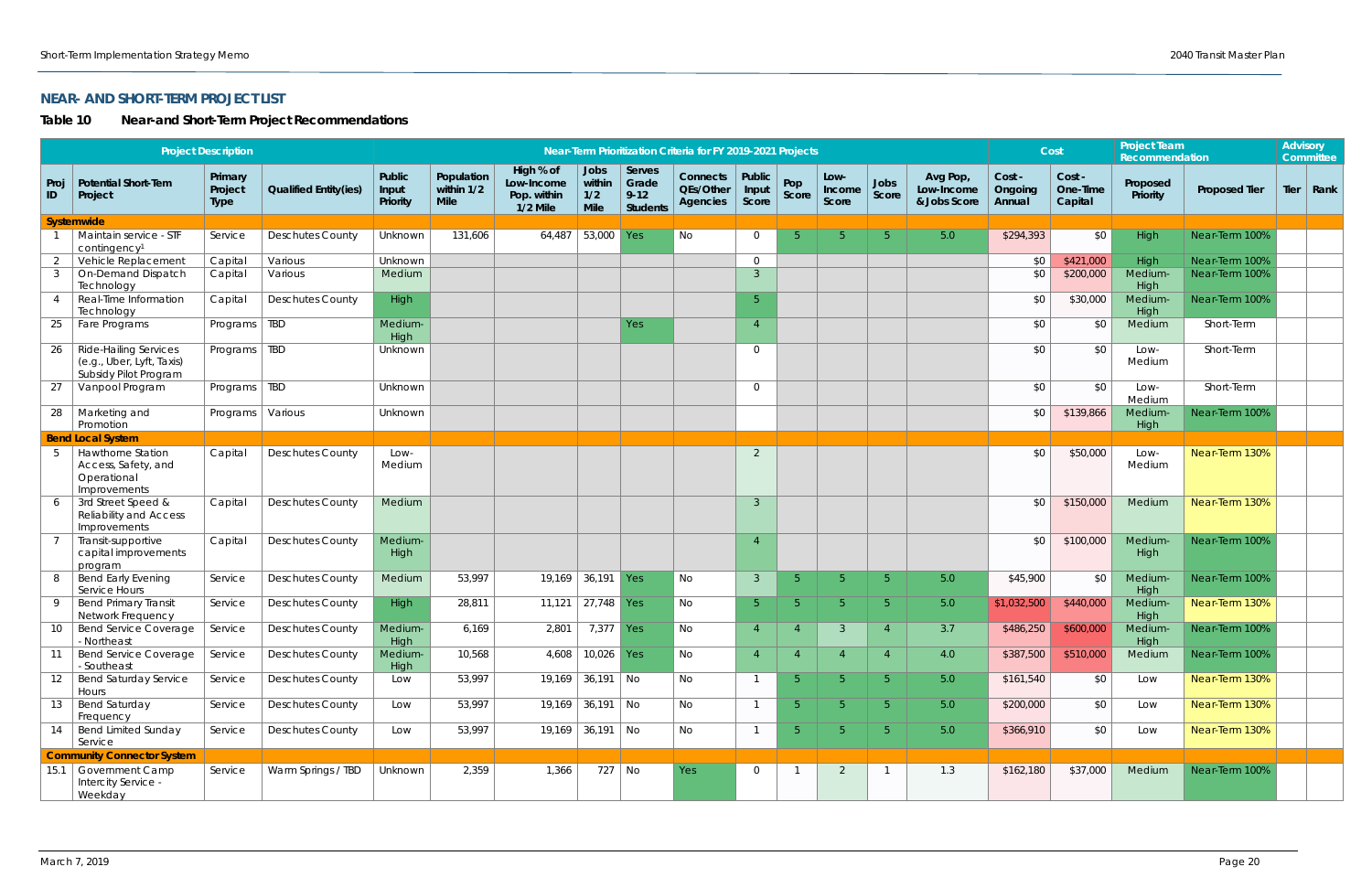|            |                                                                                                | <b>Project Description</b>        |                                    |                             |                                  |                                                      |                                             |                                                | Near-Term Prioritization Criteria for FY 2019-2021 Projects |                          |                |                         |                |                                        |                             | Cost                          | <b>Project Team</b><br>Recommendation |                      | <b>Advisory</b><br>Committee |
|------------|------------------------------------------------------------------------------------------------|-----------------------------------|------------------------------------|-----------------------------|----------------------------------|------------------------------------------------------|---------------------------------------------|------------------------------------------------|-------------------------------------------------------------|--------------------------|----------------|-------------------------|----------------|----------------------------------------|-----------------------------|-------------------------------|---------------------------------------|----------------------|------------------------------|
| Proj<br>ID | <b>Potential Short-Tem</b><br>Project                                                          | Primary<br>Project<br><b>Type</b> | <b>Qualified Entity(ies)</b>       | Public<br>Input<br>Priority | Population<br>within 1/2<br>Mile | High % of<br>Low-Income<br>Pop. within<br>$1/2$ Mile | <b>Jobs</b><br>within<br>1/2<br><b>Mile</b> | Serves<br>Grade<br>$9 - 12$<br><b>Students</b> | <b>Connects</b><br>QEs/Other<br><b>Agencies</b>             | Public<br>Input<br>Score | Pop<br>Score   | Low-<br>Income<br>Score | Jobs<br>Score  | Avg Pop,<br>Low-Income<br>& Jobs Score | Cost -<br>Ongoing<br>Annual | Cost -<br>One-Time<br>Capital | Proposed<br>Priority                  | <b>Proposed Tier</b> | Tier   Rank                  |
|            | 15.2 Government Camp<br>Intercity Service -<br>Saturday                                        | Service                           | Warm Springs / TBD                 | Unknown                     | 2,359                            | 1,366                                                | 727                                         | No                                             | Yes                                                         | $\Omega$                 |                | 2                       |                | 1.3                                    | \$33,072                    | \$0                           | Medium                                | Near-Term 100%       |                              |
|            | 16.1 Community Connector<br>Weekday Frequency /<br><b>Additional Trips - Route</b><br>24       | Service                           | <b>Deschutes County</b>            | High                        | 3,901                            | 1,713                                                | $6,591$ Yes                                 |                                                | No                                                          | 5 <sup>1</sup>           | -3             | 3                       |                | 3.3                                    | \$108,120                   | \$83,800                      | High                                  | Near-Term 100%       |                              |
|            | 16.2 Community Connector<br>Weekday Frequency /<br>Additional Trips - Route<br>26              | Service                           | Crook/Deschutes<br>Counties        | Medium                      | 4,961                            | 3,314                                                | $3,286$ Yes                                 |                                                | Yes                                                         | $\overline{3}$           | $\overline{3}$ | $\overline{4}$          | $\overline{3}$ | 3.3                                    | \$36,040                    | \$0                           | Medium                                | Near-Term 100%       |                              |
|            | 16.3   Community Connector<br>Weekday Frequency /<br>Additional Trips - Route<br>22            | Service                           | Jefferson/Deschutes<br>Counties    | Medium                      | 2,411                            | 1,401                                                | 1,207 Yes                                   |                                                | <b>Yes</b>                                                  | $\mathbf{3}$             | 2              | 2                       | 2              | 2.0                                    | \$108,120                   | \$0                           | Medium                                | Near-Term 100%       |                              |
|            | 16.4 Community Connector<br>Weekday Frequency /<br><b>Additional Trips - Route</b><br>29       | Service                           | <b>Deschutes County</b>            | Low                         | 2,633                            | 1,159                                                | $5,524$ Yes                                 |                                                | No                                                          |                          | 2              |                         | $\overline{3}$ | 2.0                                    | \$36,040                    | \$0                           | Low-<br>Medium                        | Near-Term 100%       |                              |
| 16.5       | <b>Community Connector</b><br>Weekday Frequency /<br>Additional Trips - Route<br>30            | Service                           | <b>Deschutes County</b>            | Medium                      | 4,578                            | 2,101                                                | 5,763 Yes                                   |                                                | No                                                          | 3                        | 3              | 3                       | 3              | 3.0                                    | \$36,040                    | \$0                           | Low-<br>Medium                        | Near-Term 100%       |                              |
|            | 16.6 Community Connector<br>Weekday Frequency /<br><b>Additional Trips - Routes</b><br>24 & 26 | Service                           | Crook/Deschutes<br>Counties        | <b>Medium</b><br>High       | 9,897                            | 5,948                                                | 13,039 Yes                                  |                                                | <b>Yes</b>                                                  |                          |                |                         | -5             | 4.3                                    | \$72,080                    | \$0                           | Medium<br>High                        | Near-Term 100%       |                              |
| 17.1       | Community Connector<br>Evening Trips - Route 24                                                | Service                           | <b>Deschutes County</b>            | <b>Medium</b><br>High       | 3,901                            | 1,713                                                | $6,591$ No                                  |                                                | No                                                          |                          | $\overline{3}$ | 3                       |                | 3.3                                    | \$36,040                    | \$0                           | Medium-<br>High                       | Near-Term 100%       |                              |
|            | 17.2 Community Connector<br>Evening Trips - Route 26                                           | Service                           | Crook/Deschutes<br>Counties        | Medium-<br>High             | 4,961                            | 3,314                                                | $3,286$ No                                  |                                                | Yes                                                         | $\overline{4}$           | $\overline{3}$ | $\overline{4}$          | $\mathbf{3}$   | 3.3                                    | \$36,040                    | \$0                           | Medium<br>High                        | Near-Term 100%       |                              |
|            | 17.3 Community Connector<br>Evening Trips - Route 22                                           | Service                           | Jefferson/Deschutes<br>Counties    | Medium-<br>High             | 2,411                            | 1,401                                                | $1,207$ No                                  |                                                | Yes                                                         |                          | 2              | $\mathcal{P}$           | 2              | 2.0                                    | \$36,040                    | \$0                           | Medium<br>High                        | Near-Term 100%       |                              |
|            | 18.1 Community Connector<br>Saturday Service - Route<br>24                                     | Service                           | <b>Deschutes County</b>            | Medium                      | 3,901                            | 1,713                                                | $6,591$ No                                  |                                                | No                                                          | $\mathcal{R}$            | $\mathcal{R}$  | $\mathcal{S}$           |                | 3.3                                    | \$37,100                    | \$0                           | Medium                                | Near-Term 100%       |                              |
|            | 18.2   Community Connector<br>Saturday Service - Route<br>26                                   | Service                           | Crook/Deschutes<br>Counties        | Medium                      | 4,961                            | 3,314                                                | $3,286$ No                                  |                                                | Yes                                                         | $\mathbf{3}$             | $\overline{3}$ | $\overline{4}$          | $\overline{3}$ | 3.3                                    | \$22,260                    | \$0                           | Medium                                | Near-Term 100%       |                              |
|            | 18.3   Community Connector<br>Saturday Service - Route<br>22                                   | Service                           | Jefferson/Deschutes<br>Counties    | Medium-<br>High             | 2,411                            | 1,401                                                | $1,207$ No                                  |                                                | Yes                                                         |                          | 2              | $\overline{2}$          | $\overline{2}$ | 2.0                                    | \$22,260                    | \$0                           | Medium                                | Near-Term 100%       |                              |
|            | 18.4   Community Connector<br>Saturday Service - Route<br>29                                   | Service                           | <b>Deschutes County</b>            | Low                         | 2,633                            | 1,159                                                | $5,524$ No                                  |                                                | No                                                          |                          | $\overline{2}$ |                         | $\mathbf{3}$   | 2.0                                    | \$22,260                    | \$0                           | Medium                                | Near-Term 100%       |                              |
|            | 18.5   Community Connector<br>Saturday Service - Route<br>30                                   | Service                           | <b>Deschutes County</b>            | Low-<br>Medium              | 4,578                            | 2,101                                                | $5,763$ No                                  |                                                | No                                                          | $\overline{2}$           | $\overline{3}$ | $\mathbf{3}$            | $\overline{3}$ | 3.0                                    | \$22,260                    | \$0                           | Medium                                | Near-Term 100%       |                              |
|            | 18.6   Community Connector<br>Saturday Service - Route<br>20                                   | Service                           | Jefferson County /<br>Warm Springs | Low-<br>Medium              | 2,352                            | 1,364                                                | $718$ No                                    |                                                | Yes                                                         | $\overline{2}$           | $\overline{1}$ | $\overline{1}$          | $\overline{1}$ | 1.0                                    | \$33,920                    | \$0                           | Medium                                | Short-Term           |                              |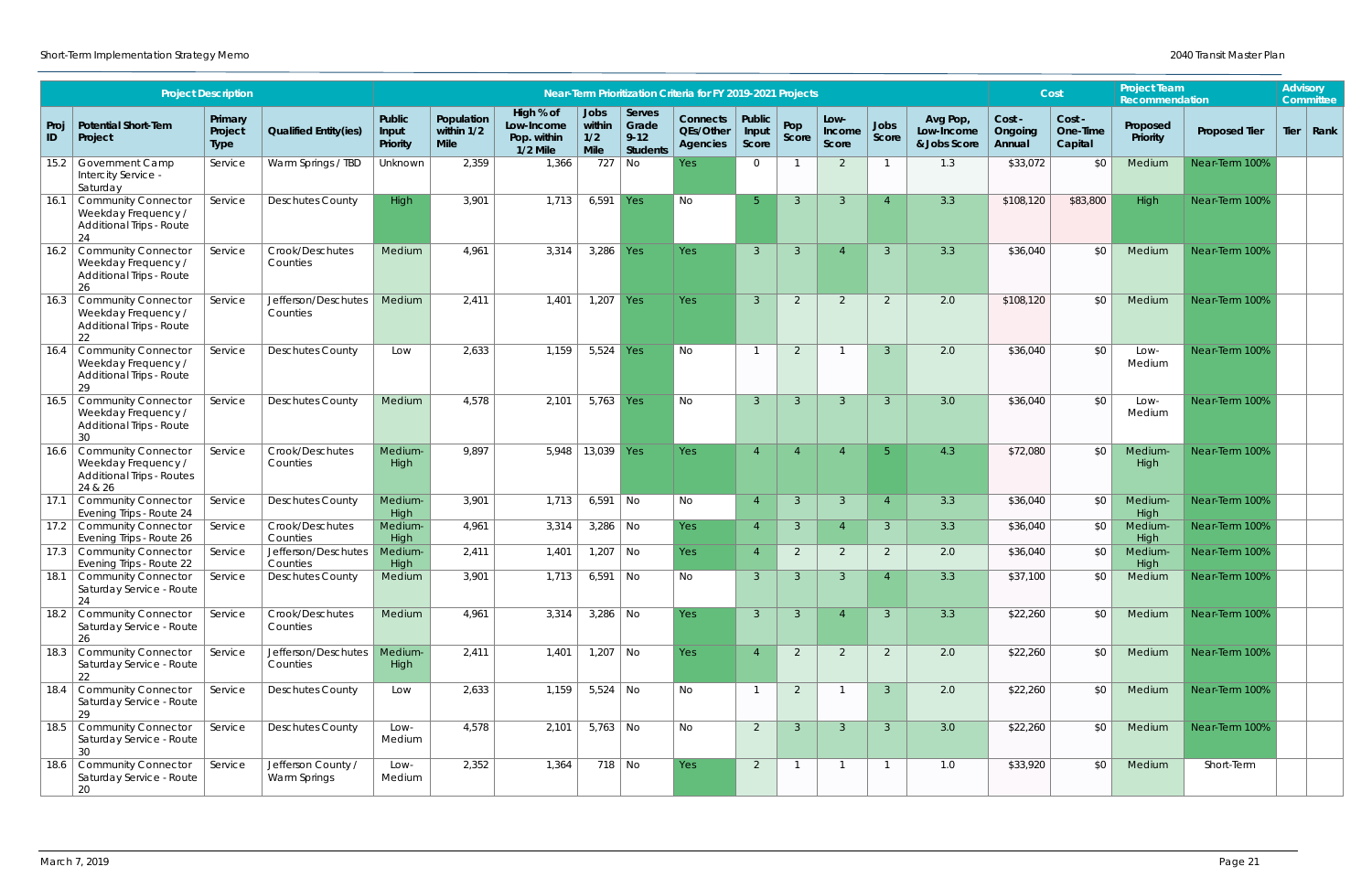|            |                                                                 |                                   |                              |                             |                                           |                                                      |                                      |                                                |                                                             |                          |                |                         |               |                                        |                             |                               | <b>Project Team</b>  |                      | <b>Advisory</b> |                  |
|------------|-----------------------------------------------------------------|-----------------------------------|------------------------------|-----------------------------|-------------------------------------------|------------------------------------------------------|--------------------------------------|------------------------------------------------|-------------------------------------------------------------|--------------------------|----------------|-------------------------|---------------|----------------------------------------|-----------------------------|-------------------------------|----------------------|----------------------|-----------------|------------------|
|            |                                                                 | <b>Project Description</b>        |                              |                             |                                           |                                                      |                                      |                                                | Near-Term Prioritization Criteria for FY 2019-2021 Projects |                          |                |                         |               |                                        |                             | Cost                          | Recommendation       |                      |                 | <b>Committee</b> |
| Proj<br>ID | <b>Potential Short-Tem</b><br>Project                           | Primary<br>Project<br><b>Type</b> | <b>Qualified Entity(ies)</b> | Public<br>Input<br>Priority | Population<br>within $1/2$<br><b>Mile</b> | High % of<br>Low-Income<br>Pop. within<br>$1/2$ Mile | Jobs<br>within<br>1/2<br><b>Mile</b> | Serves<br>Grade<br>$9 - 12$<br><b>Students</b> | <b>Connects</b><br>QEs/Other<br>Agencies                    | Public<br>Input<br>Score | Pop<br>Score   | Low-<br>Income<br>Score | Jobs<br>Score | Avg Pop,<br>Low-Income<br>& Jobs Score | Cost -<br>Ongoing<br>Annual | Cost -<br>One-Time<br>Capital | Proposed<br>Priority | <b>Proposed Tier</b> |                 | Tier   Rank      |
|            | <b>Local Service (Small Cities)</b>                             |                                   |                              |                             |                                           |                                                      |                                      |                                                |                                                             |                          |                |                         |               |                                        |                             |                               |                      |                      |                 |                  |
| 19         | Redmond Fixed-Route -<br>Weekday                                | Service                           | <b>Deschutes County</b>      | High                        | 16,709                                    | 7,753                                                | 7,545 Yes                            |                                                | No                                                          | -5                       | 片              | 5.                      |               | 4.7                                    | \$687,622                   | \$361,800                     | High                 | Near-Term 100%       |                 |                  |
| 20         | Redmond Fixed-Route -<br>Saturday                               | Service                           | <b>Deschutes County</b>      | Medium-<br>High             | 16,709                                    | 7,753                                                | 7,545   No                           |                                                | No.                                                         |                          | $\overline{5}$ | 5.                      |               | 4.7                                    | \$220,480                   | \$0                           | Medium               | Near-Term 100%       |                 |                  |
| 21.1       | <b>Small City Local Service</b><br>Enhancements -<br>Prineville | Service                           | Crook County                 | High                        | 9,346                                     | 5,327                                                | 2,971                                | Yes                                            | No                                                          | -5                       |                |                         | 2             | 3.3                                    | \$284,080                   | \$58,000                      | High                 | Near-Term 100%       |                 |                  |
| 21.2       | Small City Local Service<br><b>Enhancements - Madras</b>        | Service                           | Jefferson County             | Medium                      | 6,344                                     | 3,806                                                | 1,000                                | Yes                                            | No                                                          | $\mathcal{R}$            |                |                         |               | 3.0                                    | \$284,080                   | \$58,000                      | Medium               | Near-Term 100%       |                 |                  |
|            | 21.3   Small City Local Service<br>Enhancements - Sisters       | Service                           | <b>Deschutes County</b>      | Low                         | 2,330                                     | 792                                                  | 750                                  | Yes                                            | No                                                          |                          |                | $\Omega$                |               | 1.0                                    | \$81,620                    | \$0                           | Low-<br>Medium       | Near-Term 100%       |                 |                  |
|            | 21.4 Small City Local Service<br>Enhancements - La Pine         | Service                           | <b>Deschutes County</b>      | Medium                      | 1,839                                     | 993                                                  |                                      | $500$ Yes                                      | <b>No</b>                                                   | $\mathcal{R}$            | $\Omega$       |                         | $\Omega$      | 1.0                                    | \$81,620                    | \$0                           | Low-<br>Medium       | Near-Term 100%       |                 |                  |
| -22        | Warm Springs Transit<br>Center                                  | Capital                           | Warm Springs                 | Unknown                     |                                           |                                                      | $\sim$                               |                                                |                                                             | $\Omega$                 | $\overline{0}$ | $\Omega$                | $\Omega$      |                                        | \$0                         | \$50,000                      | Medium               | Near-Term 100%       |                 |                  |
| -23        | Develop Warm Springs<br>stop for Central Oregon<br>Breeze       | Planning                          | Warm Springs                 | Unknown                     |                                           |                                                      | $\sim$                               |                                                |                                                             | $\Omega$                 | $\Omega$       | $\Omega$                | $\Omega$      |                                        | \$0                         | \$10,000                      | Medium-<br>High      | Near-Term 100%       |                 |                  |
|            | Marketing/Mobility<br>Management                                | Programs                          | Warm Springs                 | Unknown                     |                                           |                                                      | $\sim$                               |                                                |                                                             | $\Omega$                 | $\overline{0}$ | $\Omega$                | $\Omega$      |                                        | \$0                         | \$20,000                      | Medium               | Near-Term 100%       |                 |                  |

Notes: [1] This project would maintain existing service and could not be submitted in STIF applications under current rules/guidance.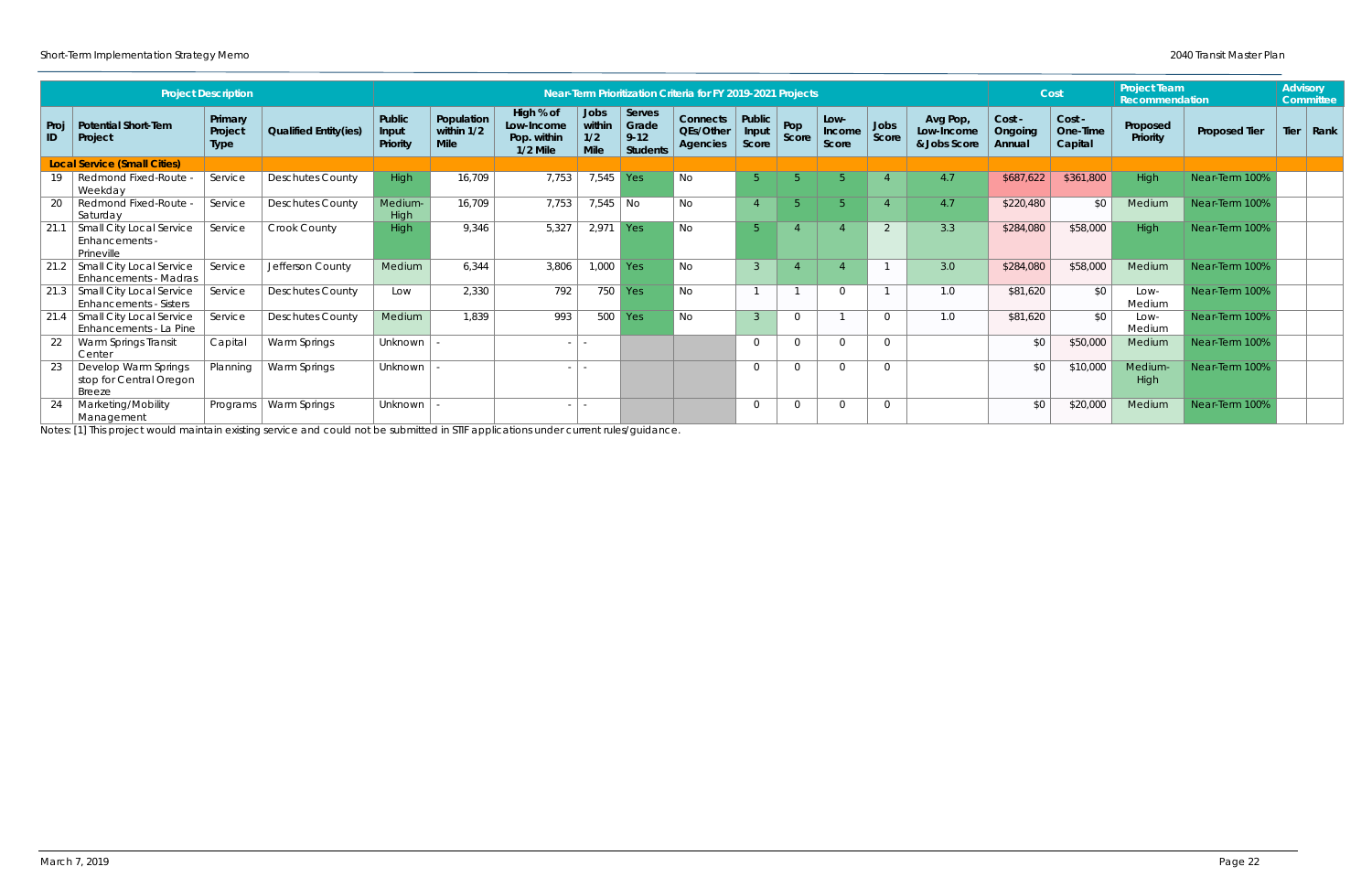## <span id="page-22-0"></span>**APPENDIX A: DETAILED LIST OF PROJECT COMPONENTS (TASKS)**

Appendix A provides additional detailed information for each project by task (or project component, such as service, buses, etc.)

#### **Table 11 Project Components (Tasks)**

| Proj<br>ID     | <b>Strategy</b><br>ID. | <b>Type</b> | <b>Service Area</b> | Route   | Qualified<br><b>Entity</b> | <b>Project Name</b>                                                        | <b>Task Description</b>                                                                                                                                                                          | Day of<br>week | <b>Task Type</b>    | <b>Requires</b><br>Add'tl<br><b>Vehicles</b> | <b>STIF Task</b> | -In<br>Local<br>Plan? | Proposed<br>Phasing<br>(Project List) | One-<br><b>Time</b><br>Cost<br>(capital) | Annual<br><b>Service</b><br><b>Hours</b> | Annual<br>service<br>cost | Total<br>Project<br>Cost |
|----------------|------------------------|-------------|---------------------|---------|----------------------------|----------------------------------------------------------------------------|--------------------------------------------------------------------------------------------------------------------------------------------------------------------------------------------------|----------------|---------------------|----------------------------------------------|------------------|-----------------------|---------------------------------------|------------------------------------------|------------------------------------------|---------------------------|--------------------------|
|                | Systemwide             |             |                     |         |                            |                                                                            |                                                                                                                                                                                                  |                |                     |                                              |                  |                       |                                       |                                          |                                          |                           |                          |
|                | S.1a                   | Service     | Bend                | Various | Deschutes<br>County        | Maintain service - STF<br>contingency <sup>1</sup>                         | Contingency funds to replace a<br>potential reduction of 40% of STF<br>funds due to statewide budget<br>cuts.                                                                                    | All            | Demand-<br>Response | N/A                                          | Service          | No                    | Near-Term<br>100%                     |                                          |                                          | \$96,389                  | \$96,389                 |
|                | S.1b                   | Service     | Regional            | Various | Deschutes<br>County        |                                                                            |                                                                                                                                                                                                  | All            | Demand-<br>Response | N/A                                          | Service          | No                    | Near-Term<br>100%                     |                                          |                                          | \$77,228                  | \$77,228                 |
|                | S.1C                   | Service     | Regional            | Various | Crook<br>County            |                                                                            |                                                                                                                                                                                                  | All            | Demand-<br>Response | N/A                                          | Service          | No                    | Near-Term<br>100%                     |                                          |                                          | \$64,776                  | \$64,776                 |
|                | S.1d                   | Service     | Regional            | Various | Jefferson<br>County        |                                                                            |                                                                                                                                                                                                  | All            | Demand-<br>Response | N/A                                          | Service          | No                    | Near-Term<br>100%                     |                                          |                                          | \$56,000                  | \$56,000                 |
| 2              | C.1a                   | Capital     | Bend                | N/A     | Various                    | Vehicle Replacement                                                        | Replace aging vehicles. Includes<br>acquiring low-floor vehicles<br>prioritized for routes with high levels<br>of wheelchair boardings. Assumes<br>20% matching funds for anticipated<br>grants. | N/A            | <b>Buses</b>        | N/A                                          | <b>Buses</b>     | Yes                   | Near-Term<br>100%                     | \$206,000                                | N/A                                      | N/A                       | \$206,000                |
| 2              | C.1b                   | Capital     | Bend                | N/A     | Various                    |                                                                            |                                                                                                                                                                                                  | N/A            | <b>Buses</b>        | N/A                                          | <b>Buses</b>     | Yes                   | Near-Term<br>100%                     | \$57,000                                 | N/A                                      | $\Omega$                  | \$57,000                 |
| $\overline{2}$ | C.2a                   | Capital     | Regional            | N/A     | Various                    |                                                                            |                                                                                                                                                                                                  | N/A            | <b>Buses</b>        | N/A                                          | <b>Buses</b>     | Yes                   | Near-Term<br>100%                     | \$114,000                                | N/A                                      | $\Omega$                  | \$114,000                |
| 2              | C.2b                   | Capital     | Regional            | N/A     | Various                    |                                                                            |                                                                                                                                                                                                  | N/A            | <b>Buses</b>        | N/A                                          | <b>Buses</b>     | Yes                   | Near-Term<br>100%                     | \$29,000                                 | N/A                                      |                           | \$29,000                 |
| 2              | C.3                    | Capital     | Warm Springs        | 20      | Warm<br>Springs            |                                                                            |                                                                                                                                                                                                  | N/A            | <b>Buses</b>        | N/A                                          | <b>Buses</b>     | Yes                   | Near-Term<br>100%                     | \$15,000                                 |                                          |                           | \$15,000                 |
| 3              | C.4                    | Capital     | Regional            | N/A     | Various                    | On-Demand Dispatch<br>Technology                                           | Procure dispatch system, including<br>capabilities to support on-demand<br>scheduling and mobile device<br>capabilities; currently demand-<br>response scheduling is done<br>manually.           | N/A            | Technology          | N/A                                          | Technology       | Yes                   | Near-Term<br>100%                     | \$200,000                                | N/A                                      |                           | \$200,000                |
| 4              | C.5                    | Capital     | Regional            | N/A     | Deschutes<br>County        | Real-Time Information<br>Technology                                        | Provide real-time signage at<br>secondary hubs (North Bend, La<br>Pine, Madras).                                                                                                                 | N/A            | Technology          | N/A                                          | Technology       | Yes                   | Near-Term<br>100%                     | \$30,000                                 | N/A                                      | $\Omega$                  | \$30,000                 |
| 25             | P.2                    | Programs    | Regional            | N/A     | TBD                        | Fare Programs                                                              | Create low-income fare subsidy<br>and/or student fare pass programs.                                                                                                                             | N/A            |                     | N/A                                          | Fare<br>Programs | No                    | Short-Term                            |                                          |                                          | $\Omega$                  | \$0                      |
| 26             | P.3                    |             | Programs   Regional | N/A     | <b>TBD</b>                 | Ride-Hailing Services (e.g.<br>Uber, Lyft, Taxis) Subsidy<br>Pilot Program | Develop pilot program to subsidize<br>evening TNC trips; could be limited<br>(e.g., transit riders with passes).                                                                                 | N/A            |                     | N/A                                          |                  | No                    | Short-Term                            |                                          |                                          | $\Omega$                  | \$0                      |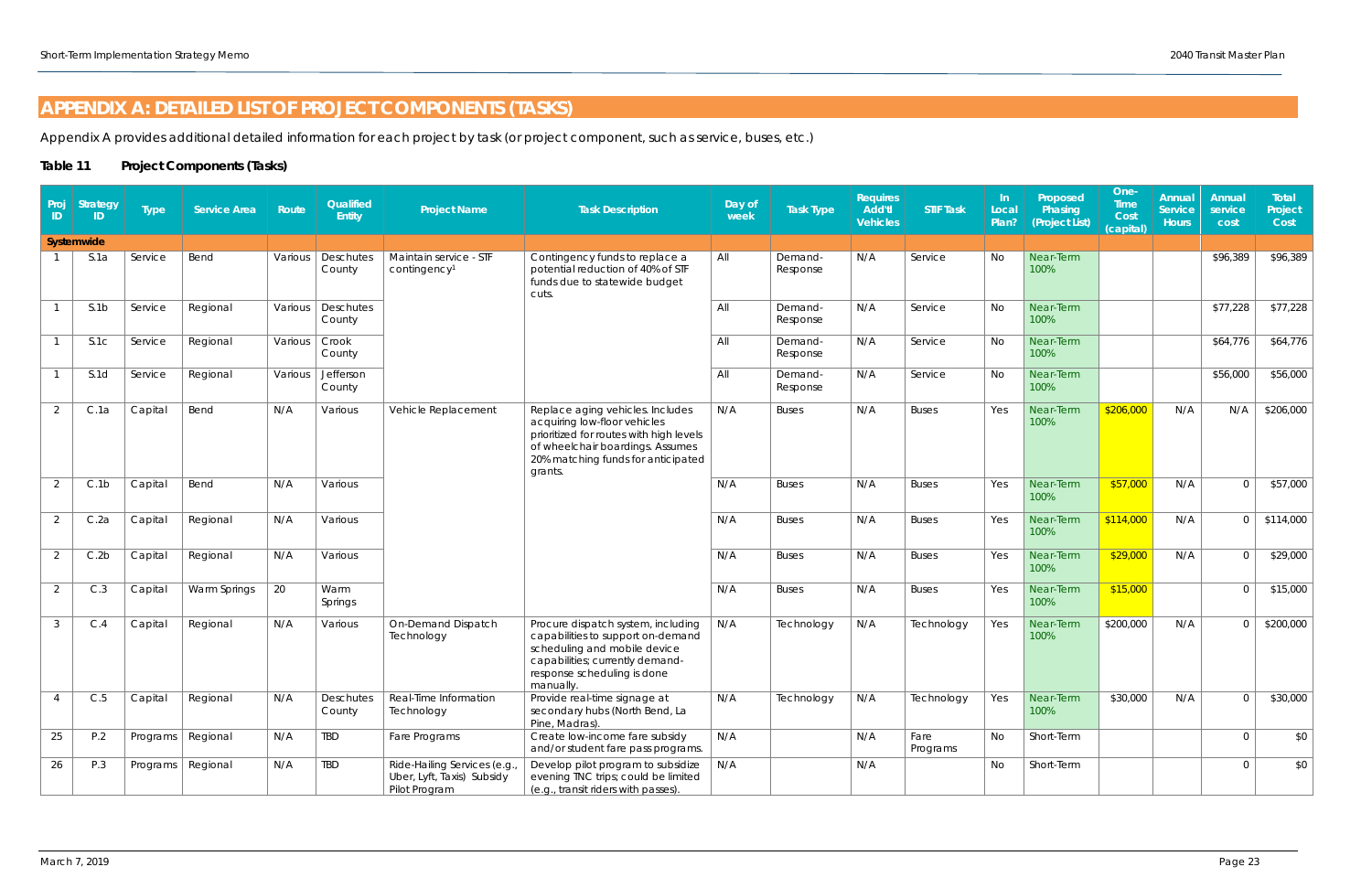| Proj<br><b>ID</b> | <b>Strategy</b><br>ID    | <b>Type</b> | <b>Service Area</b> | Route      | Qualified<br><b>Entity</b> | <b>Project Name</b>                                                     | <b>Task Description</b>                                                                                                                                                                                                                                              | Day of<br>week  | <b>Task Type</b>      | <b>Requires</b><br>Add'tl<br><b>Vehicles</b> | <b>STIF Task</b>      | -In<br>Local<br>Plan? | Proposed<br>Phasing<br>(Project List) | One-<br><b>Time</b><br>Cost<br>(capital) | Annual<br><b>Service</b><br><b>Hours</b> | Annual<br>service<br>cost | Total<br>Project<br>Cost |
|-------------------|--------------------------|-------------|---------------------|------------|----------------------------|-------------------------------------------------------------------------|----------------------------------------------------------------------------------------------------------------------------------------------------------------------------------------------------------------------------------------------------------------------|-----------------|-----------------------|----------------------------------------------|-----------------------|-----------------------|---------------------------------------|------------------------------------------|------------------------------------------|---------------------------|--------------------------|
| 27                | P.4                      | Programs    | Bend/Regional       | N/A        | TBD                        | Vanpool Program                                                         | Promote vanpools to dispersed<br>employment sites.                                                                                                                                                                                                                   | N/A             |                       | <b>TBD</b>                                   |                       | Yes                   | Short-Term                            |                                          |                                          | $\cap$                    | \$0                      |
| 28                | P.5                      | Programs    | Regional            | Various    | Various                    | Marketing and Promotion                                                 | Provides funds to conduct<br>outreach and promotion related to<br>new services or major service<br>changes.                                                                                                                                                          | N/A             | Marketing             |                                              |                       | Yes                   | Near-Term<br>100%                     | \$139,866                                |                                          |                           | \$139,866                |
|                   | <b>Bend Local System</b> |             |                     |            |                            |                                                                         |                                                                                                                                                                                                                                                                      |                 |                       |                                              |                       |                       |                                       |                                          |                                          |                           |                          |
|                   | C.6                      | Capital     | Bend                | N/A        | Deschutes<br>County        | Hawthorne Station<br>Access, Safety, and<br>Operational<br>Improvements | Work with partners to design and<br>implement pedestrian access and<br>transit operational improvements at<br>Hawthorne Station.                                                                                                                                     | N/A             | Bus<br>stops/stations | N/A                                          | Capital<br>Facilities | Yes                   | Near-Term<br>130%                     | \$50,000                                 | N/A                                      |                           | \$50,000                 |
| 6                 | C.7                      | Capital     | Bend                | N/A        | Deschutes<br>County        | 3rd Street Speed &<br>Reliability and Access<br>Improvements            | Work with partners to plan and<br>implement speed and reliability<br>improvements on 3rd Street.                                                                                                                                                                     | N/A             | Transit priority      | N/A                                          | Capital<br>Facilities | Yes                   | Near-Term<br>130%                     | \$150,000                                | N/A                                      | $\cap$                    | \$150,000                |
|                   | C.8                      | Capital     | Bend                | N/A        | Deschutes<br>County        | Transit-supportive capital<br>improvements program                      | Develop and fund a program to<br>make ongoing transit-supportive<br>capital improvements including bus<br>stop amenities and accessibility<br>and bicycle/pedestrian<br>access/crossings.                                                                            | N/A             | Transit priority      | N/A                                          | Capital<br>Facilities | Yes                   | Near-Term<br>100%                     | \$100,000                                | N/A                                      |                           | \$100,000                |
| 8                 | S.2                      | Service     | Bend                | Various    | Deschutes<br>County        | <b>Bend Early Evening</b><br>Service Hours                              | Expand early evening weekday<br>service in Bend until 8 pm (fixed-<br>route and ADA).                                                                                                                                                                                | Weekday         | Fixed-Route           | No                                           | Service               | Yes                   | Near-Term<br>100%                     |                                          | 510                                      | \$45,900                  | \$45,900                 |
| 9                 | S.3a                     | Service     | Bend                | Various    | Deschutes<br>County        | <b>Bend Primary Transit</b><br>Network Frequency                        | Provide up to 15-20 minute peak<br>hour service on select routes.<br>Assume additional peak buses for<br>Routes 1, 4, 7, and a short route to<br>downtown Bend. Route 3 could be<br>included but was not identified<br>among the top priorities through<br>outreach. | Weekday         | Fixed-Route           | Yes                                          | Service               | Yes                   | Near-Term<br>130%                     |                                          | 11,472                                   | \$1,032,5<br>00           | ######                   |
| $\mathsf Q$       | S.3b                     | Capital     | Bend                | Various    | Deschutes<br>County        |                                                                         |                                                                                                                                                                                                                                                                      | Weekday         | <b>Buses</b>          | N/A                                          | <b>Buses</b>          | Yes                   | Near-Term<br>130%                     | \$440,000                                |                                          |                           | \$440,000                |
| 10                | S.4a                     | Service     | Bend                | <b>New</b> | Deschutes<br>County        | Bend Service Coverage -<br>Northeast                                    | Create new local route serving<br>northeast Bend (e.g., Route 8).                                                                                                                                                                                                    |                 | Weekday   Fixed-Route | Yes                                          | Service               | Yes                   | Near-Term<br>100%                     |                                          | 5,403                                    | \$486,250                 | \$486,250                |
| 10                | S.4b                     | Capital     | Bend                | <b>New</b> | Deschutes<br>County        |                                                                         |                                                                                                                                                                                                                                                                      | Weekday   Buses |                       | N/A                                          | <b>Buses</b>          | Yes                   | Near-Term<br>100%                     | \$440,000                                |                                          | $\Omega$                  | \$440,000                |
| 10                | S.4C                     | Capital     | Bend                | <b>New</b> | Deschutes<br>County        |                                                                         |                                                                                                                                                                                                                                                                      | Weekday         | Bus<br>stops/stations | N/A                                          | <b>Bus Stops</b>      | Yes                   | Near-Term<br>100%                     | \$160,000                                |                                          |                           | \$160,000                |
| 11                | S.5a                     | Service     | Bend                | <b>New</b> | Deschutes<br>County        | Bend Service Coverage -<br>Southeast                                    | Create new local route or route<br>extension serving southeast Bend.                                                                                                                                                                                                 |                 | Weekday   Fixed-Route | Yes                                          | Service               | Yes                   | Near-Term<br>100%                     |                                          | 4,306                                    | \$387,500                 | \$387,500                |
| 11                | S.5b                     | Capital     | Bend                | <b>New</b> | Deschutes<br>County        |                                                                         |                                                                                                                                                                                                                                                                      | Weekday   Buses |                       | N/A                                          | <b>Buses</b>          | Yes                   | Near-Term<br>100%                     | \$440,000                                |                                          |                           | \$440,000                |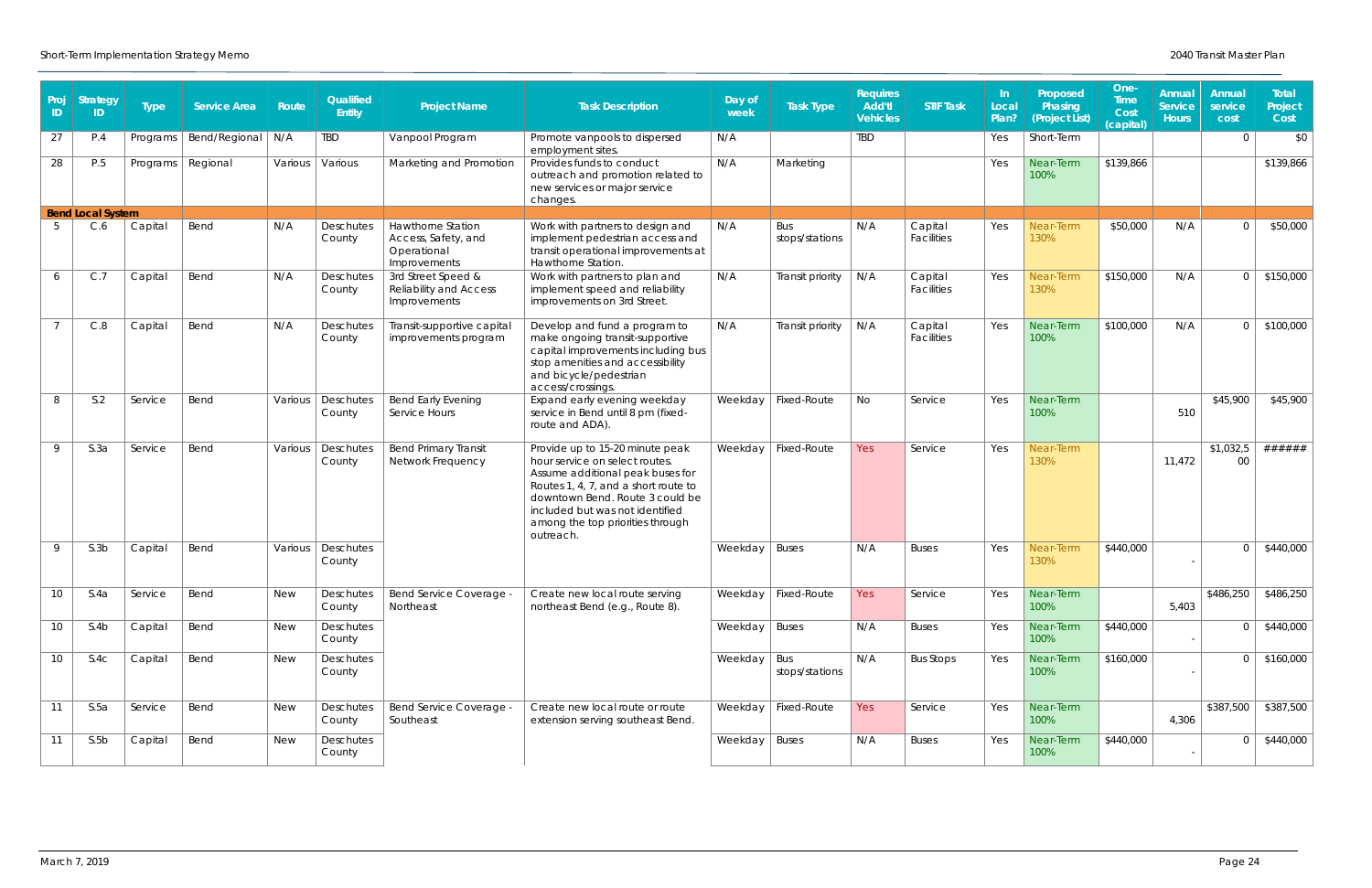| Proj<br>ID | <b>Strategy</b><br>ID.     | <b>Type</b> | <b>Service Area</b>                            | Route      | Qualified<br>Entity                 | <b>Project Name</b>                                                              | <b>Task Description</b>                                                                                                                               | Day of<br>week  | <b>Task Type</b>       | <b>Requires</b><br><b>Add'tl</b><br><b>Vehicles</b> | <b>STIF Task</b>         | -In<br>Local<br>Plan? | Proposed<br>Phasing<br>(Project List) | One-<br><b>Time</b><br>Cost<br>(capital) | Annual<br><b>Service</b><br><b>Hours</b> | Annual<br>service<br>cost | Total<br>Project<br>Cost |
|------------|----------------------------|-------------|------------------------------------------------|------------|-------------------------------------|----------------------------------------------------------------------------------|-------------------------------------------------------------------------------------------------------------------------------------------------------|-----------------|------------------------|-----------------------------------------------------|--------------------------|-----------------------|---------------------------------------|------------------------------------------|------------------------------------------|---------------------------|--------------------------|
| 11         | S.5C                       | Capital     | Bend                                           | <b>New</b> | Deschutes<br>County                 |                                                                                  |                                                                                                                                                       | Weekday         | Bus<br>stops/stations  | N/A                                                 | <b>Bus Stops</b>         | Yes                   | Near-Term<br>100%                     | \$70,000                                 |                                          |                           | \$70,000                 |
| 12         | S.6a                       | Service     | Bend                                           | Various    | Deschutes<br>County                 | Bend Saturday Service<br>Hours                                                   | Extend Saturday service hours in<br>Bend to 7am - 7pm (fixed-route<br>and ADA).                                                                       | Saturday        | Fixed-Route            | No                                                  | Service<br>(Fixed-Route) | Yes                   | Near-Term<br>130%                     |                                          | 1,639                                    | \$147,500                 | \$147,500                |
| 12         | S.6b                       | Service     | Bend                                           | Various    | Deschutes<br>County                 |                                                                                  |                                                                                                                                                       | Saturday        | Demand-<br>Response    | No.                                                 | Service (ADA)   Yes      |                       | Near-Term<br>130%                     |                                          | 156                                      | \$14,040                  | \$14,040                 |
| 13         | S.7                        | Service     | Bend                                           | Various    | Deschutes<br>County                 | <b>Bend Saturday Frequency</b>                                                   | Provide 30 minute Saturday service<br>on select routes.                                                                                               | Saturday        | <b>Fixed-Route</b>     | No                                                  | Service<br>(Fixed-Route) | Yes                   | Near-Term<br>130%                     |                                          | 2,222                                    | \$200,000                 | \$200,000                |
| 14         | S.8a                       | Service     | Bend                                           | Various    | Deschutes<br>County                 | <b>Bend Limited Sunday</b><br>Service                                            | Provide limited Sunday service in<br><b>Bend</b>                                                                                                      | Sunday          | Fixed-Route            | No                                                  | Service<br>(Fixed-Route) | Yes                   | Near-Term<br>130%                     |                                          | 3,903                                    | \$351,250                 | \$351,250                |
| 14         | S.8b                       | Service     | Bend                                           | Various    | Deschutes<br>County                 |                                                                                  |                                                                                                                                                       | Sunday          | Demand-<br>Response    | No                                                  | Service (ADA)            | Yes                   | Near-Term<br>130%                     |                                          | 174                                      | \$15,660                  | \$15,660                 |
|            | <b>Community Connector</b> |             |                                                |            |                                     |                                                                                  |                                                                                                                                                       |                 |                        |                                                     |                          |                       |                                       |                                          |                                          |                           |                          |
| 15.1       | S.9a                       | Service     | Madras/Warm<br>Springs -<br>Government<br>Camp | <b>New</b> | TBD                                 | Government Camp<br>Intercity Service -<br>Weekday                                | Introduce Government Camp<br>service on weekdays (assumes 2<br>daily round trips and matching<br>funds for 1 new bus)                                 | Weekday         | Community<br>Connector | <b>Yes</b>                                          | Service<br>(Fixed-Route) | Yes                   | Near-Term<br>100%                     |                                          | 1,530                                    | \$162,180                 | \$162,180                |
| 15.1       | S.9b                       | Capital     | Madras/Warm<br>Springs -<br>Government<br>Camp | <b>New</b> | TBD                                 |                                                                                  |                                                                                                                                                       | Weekday         | Community<br>Connector | <b>Yes</b>                                          | <b>Buses</b>             | Yes                   | Near-Term<br>100%                     | \$37,000                                 |                                          | $\cap$                    | \$37,000                 |
| 15.2       | S.9C                       | Service     | Madras/Warm<br>Springs -<br>Government<br>Camp | <b>New</b> | <b>TBD</b>                          | Government Camp<br>Intercity Service -<br>Saturday                               | Provide Government Camp service<br>on Saturdays. (assumes 2 daily<br>round trips).                                                                    | Saturday        | Community<br>Connector | Yes                                                 | Service<br>(Fixed-Route) | Yes                   | Near-Term<br>100%                     |                                          | 312                                      | \$33,072                  | \$33,072                 |
| 16.1       | S.10a                      | Service     | Redmond-<br>Bend                               | 24         | Deschutes<br>County                 | <b>Community Connector</b><br>Weekday Frequency /<br>Additional Trips - Route 24 | Add 3 midday trips on Route 24<br>(Redmond-Bend).                                                                                                     | Weekday         | Community<br>Connector | Yes                                                 | Service<br>(Fixed-Route) | Yes                   | Near-Term<br>100%                     |                                          | 1,020                                    | \$108,120                 | \$108,120                |
| 16.1       | S.10b                      | Capital     | Redmond-<br>Bend                               | 24         | Deschutes<br>County                 |                                                                                  |                                                                                                                                                       | Weekday   Buses |                        | N/A                                                 | <b>Buses</b>             | Yes                   | Near-Term<br>100%                     | \$83,800                                 |                                          |                           | \$83,800                 |
| 16.2       | S.12                       | Service     | Redmond-<br>Prineville                         | 26         | Crook/Des<br>chutes<br>Counties     | <b>Community Connector</b><br>Weekday Frequency /<br>Additional Trips - Route 26 | Add 1 midday trip on Route 26<br>(Prineville-Redmond). Note: A<br>midday trip was previously added,<br>and retracted in 2018 due to low<br>ridership. | Weekday         | Community<br>Connector | No                                                  | Service<br>(Fixed-Route) | Yes                   | Near-Term<br>100%                     |                                          | 340                                      | \$36,040                  | \$36,040                 |
| 16.3       | S.11a                      | Service     | Madras-<br>Redmond                             | 22         | Jefferson/<br>Deschutes<br>Counties | <b>Community Connector</b><br>Weekday Frequency /<br>Additional Trips - Route 22 | Add 1 morning and 2 midday or<br>other additional trips (3 total) on<br>Route 22 (Madras-Redmond).                                                    | Weekday         | Community<br>Connector | No                                                  | Service<br>(Fixed-Route) | Yes                   | Near-Term<br>100%                     |                                          | 680                                      | \$72,080                  | \$72,080                 |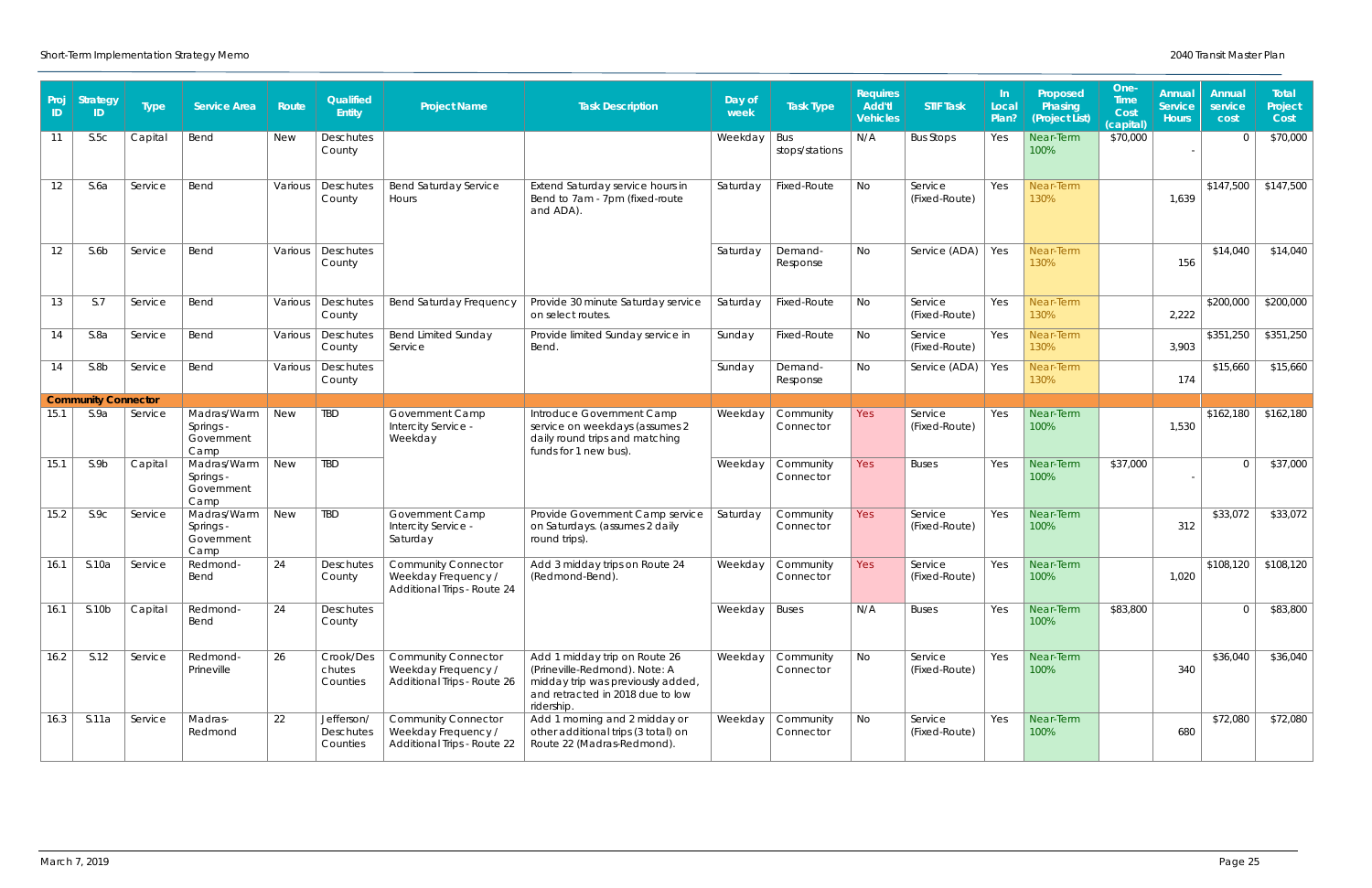| Proj<br>ID | <b>Strategy</b><br>ID. | <b>Type</b> | <b>Service Area</b>             | Route | Qualified<br>Entity                        | <b>Project Name</b>                                                                       | <b>Task Description</b>                                                                                                                                                                                                                                                                      | Day of<br>week | <b>Task Type</b>       | <b>Requires</b><br>Add'tl<br><b>Vehicles</b> | <b>STIF Task</b>         | -In<br>Local<br>Plan? | Proposed<br>Phasing<br>(Project List) | One-<br><b>Time</b><br>Cost<br>(capital) | Annual<br><b>Service</b><br><b>Hours</b> | Annual<br>service<br>cost | Total<br>Project<br>Cost |
|------------|------------------------|-------------|---------------------------------|-------|--------------------------------------------|-------------------------------------------------------------------------------------------|----------------------------------------------------------------------------------------------------------------------------------------------------------------------------------------------------------------------------------------------------------------------------------------------|----------------|------------------------|----------------------------------------------|--------------------------|-----------------------|---------------------------------------|------------------------------------------|------------------------------------------|---------------------------|--------------------------|
| 16.3       | S.11b                  | Service     | Madras-<br>Redmond              | 22    | Jefferson/<br>Deschutes<br>Counties        | <b>Community Connector</b><br>Weekday Frequency /<br>Additional Trips - Route 22          | Add 1 AM trip (3 total) on Route 22<br>(Madras-Redmond).                                                                                                                                                                                                                                     | Weekday        | Community<br>Connector | No                                           | Service<br>(Fixed-Route) | Yes                   | Near-Term<br>100%                     |                                          | 340                                      | \$36,040                  | \$36,040                 |
| 16.4       | S.30                   | Service     | Sisters-Bend                    | 29    | Deschutes<br>County                        | <b>Community Connector</b><br>Weekday Frequency /<br>Additional Trips - Route 29          | Add 1 morning, midday, or<br>afternoon trip on Route 29 (Sisters-<br>Bend).                                                                                                                                                                                                                  | Weekday        | Community<br>Connector | No                                           | Service<br>(Fixed-Route) | Yes                   | Near-Term<br>100%                     |                                          | 340                                      | \$36,040                  | \$36,040                 |
| 16.5       | S.13                   | Service     | La Pine-Bend                    | 30    | Deschutes<br>County                        | <b>Community Connector</b><br>Weekday Frequency /<br>Additional Trips - Route 30          | Add 1 morning, midday, or<br>afternoon trip on Route 30 (La Pine-<br>Bend).                                                                                                                                                                                                                  | Weekday        | Community<br>Connector | No                                           | Service<br>(Fixed-Route) | Yes                   | Near-Term<br>100%                     |                                          | 340                                      | \$36,040                  | \$36,040                 |
| 16.6       | S.14                   | Service     | Prineville-<br>Redmond-<br>Bend | 26/24 | Crook/Des<br>chutes<br>Counties            | <b>Community Connector</b><br>Weekday Frequency /<br>Additional Trips - Routes 24<br>& 26 | Through-route Route 26 to Bend<br>during peak periods (as interline<br>with Route 24 which provides a<br>one-seat ride and increases Route<br>24 peak frequency). Includes<br>service to Redmond COCC and<br>Airport. An additional bus is<br>required (cost assumed in Project<br>$16.1$ ). | Weekday        | Community<br>Connector | Yes                                          | Service<br>(Fixed-Route) | Yes                   | Near-Term<br>100%                     |                                          | 680                                      | \$72,080                  | \$72,080                 |
| 17.1       | S.15                   | Service     | Redmond-<br>Bend                | 24    | Deschutes<br>County                        | <b>Community Connector</b><br>Evening Trips - Route 24                                    | Add one additional later evening<br>weekday trip on Route 24<br>(Redmond-Bend)                                                                                                                                                                                                               | Weekday        | Community<br>Connector | No                                           | Service<br>(Fixed-Route) | Yes                   | Near-Term<br>100%                     |                                          | 340                                      | \$36,040                  | \$36,040                 |
| 17.2       | S.17                   | Service     | Redmond-<br>Prineville          | 26    | Crook/Des<br>chutes<br>Counties            | <b>Community Connector</b><br>Evening Trips - Route 26                                    | Add one additional later evening<br>weekday trip on Route 26<br>(Prineville-Bend).                                                                                                                                                                                                           | Weekday        | Community<br>Connector | No                                           | Service<br>(Fixed-Route) | Yes                   | Near-Term<br>100%                     |                                          | 340                                      | \$36,040                  | \$36,040                 |
| 17.3       | S.16                   | Service     | Madras-<br>Redmond              | 22    | Jefferson/<br>Deschutes<br>Counties        | <b>Community Connector</b><br>Evening Trips - Route 22                                    | Add one additional later evening<br>weekday trip on Route 22 (Madras-<br>Redmond).                                                                                                                                                                                                           | Weekday        | Community<br>Connector | No                                           | Service<br>(Fixed-Route) | Yes                   | Near-Term<br>100%                     |                                          | 340                                      | \$36,040                  | \$36,040                 |
| 18.1       | S.18                   | Service     | Redmond-<br>Bend                | 24    | Deschutes<br>County                        | <b>Community Connector</b><br>Saturday Service - Route<br>24                              | Introduce five Saturday round trips<br>on Route 24 (Redmond-Bend).                                                                                                                                                                                                                           | Saturday       | Community<br>Connector | No                                           | Service<br>(Fixed-Route) | Yes                   | Near-Term<br>100%                     |                                          | 350                                      | \$37,100                  | \$37,100                 |
| 18.2       | S.20                   | Service     | Redmond-<br>Prineville          | 26    | Crook/Des<br>chutes<br>Counties            | <b>Community Connector</b><br>Saturday Service - Route<br>26                              | Introduce three Saturday round<br>trips on Route 26 (Prineville-Bend).                                                                                                                                                                                                                       | Saturday       | Community<br>Connector | No                                           | Service<br>(Fixed-Route) | Yes                   | Near-Term<br>100%                     |                                          | 210                                      | \$22,260                  | \$22,260                 |
| 18.3       | S.19                   | Service     | Madras-<br>Redmond              | 22    | Jefferson/<br><b>Deschutes</b><br>Counties | <b>Community Connector</b><br>Saturday Service - Route<br>22                              | Introduce three Saturday round<br>trips on Route 22 (Madras-<br>Redmond).                                                                                                                                                                                                                    | Saturday       | Community<br>Connector | No                                           | Service<br>(Fixed-Route) | Yes                   | Near-Term<br>100%                     |                                          | 210                                      | \$22,260                  | \$22,260                 |
| 18.4       | S.21                   | Service     | Sisters-Bend                    | 29    | Deschutes<br>County                        | <b>Community Connector</b><br>Saturday Service - Route<br>29                              | Introduce three Saturday round<br>trips on Route 29 (Sisters-Bend).                                                                                                                                                                                                                          | Saturday       | Community<br>Connector | No                                           | Service<br>(Fixed-Route) | Yes                   | Near-Term<br>100%                     |                                          | 210                                      | \$22,260                  | \$22,260                 |
| 18.5       | S.22                   | Service     | La Pine-Bend                    | 30    | Deschutes<br>County                        | <b>Community Connector</b><br>Saturday Service - Route<br>30                              | Introduce three Saturday round<br>trips on Route 30 (La Pine-Bend).                                                                                                                                                                                                                          | Saturday       | Community<br>Connector | No                                           | Service<br>(Fixed-Route) | Yes                   | Near-Term<br>100%                     |                                          | 210                                      | \$22,260                  | \$22,260                 |
| 18.6       | S.23                   | Service     | Warm Springs-<br>Madras         | 20    | Jefferson<br>County /<br>Warm<br>Springs   | <b>Community Connector</b><br>Saturday Service - Route<br>20                              | Introduce three Saturday round<br>trips on Route 20 (Warm Springs-<br>Madras).                                                                                                                                                                                                               | Saturday       | Community<br>Connector | No                                           | Service<br>(Fixed-Route) | <b>No</b>             | Short-Term                            |                                          | 320                                      | \$33,920                  | \$33,920                 |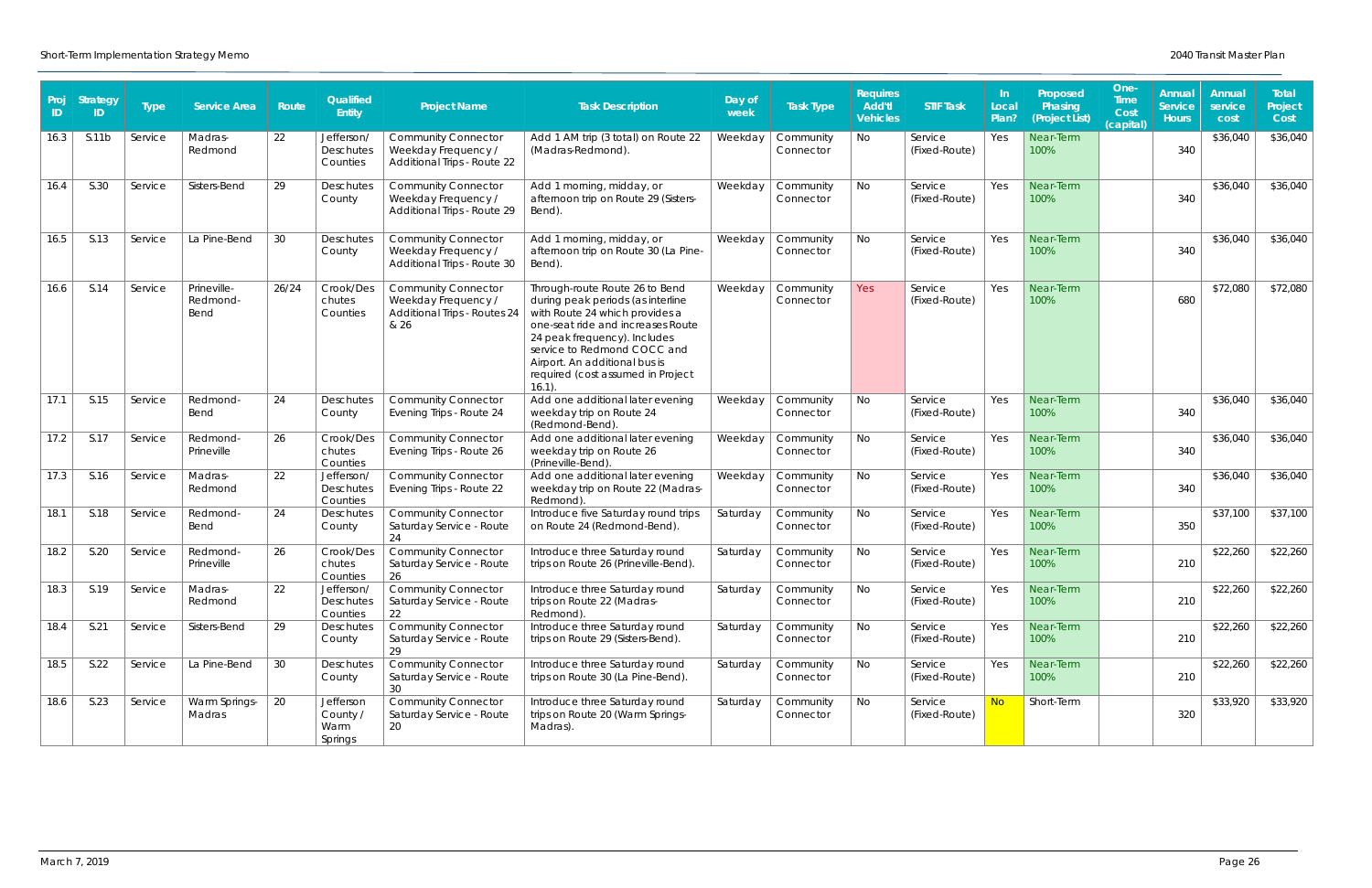| Proj<br>ID | <b>Strategy</b><br>ID. | <b>Type</b>                         | <b>Service Area</b> | Route      | Qualified<br>Entity        | <b>Project Name</b>                                       | <b>Task Description</b>                                                                                                                                                            | Day of<br>week | Task Type             | <b>Requires</b><br><b>Add'tl</b><br><b>Vehicles</b> | <b>STIF Task</b>                 | -In<br>Local<br>Plan? | Proposed<br>Phasing<br>(Project List) | One-<br><b>Time</b><br>Cost<br>(capital) | Annual<br><b>Service</b><br><b>Hours</b> | Annual<br>service<br>cost | Total<br>Project<br>Cost |
|------------|------------------------|-------------------------------------|---------------------|------------|----------------------------|-----------------------------------------------------------|------------------------------------------------------------------------------------------------------------------------------------------------------------------------------------|----------------|-----------------------|-----------------------------------------------------|----------------------------------|-----------------------|---------------------------------------|------------------------------------------|------------------------------------------|---------------------------|--------------------------|
|            |                        | <b>Local Service (Small Cities)</b> |                     |            |                            |                                                           |                                                                                                                                                                                    |                |                       |                                                     |                                  |                       |                                       |                                          |                                          |                           |                          |
| 19         | S.24a                  | Service                             | Redmond             | <b>New</b> | Deschutes<br>County        | Redmond Fixed-Route -<br>Weekday                          | Implement fixed-route service in<br>Redmond (assumes 4 routes with<br>ADA Paratransit, converting<br>Redmond Dial-A-Ride service hours<br>into fixed-route and ADA<br>Paratransit) | Weekday        | Fixed-Route           | Yes                                                 | Service<br>(Fixed-Route)         | Yes                   | Near-Term<br>100%                     |                                          | 6,487                                    | \$687,622                 | \$687,622                |
| 19         | S.24b                  | Service                             | Redmond             | <b>New</b> | Deschutes<br>County        |                                                           |                                                                                                                                                                                    | Weekday        | Demand-<br>Response   | No                                                  | Service<br>(Demand-<br>Response) |                       | Near-Term<br>100%                     |                                          |                                          | \$0                       | \$0                      |
| 19         | S.24C                  | Capital                             | Redmond             | <b>New</b> | Deschutes<br>County        |                                                           | 3 of 4 routes                                                                                                                                                                      | Weekday        | <b>Buses</b>          | N/A                                                 | <b>Buses</b>                     | Yes                   | Near-Term<br>100%                     | \$110,800                                |                                          |                           | \$110,800                |
| 19         | S.24d                  | Capital                             | Redmond             | <b>New</b> | Deschutes<br>County        |                                                           | 3 of 4 routes                                                                                                                                                                      | Weekday        | Bus<br>stops/stations | N/A                                                 | Stops and<br>Stations            | Yes                   | Near-Term<br>100%                     | \$168,000                                |                                          |                           | \$168,000                |
| 19         | S.24e                  | Service                             | Redmond             | <b>New</b> | <b>Deschutes</b><br>County |                                                           | 4/4 routes                                                                                                                                                                         | Weekday        | <b>Buses</b>          | N/A                                                 | <b>Buses</b>                     | Yes                   | Near-Term<br>100%                     | \$37,000                                 |                                          | \$0                       | \$0                      |
| 19         | S.24f                  | Capital                             | Redmond             | <b>New</b> | Deschutes<br>County        |                                                           | 4/4 routes                                                                                                                                                                         | Weekday        | Bus<br>stops/stations | N/A                                                 | Stops and<br>Stations            | Yes                   | Near-Term<br>100%                     | \$46,000                                 |                                          |                           | \$46,000                 |
| 20         | S.25a                  | Service                             | Redmond             | <b>New</b> | Deschutes<br>County        | Redmond Fixed-Route -<br>Saturday                         | Operate Redmond fixed-route and<br>ADA service on Saturdays.                                                                                                                       | Saturday       | Fixed-Route           | No                                                  | Service<br>(Fixed-Route)         | Yes                   | Near-Term<br>100%                     |                                          | 1,040                                    | \$110,240                 | \$110,240                |
| 20         | S.25b                  | Service                             | Redmond             | <b>New</b> | Deschutes<br>County        |                                                           |                                                                                                                                                                                    | Saturday       | Demand-<br>Response   | No                                                  | Service<br>(Demand-<br>Response) | Yes                   | Near-Term<br>100%                     |                                          | 1,040                                    | \$110,240                 | \$110,240                |
| 21.1       | S.28a                  | Service                             | Prineville          | 26/TBD     | Crook<br>County            | Small City Local Service<br>Enhancements - Prineville     | Add local circulating service in<br>Prineville (may use Community<br>Connector vehicle). Could include<br>connection to Juniper Canyon.                                            | Weekday        | Flex route            | TBD                                                 | Service<br>(Fixed-Route)         | Yes                   | Near-Term<br>100%                     |                                          | 2,680                                    | \$284,080                 | \$284,080                |
| 21.1       | S.28b                  | Capital                             | Prineville          | 26/TBD     | Crook<br>County            |                                                           |                                                                                                                                                                                    | Weekday        | Bus<br>stops/stations | TBD                                                 | Stops and<br>Stations            | Yes                   | Near-Term<br>100%                     | \$58,000                                 |                                          | $\cap$                    | \$58,000                 |
| 21.2       | S.27a                  | Service                             | Madras              | 22/TBD     | Jefferson<br>County        | Small City Local Service<br><b>Enhancements - Madras</b>  | Add additional local circulating<br>service in Madras (may use<br>Community Connector or Dial-A-<br>Ride vehicle).                                                                 |                | Weekday   Flex route  | TBD                                                 | Service<br>(Fixed-Route)         | Yes                   | Near-Term<br>100%                     |                                          | 2,680                                    | \$284,080                 | \$284,080                |
| 21.2       | S.27b                  | Capital                             | Madras              | 22/TBD     | Jefferson<br>County        |                                                           |                                                                                                                                                                                    | Weekday   Bus  | stops/stations        | <b>TBD</b>                                          | Stops and<br>Stations            | Yes                   | Near-Term<br>100%                     | \$58,000                                 |                                          |                           | \$58,000                 |
| 21.3       | S.29                   | Service                             | Sisters             | 29/TBD     | Deschutes<br>County        | Small City Local Service<br><b>Enhancements - Sisters</b> | Add local circulating service in<br>Sisters (may use Community<br>Connector vehicle).                                                                                              |                | Weekday   Flex route  | <b>TBD</b>                                          | Service<br>(Fixed-Route)         | Yes                   | Near-Term<br>100%                     |                                          | 770                                      | \$81,620                  | \$81,620                 |
| 21.4       | S.26                   | Service                             | La Pine             | 30/TBD     | Deschutes<br>County        | Small City Local Service<br>Enhancements - La Pine        | Add local circulating service in La<br>Pine (may use Community<br>Connector or Dial-A-Ride vehicle).                                                                               | Weekday        | Flex route            | TBD                                                 | Service<br>(Fixed-Route)         | Yes                   | Near-Term<br>100%                     |                                          | 770                                      | \$81,620                  | \$81,620                 |
| 22         | C.9                    | Capital                             | Warm Springs        | N/A        | Warm<br>Springs            | Warm Springs Transit<br>Center                            | Plan for transit center in downtown<br>Warm Springs.                                                                                                                               | N/A            | Bus<br>stops/stations | N/A                                                 | Stops and<br>Stations            | Yes                   | Near-Term<br>100%                     | \$50,000                                 |                                          |                           | \$50,000                 |